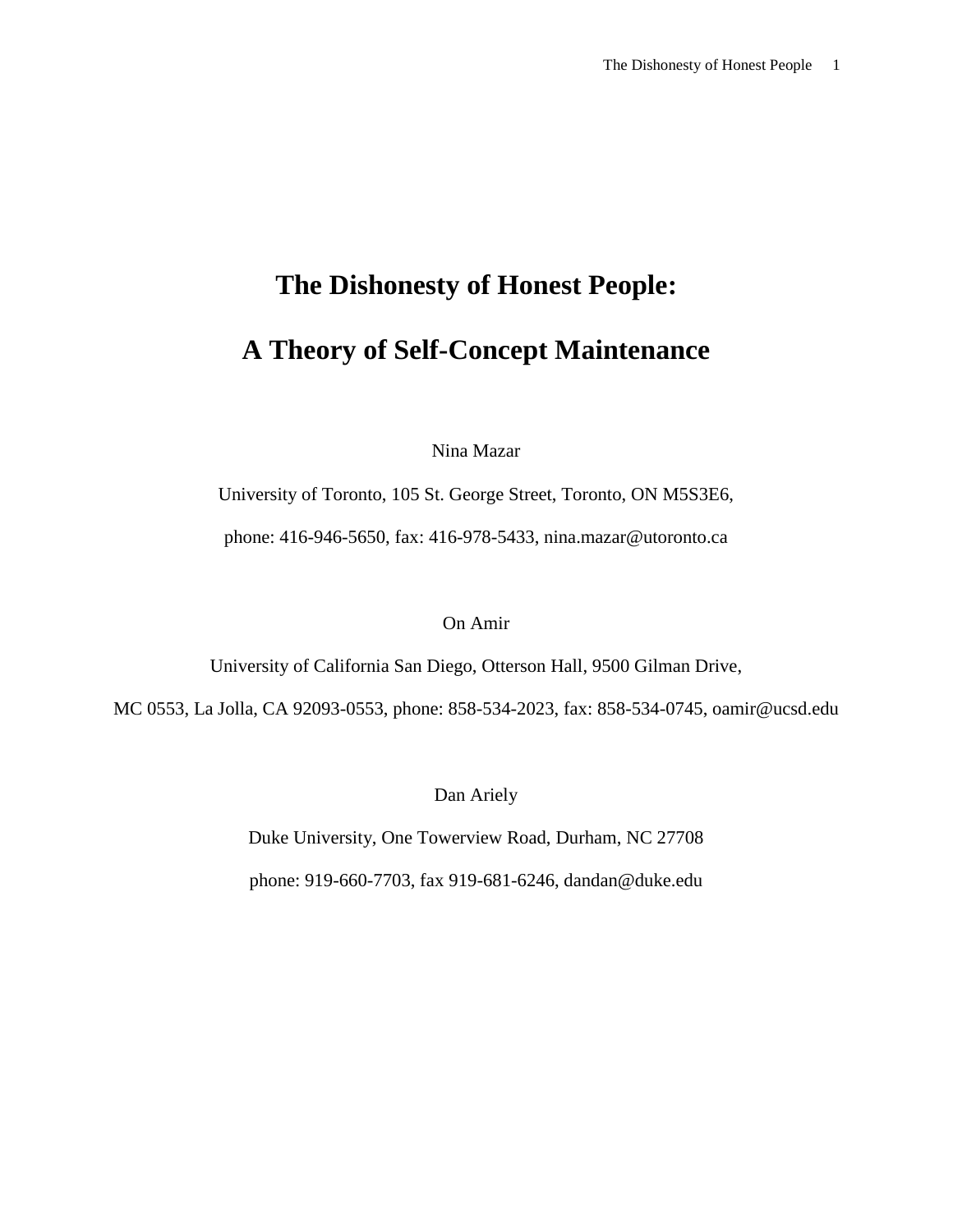### **Author Note**

\*We thank Daniel Berger, Anat Bracha, Aimee Drolee, and Tiffany Kosolcharoen for their help in conducting the experiments, as well as Ricardo E. Paxson for his help in creating the matrices.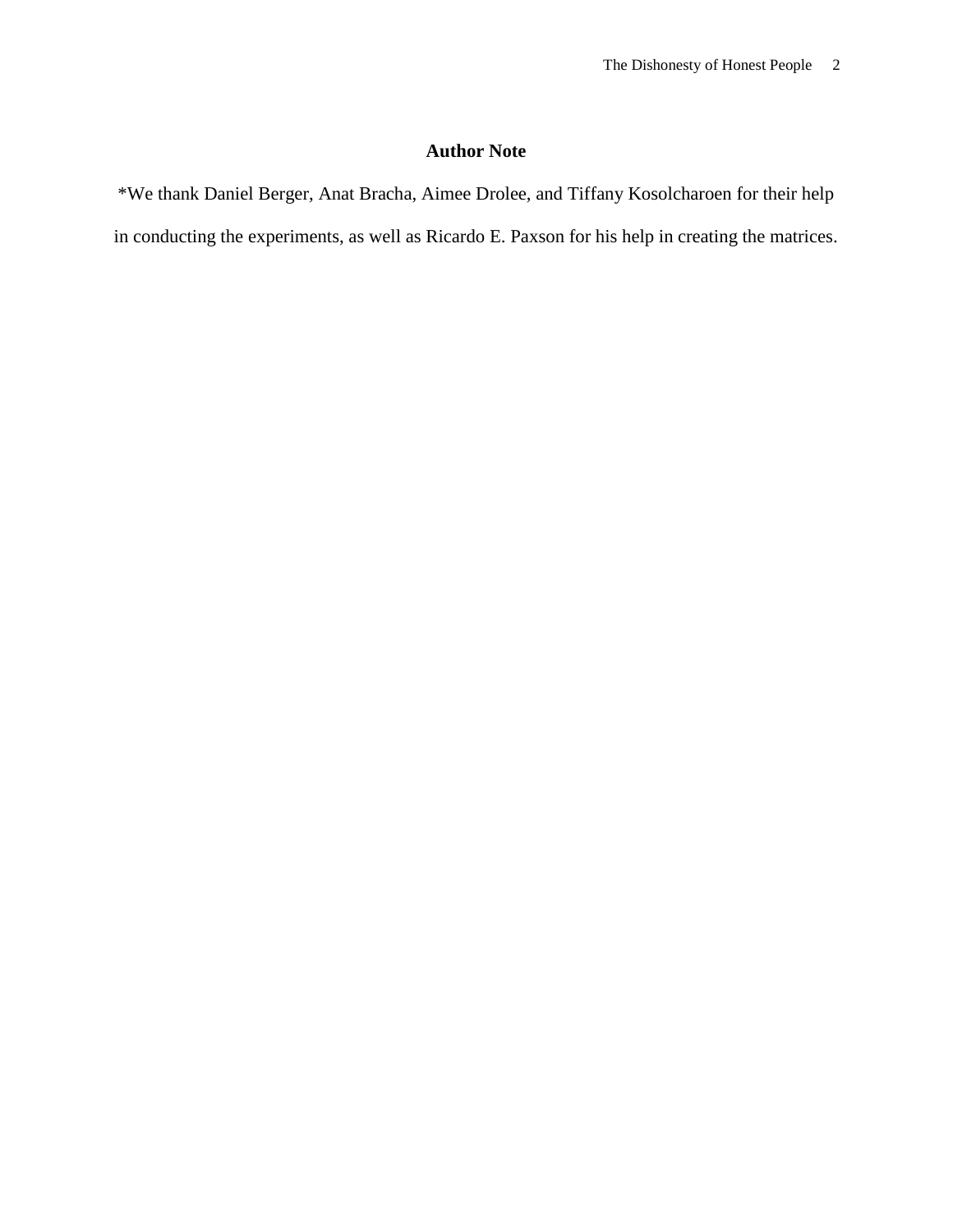# **The Dishonesty of Honest People: A Theory of Self-Concept Maintenance**

#### *ABSTRACT*

Dishonesty plays a significant role in the economy. Here, we investigate how external and internal rewards work in concert to produce (dis)honesty. The proposed theory of selfconcept maintenance posits that people typically engage in dishonest behaviors and achieve external benefits from dishonesty, but only to the extent that their dishonest acts allow them to maintain a positive view of themselves in terms of being honest. We focus on two mechanisms that people employ to maintain their positive self-concept: categorization and attention to standards. The results show that (1) given the opportunity, people will engage in dishonest behaviors; (2) increasing attention to internal honesty standards decreases the tendency for dishonesty; (3) allowing more flexible categorization increases the tendency for dishonesty; (4) the magnitude of dishonesty is largely insensitive to either the expected external benefits or costs associated with dishonest acts; and (5) people know that their actions are dishonest but do not update their self-concepts. We suggest that dishonesty governed by self-concept maintenance is likely to be prevalent in the economy, and understanding it has important implications for designing effective methods for curbing dishonesty.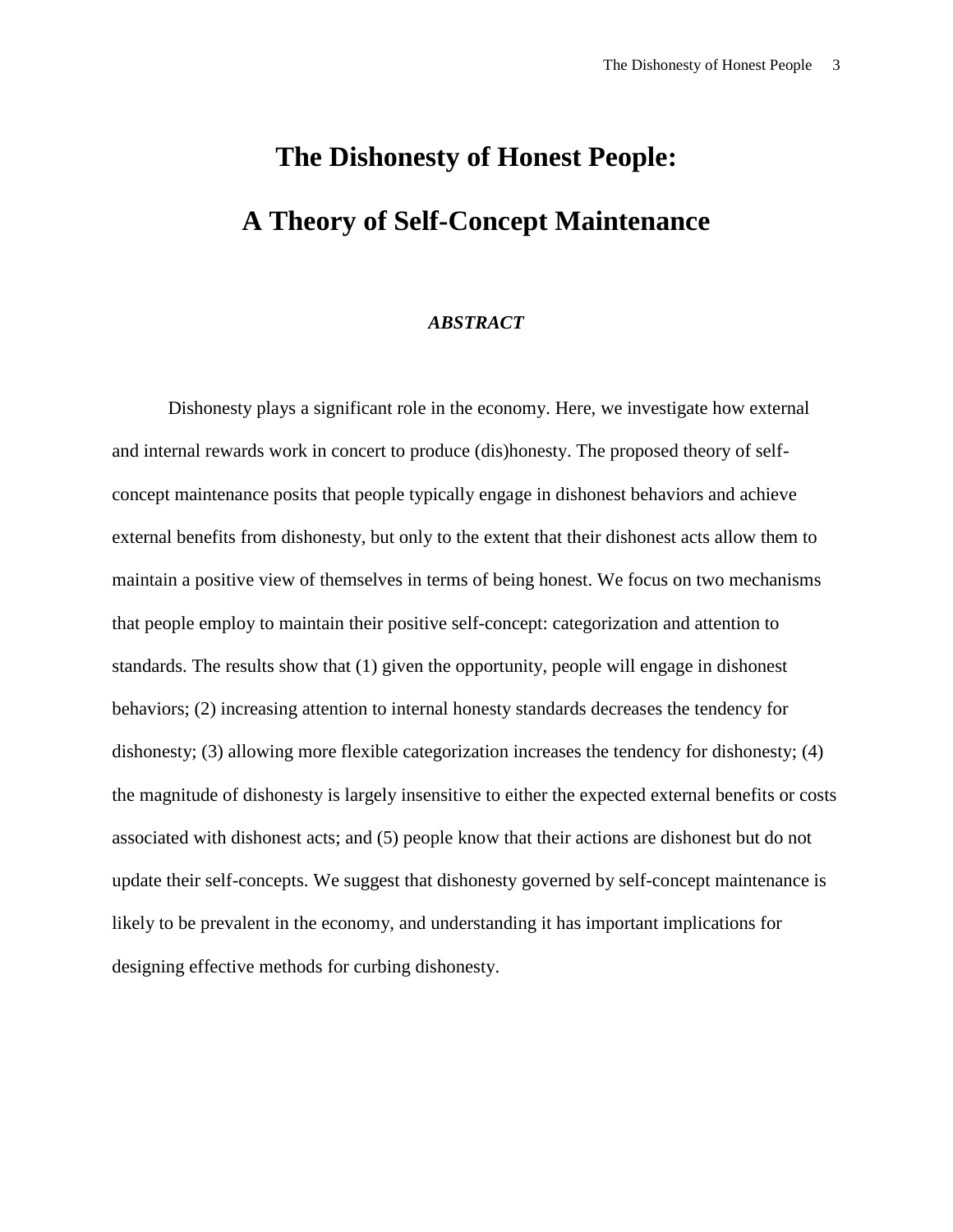## *THE DISHONESTY OF HONEST PEOPLE: A THEORY OF SELF-CONCEPT MAINTENANCE*

It is almost impossible to open a newspaper or turn on a television without being exposed to a report of dishonest behavior of one type or another. Names such as Enron and WorldCom illustrate the eroding ethics in the accounting and auditing professions, the costs of which have been estimated at \$37–\$42 billion of the U.S. gross domestic product in the first year alone (Graham, Litan, and Sukhtankar 2002). In addition, it would be naïve to assume that dishonest behavior is limited to corporations and that it is not widely practiced by individual consumers. To give but a few examples, "wardrobing"—the purchase, use, and then return of the used clothing—costs the U.S. retail industry an estimated \$16 billion annually (Speights and Hilinski 2005); the overall magnitude of fraud in the U.S. property and casualty insurance industry is estimated to be 10% of total claims payments, or \$24 billion annually (Accenture 2003); and the "tax gap," or the difference between what the IRS estimates taxpayers should pay and what they actually do pay, exceeds \$300 billion annually (more than 15% noncompliance rate; Herman 2005). And if this evidence is not disturbing enough, perhaps the largest contribution to consumer dishonesty comes from employee theft and fraud that has been estimated at \$600 billion a year in the U.S. alone — an amount almost twice the market capitalization of General Electric (Joyner 2002). In addition to these examples of dishonesty in the marketplace, the recent events surrounding Dr. Woo Suk Hwang and his fraudulent reports of cloning human embryos (Cyranoski 2006) reminds us of the possible range and magnitude of dishonest behaviors in the scientific community (Martinson, Anderson, and de Vries 2005).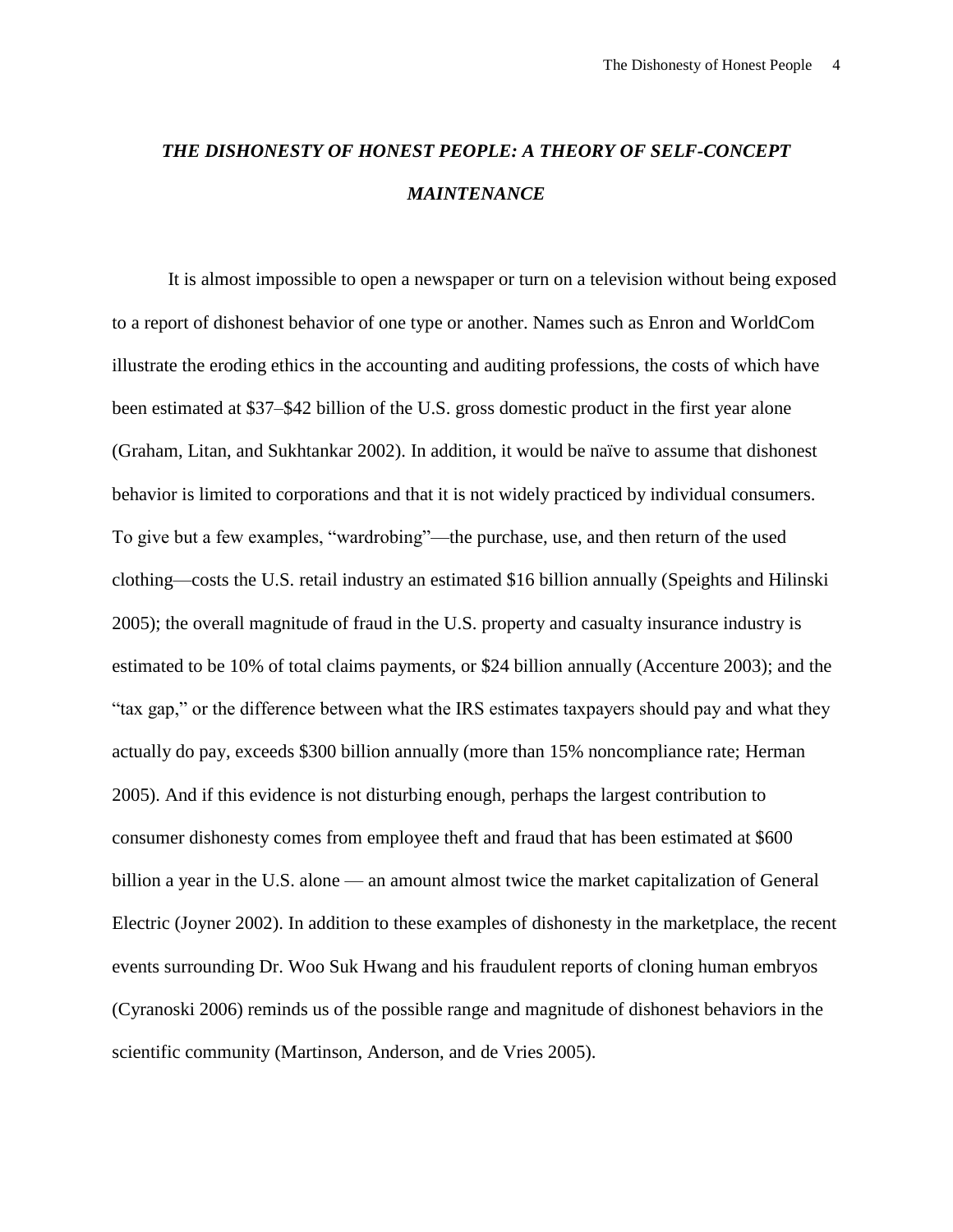#### **WHY ARE PEOPLE (DIS)HONEST?**

Rooted in the philosophy of Thomas Hobbes, Adam Smith and the standard economic model of rational and selfish human behavior (i.e., *homo economicus*) is the belief that people carry out dishonest acts consciously and deliberatively by trading off the expected external benefits and costs of the dishonest act (Becker 1968; Allingham and Sandmo 1972). According to this perspective, people consider three aspects as they pass a gas station: the expected amount of cash they stand to gain from robbing the place, the probability of being caught, and the magnitude of punishment if caught. On the basis of these inputs, people engage in a cost–benefit analysis in which they carefully weigh the advantages and disadvantages and reach a decision that maximizes their interests. Thus, according to this perspective, people are honest or dishonest only to the extent that the planned trade-off favors a particular action (Hechter 1990; Lewicki 1984). In addition to being central to economic theory, this external cost-benefit view plays an important role in the theory of crime and punishment, which forms the basis for most policy measures aimed at preventing dishonesty and guides punishments against those who exhibit dishonest behavior.

Based on this standard External cost-benefit perspective, and as depicted in the next three hypotheses, there are three main forces that are expected to influence the frequency and magnitude of dishonesty:

EH1: Dishonesty will increase as the expected magnitude of reward from the dishonest act increases.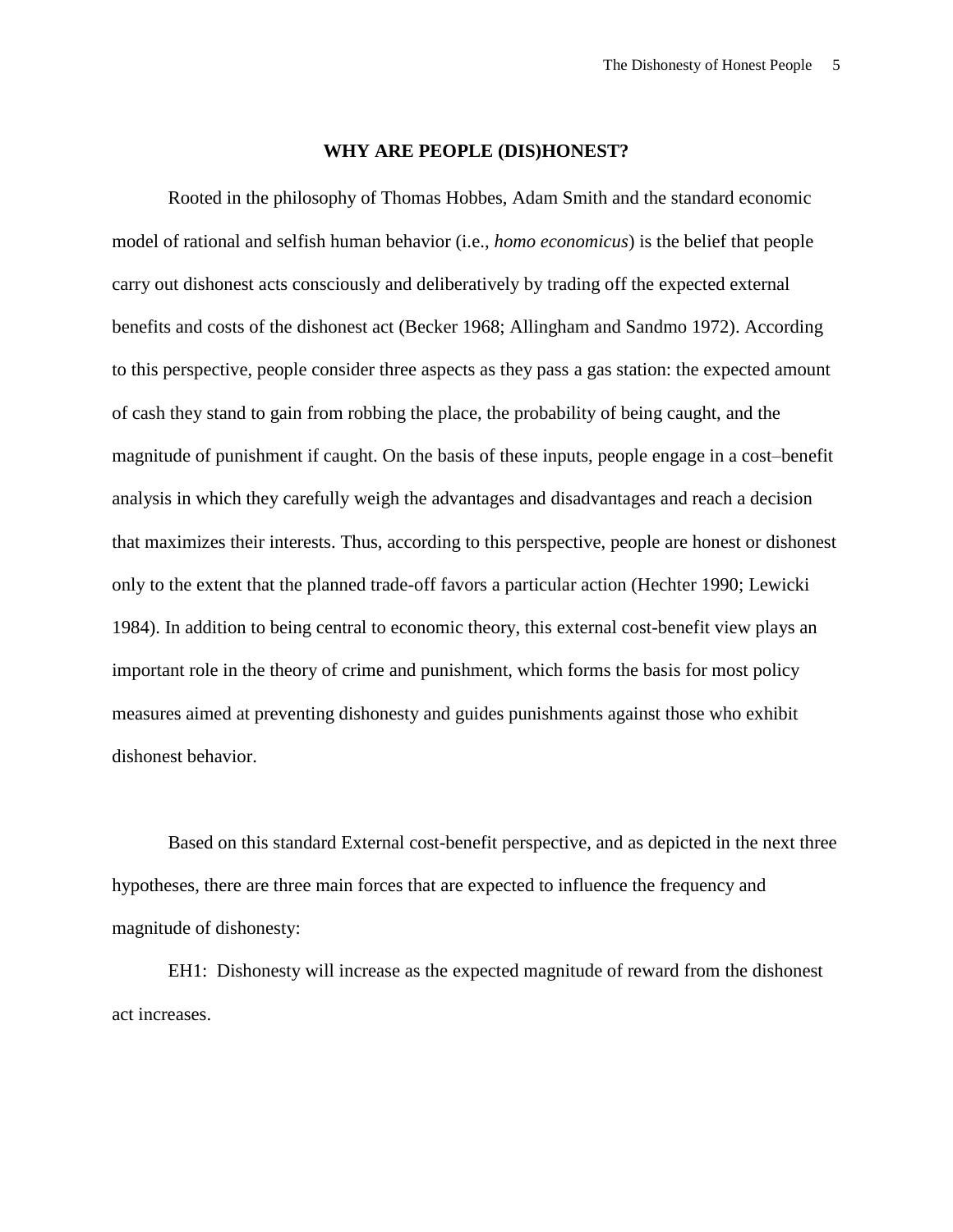EH2: Dishonesty will increase as the expected probability of being caught in the dishonest act is reduced.

EH3: Dishonesty will increase as the expected magnitude of punishment for performing the dishonest act is decreased.

From a psychological perspective, and in addition to financial considerations, another set of important inputs to the decision whether to be honest is based on internal rewards. Psychologists show that as part of socialization, people internalize the norms and values of their society (Campbell 1964; Henrich et al. 2001), which serve as an internal benchmark against which a person compares his or her behavior. Compliance with the internal reward system provides positive rewards, whereas noncompliance leads to negative rewards (i.e. punishments). The most direct evidence regarding the existence of such internal reward mechanisms comes from brain imaging studies revealing that acts based on social norms, such as altruistic punishment or social cooperation (de Quervain et al. 2004; Rilling et al. 2002), activate the same primary reward centers in the brain (i.e., nucleus accumbens and caudate nucleus) that external benefits such as preferred food, drinks, and monetary gains do (Knutson et al. 2001; O'Doherty et al. 2002).

Applied to the context of (dis)honesty, we propose that one major way in which the internal reward system exerts control over behavior is by influencing people's self-concept - that is, the ability to modify or not modifying the way individuals view and perceive themselves (Aronson 1969; Baumeister 1998; Bem 1972). Indeed, it has been shown that people typically value honesty (i.e., honesty is part of their internal reward system), that they have very strong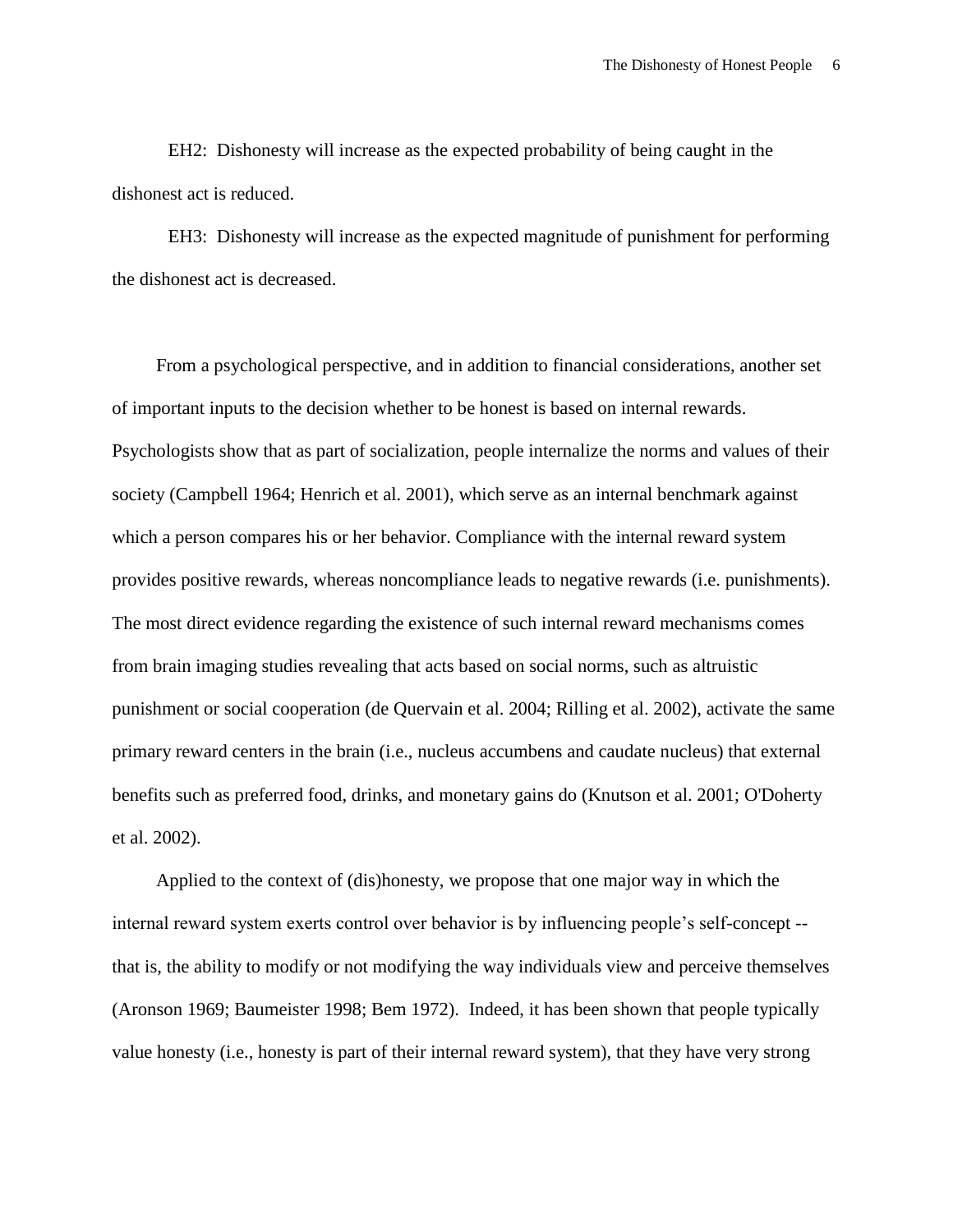beliefs in their own morality, and that they want to maintain this aspect of their self-concept (Griffin and Ross 1991; Sanitioso, Kunda, and Fong 1990; Greenwald 1980). This means that if a person fails to comply with her internal standards for honesty, she will have to negatively update her self-concept, which is aversive **(**Bénabou and Tirole 2006**)**. On the other hand, if a person complies with her internal standards she avoids such negative updating and maintains her positive self-view in terms of being an honest person. Interestingly, this perspective suggests that in order to maintain their positive self-concepts, individuals will comply with their internal standards even when doing so involves investments of effort or sacrificing financial gains (e.g., Aronson and Carlsmith 1962; Harris, Mussen, and Rutherford 1976; Sullivan 1953).

If we return to our gas station example, this perspective suggests that people who pass by a gas station will be influenced by not only the expected amount of cash they stand to gain from robbing the place, the probability of being caught, and the magnitude of punishment if caught, but also by the manner in which the act of robbing the store might make them perceive themselves.

The utility derived from behaving in line with one's self-concept conceivably could be just another part of the cost–benefit analysis (i.e., adding another variable to account for this utility). However, even if we consider this utility as just another input, it probably cannot be manifested as a simple constant, because the influence of dishonest behavior on the self-concept will most likely depend on the particular action, its symbolism, its context, and its plasticity. In the next section we characterize these elements in a theory of self-concept maintenance (for related perspectives on self-signaling and identity see Bodner and Prelec 2001 and Bénabou and Tirole 2004, 2006), and test the implications of this theory in a set of experiments. In general,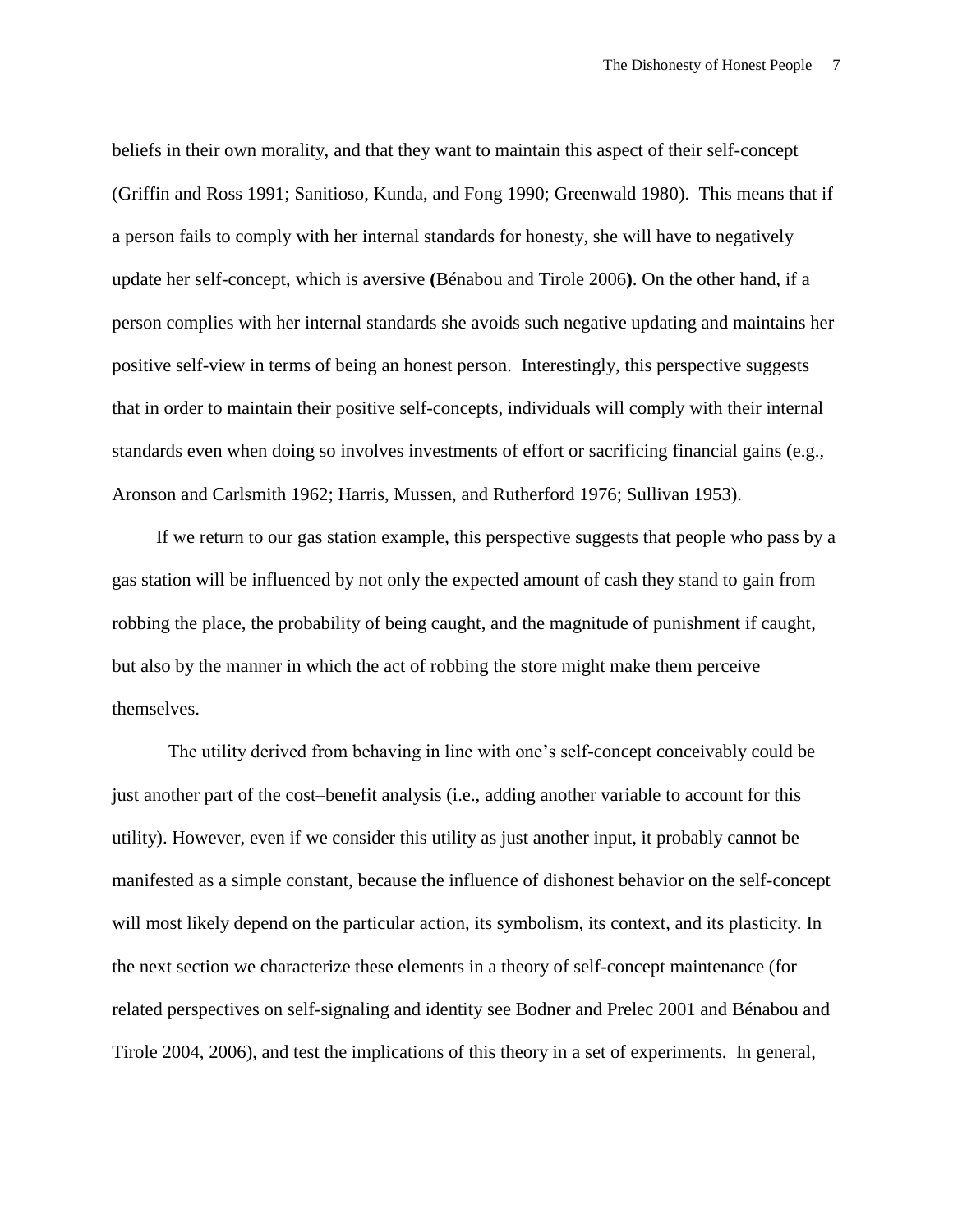we find that given the opportunity, people will engage in dishonest behaviors, that the magnitude of dishonesty is limited, and largely insensitive to the expected external benefits and costs associated with dishonest acts, and most interestingly, that the magnitude of dishonesty is very sensitive to manipulations related to the self-concept – helping individuals to be dishonest without updating their self-concept.

#### **THE THEORY OF SELF-CONCEPT MAINTENANCE**

People are often torn between two competing motivations: gaining from cheating versus maintaining their positive self-concept as honest individuals (Aronson 1969; Harris, Mussen, and Rutherford 1976). If they cheat, they could gain, for example, financially, but at the expense of an honest self-concept. In contrast, if they take the high road, they might forgo financial benefits but maintain their honest self-concept. This seems to be a win–loose situation; choosing one path involves a sacrifice of the other.

In this article, we suggest that people typically solve this motivational dilemma adaptively by finding a balance or equilibrium between the two motivating forces, such that they derive some financial benefit from behaving dishonestly but still maintain their positive selfconcept in terms of being honest individuals. To be more precise, we posit a range of dishonest actions within which people can cheat, but their behaviors, which they would usually consider dishonest<sup>1</sup>, do not bear negatively on their self-concept (they are not forced to update their selfconcept). Although many mechanisms may allow people to find such a compromise, in the current work we focus on two particular means, categorization and attention to standards. Using these mechanisms individuals are able to record their actions (e.g., "I am overclaiming tax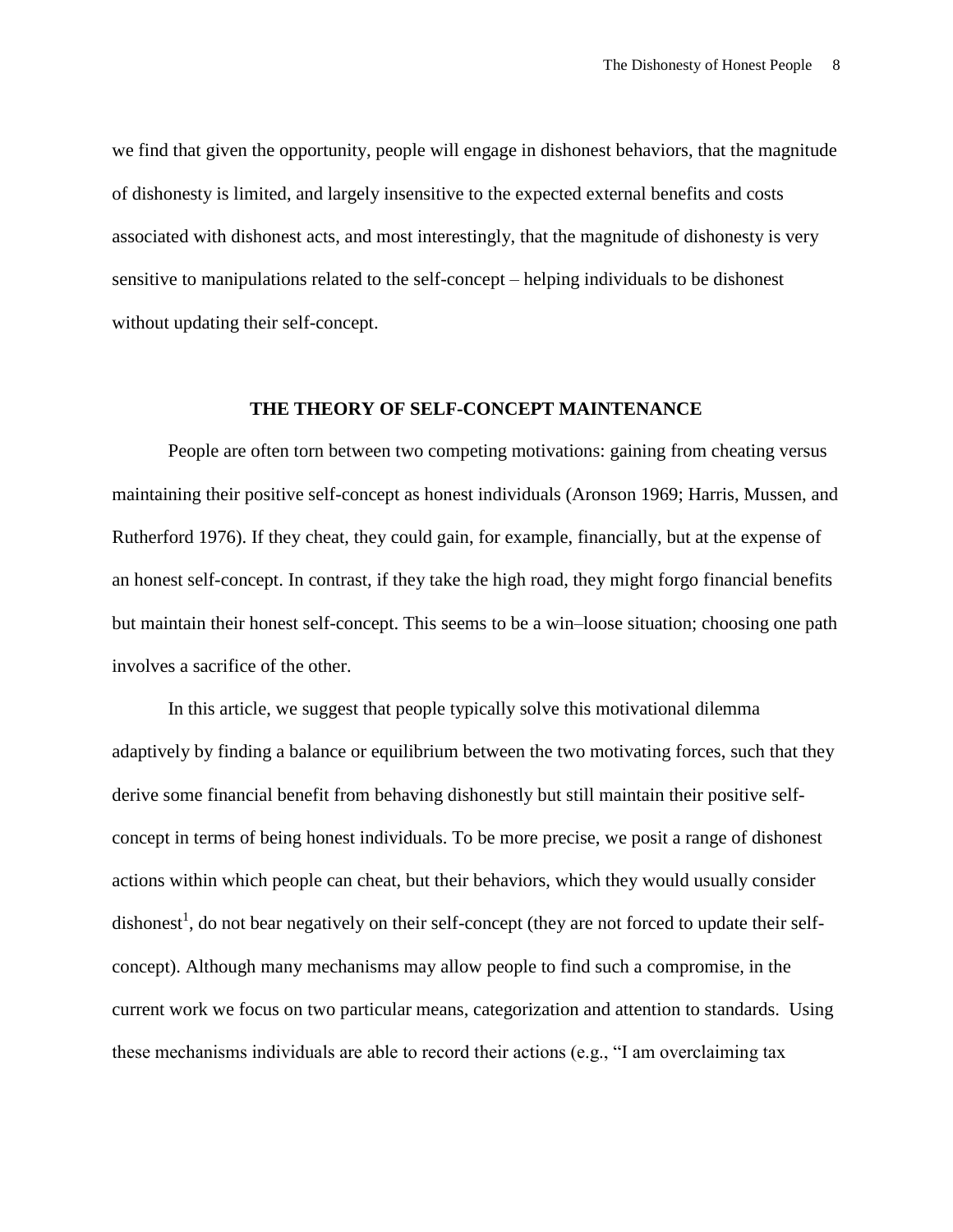exemptions") without confronting the moral meaning of their actions (e.g., "I am dishonest"). We focus on these two mechanisms because they support the role of the self-concept in decisions about honesty and because we believe they have a wide set of important applications in the marketplace. Although not always mutually exclusive, we elaborate on each separately.

#### *Categorization*

We hypothesize that for certain types of actions and magnitudes of dishonesty, people can successfully avoid the moral implications of their own behaviors (Gur and Sackeim 1979). When this mechanism is activated, people can categorize their actions in more compatible terms, find rationalizations for their actions, and ultimately avoid triggering any negative self-signals that might affect their self-concept, which will therefore not get updated.

Two important aspects of categorization are its relative ease and its limit. Easily categorized behaviors are ones that allow people to reinterpret them in a self-serving manner, and the exact ease or difficulty is likely to be determined by their context. For example, intuition suggests that it is easier to steal a  $10¢$  pencil from a friend than to steal  $10¢$  out of this friend's wallet to buy a pencil, because the former scenario offers more possibilities to categorize the action in terms that are compatible with friendship (e.g., he took a pencil from me once; this is what friends do). This thought experiment suggest that categorization can facilitate dishonesty (taking a pencil), but also that some actions are inherently more difficult to categorize successfully in compatible terms, in which contexts honesty is likely to prevail (Dana, Weber, and Kuang 2005; for a discussion of the idea that a medium can disguise the final outcome of an action, see Hsee et al. 2003). In other words, as the "degrees of freedom" in the categorization increase, so does the magnitude of dishonesty a person can commit without influencing his or her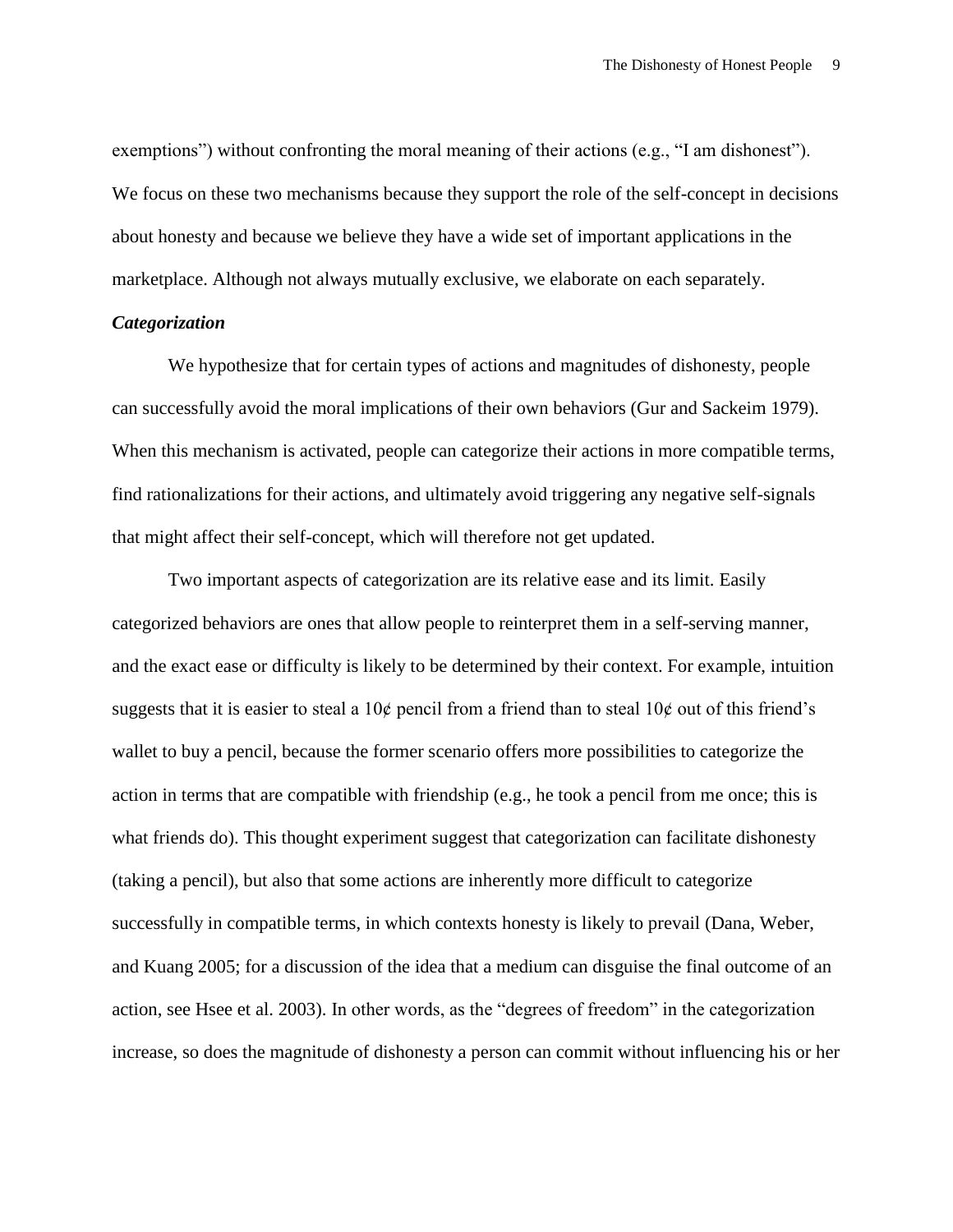self-concept (Baumeister 1998), because it becomes easier to categorize these behaviors in compatible terms (Schweitzer and Hsee 2002; see also Bénabou and Tirole 2004; Pina e Cunha and Cabral-Cardoso 2006).

The second important of the categorization process pertains to its inherent limit. The ability to categorize behaviors in ways other than as dishonest or immoral can be incredibly useful for the self, but it is hard to imagine that this mechanism is without limits. Instead, it may be possible to "stretch" the truth and the bounds of mental representations only up to a certain point (what Jean Piaget [1950] calls assimilation and accommodation). If we assume that the categorization process has such built-in limits, we should conceptualize categorization as effective only up to a threshold, beyond which people can no longer avoid the obvious moral valence of their behavior.

#### *Attention to Standards*

The other mechanism that we address in the current work is the attention people pay to their own standards of conduct. This idea relates to Duval and Wicklund's (1972) theory of objective self-awareness and Langer's (1989) concept of mindlessness. We hypothesize that when people attend to their own moral standards (are mindful of them), any dishonest action is more likely to be reflected in their self-concept (they will update their self-concept as a consequence of their actions), which in turn will cause people to adhere to a stricter delineation of honest and dishonest behavior. However, when individuals are inattentive to their own moral standards (are mindless of them) their actions are not measured relative to their standards, and therefore, their self-concept is less likely to be updated, and their behavior is likely to diverge from their standards. Thus, the attention to standards mechanism predicts that in cases in which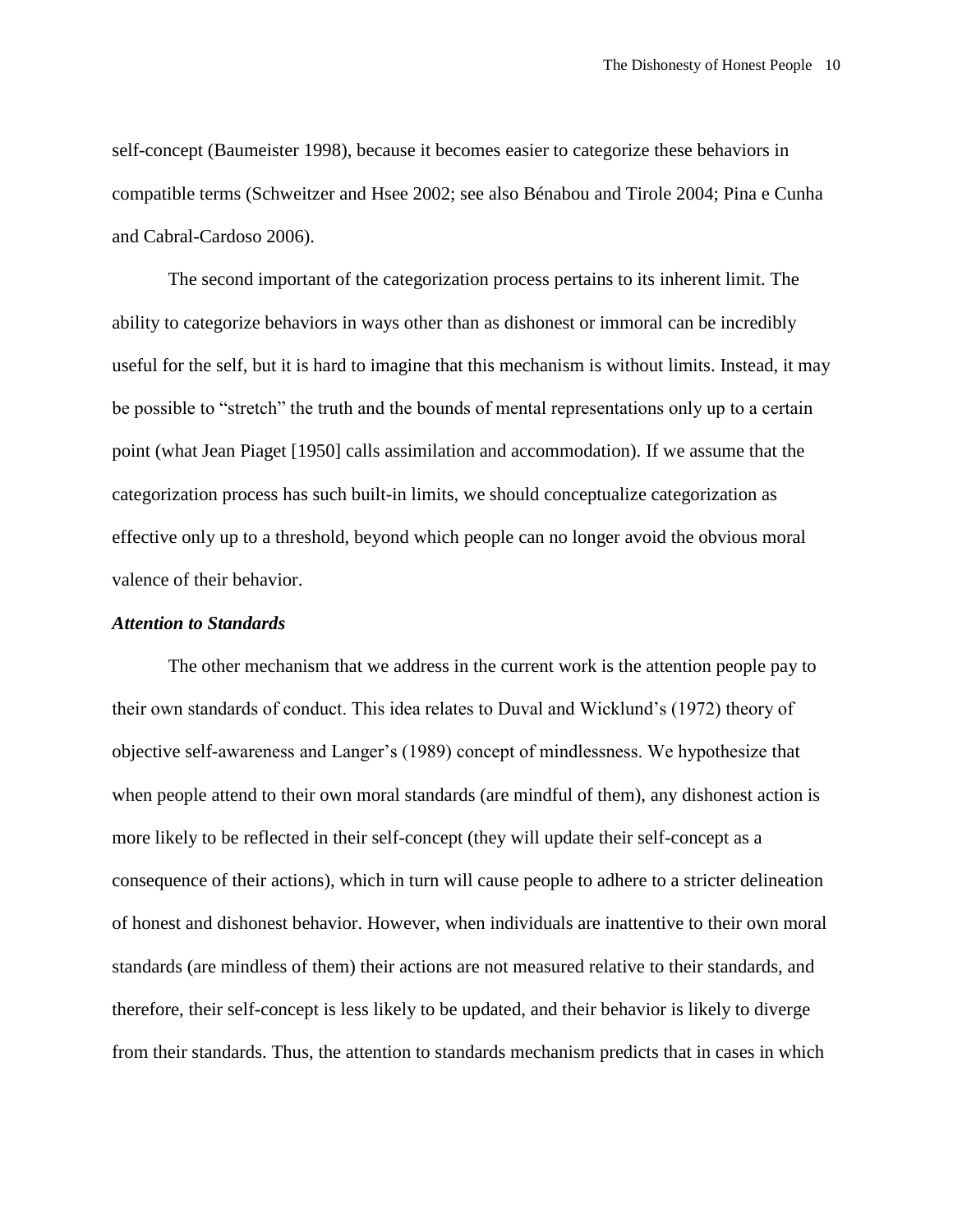ones moral standards are more accessible, people will have to confront the meaning of their actions more readily and therefore be more honest (for ways to increase accessibility, see Bateson, Nettle, and Roberts 2006; Bering, McLeod, and Shackelford 2005; Diener and Wallbom 1976; Haley and Fessler 2005). In this sense, greater attention to standards may be modeled as a tighter band for actions that do not trigger updating of the honesty self-concept, or a lower threshold up to which people can be dishonest without influencing their self-concept.

#### *Categorization and Attention to Standards*

Whereas the categorization mechanism depends heavily on stimuli and actions (i.e., level of plasticity and dishonesty), the attention to standards mechanism relies on internal awareness or salience. From this perspective, these two mechanisms are distinct: the former focuses on the outside world the later on the inside world. However, they both involve attention, are sensitive to manipulations, and relate to the dynamics of acceptable boundaries of behavior. From this perspective, they are very related.

Thus, while the fuzziness that both mechanisms allow stems from different sources, they both tap the same basic concept. Moreover, in many real-world cases, these mechanisms may be so interrelated that it would be hard to distinguish clearly whether the source of the fuzziness comes from the environment (categorization) or the individual (attention to standards). Regardless, the flexibility of the individual and the environment both influence the threshold of beneficial dishonesty, up to which individuals may not need to pay the price of updating their self-concept as less honest individuals. In sum, the theory of self-concept maintenance suggests the following hypotheses: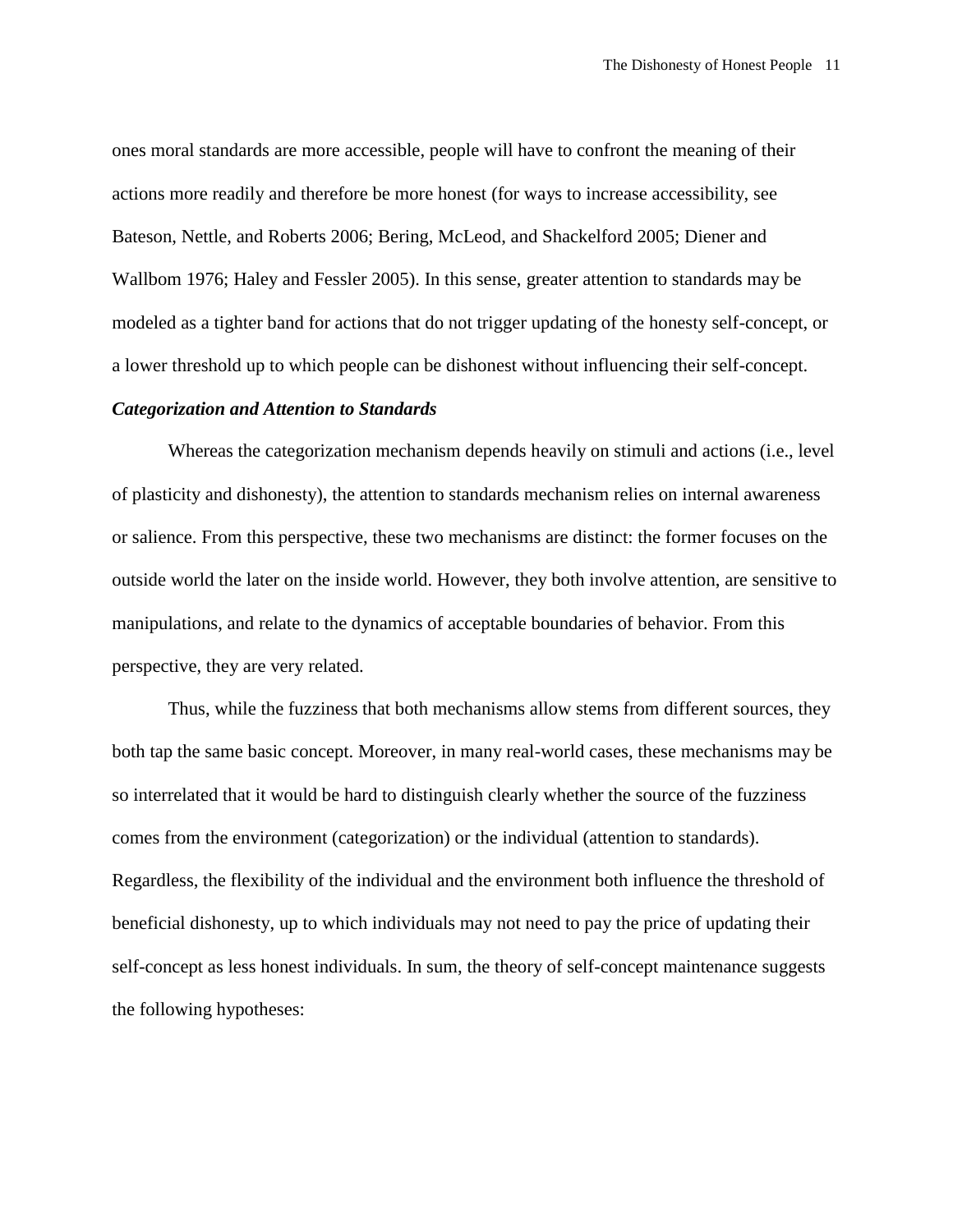PH1: Dishonesty will increase as individuals pay less attention to their own standards for honesty.

PH2: Dishonesty will increase when individuals face situations that are more easily categorized in honesty-compatible terms.

PH3: Given the opportunity to be dishonest, individuals will be dishonest up to a level that does not force them to update their self-concept.

## **EXPERIMENT 1: INCREASING ATTENTION TO STANDARDS FOR HONESTY THROUGH RELIGIOUS REMINDERS**

With Experiment 1, we tested our prediction that increasing people's attention to their standards for honesty will make them more honest. The general setup of all our experiments involved a multiple-question task, for which participants got paid according to their performance. We compared the performance of respondents in the control conditions, in which they had no opportunity to be dishonest, with the "cheating" conditions, in which they had such an opportunity. Specifically, in Experiment 1, we contrasted the magnitude of dishonesty in a condition in which participants were reminded of their own standards for honesty with a condition in which they were not.

On the face of it, the idea that any reminder can decrease dishonesty seems strange—after all, don't people know that it is wrong to be dishonest even without such reminders? However, from the self-concept maintenance perspective, the question is not whether a person knows it is wrong to behave dishonestly but rather whether he or she thinks of those standards and compares his or her behavior to the standards at the moment of temptation to behave dishonestly. In other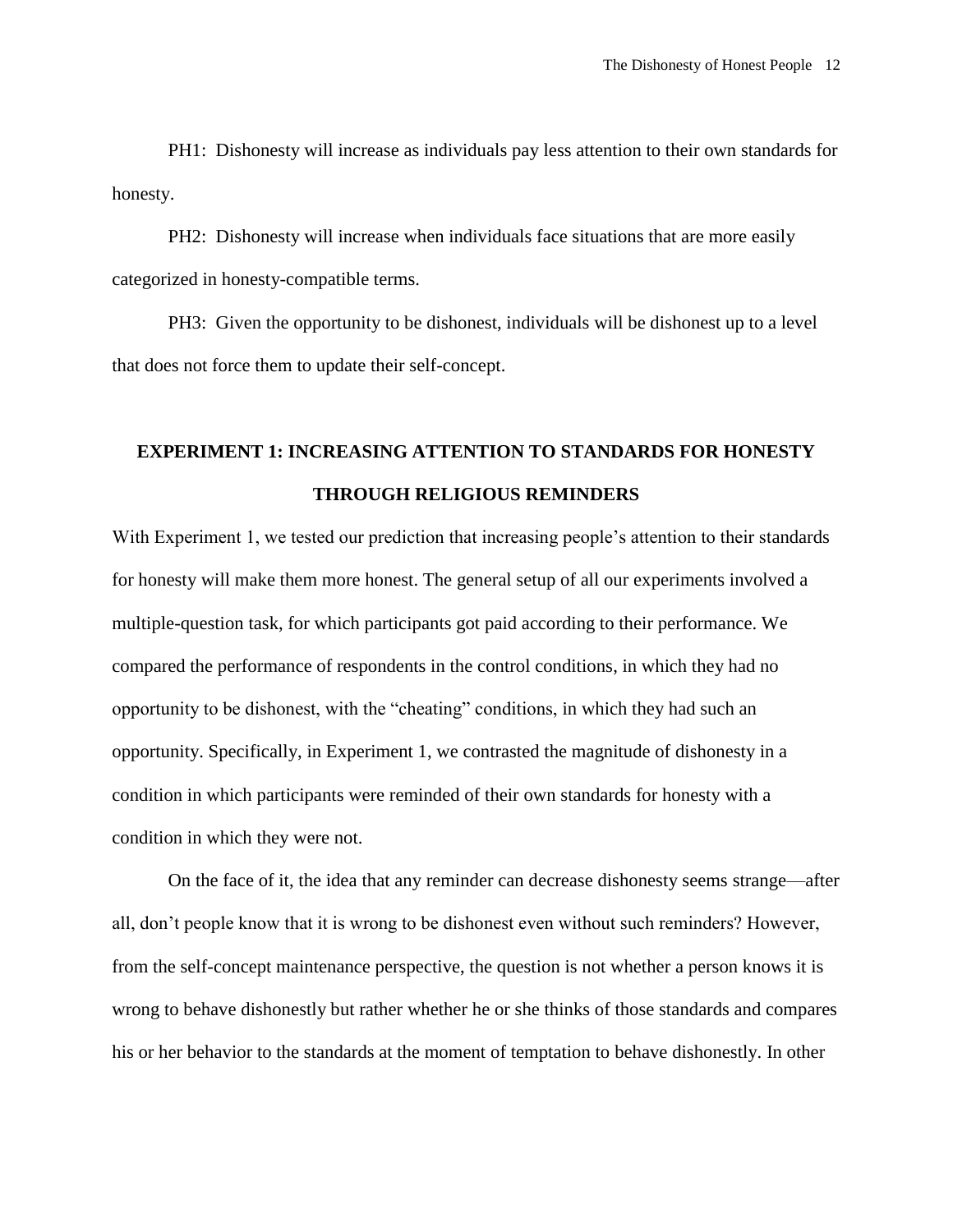words, if a mere reminder of the standards for honesty has an effect we may assert that one didn't naturally attend to those standards otherwise. If awareness at the moment of temptation determines dishonesty, reminders should be highly effective in reducing dishonesty. In Experiment 1we implemented this reminder through a simple recall task.

#### Method

Two hundred twenty-nine students participated in this experiment, which consisted of a two-task paradigm as part of a broader experimental session with multiple, unrelated paper-and-pencil tasks that appeared together in a booklet. In the first task, we asked respondents to either write down the names of 10 books they had read in high school (no moral reminder) or the Ten Commandments (moral reminder). They had two minutes to complete this task. The idea of the Ten Commandments recall task was that independent of people's religion, whether people believed in god, or knew any of the commandments, knowing that the Ten Commandments are about moral rules would be enough to increase attention to their own moral standards and increase the likelihood of behavior consistent with these standards (for a discussion of reminders of god in the context of generosity, see Shariff and Norenzayan 2007). In the second, ostensibly separate task, each student received two sheets of paper: a test sheet and an answer sheet. The test sheet consisted of 20 matrices, each based on a set of 12 three-digit numbers. Participants had four minutes in which to find two numbers per matrix that added up to 10 (see Figure 1). We selected this type of task because it is a search task, and though it can take some time to find the right answer, once found, the respondents could unambiguously evaluate whether they had solved the question correctly (assuming that they could add two numbers to 10 without error), without the need for a solution sheet and the possibility of a hindsight bias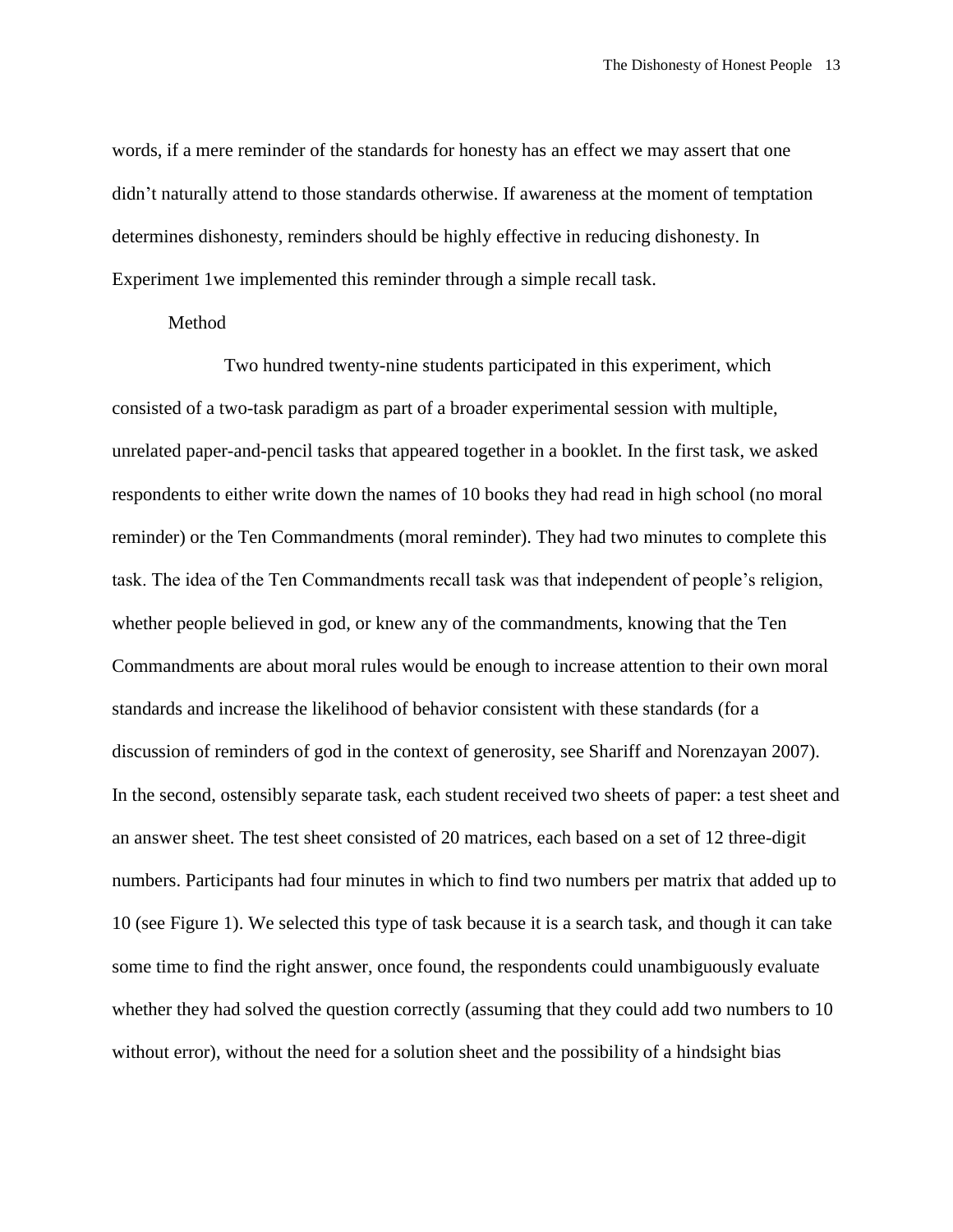(Fischhoff and Beyth 1975). Moreover, we used this task based on a pre-test showing that participants did not think of this task as one that reflected on their math ability or intelligence. We promised that at the end of the session, two randomly selected participants would earn \$10 for each correctly solved matrix.

#### ••• Figure 1 •••

In the two control conditions (after the 10 books and Ten Commandments recall task), at the end of the four minutes, participants handed both the test and the answer sheets to the experimenter, who verified their answers and wrote down the number of correctly solved matrices on the answer sheet. In the two recycle conditions (after the 10 books and Ten Commandments recall task), participants indicated the number of correctly solved matrices on the answer sheet, folded the original test sheet, and placed it in their belongings (to recycle it later), thus providing them an opportunity to cheat. Only after putting the test sheet away did they hand the answer sheet to the experimenter. The entire experiment represents a 2 (type of reminder)  $\times$  2 (ability to cheat) between-subjects design.

#### Results and Discussion

The results of Experiment 1 confirm our predictions. The type of reminder had no effect on participants' performance in the two control conditions (mean<sub>10 books</sub> = 3.1 vs. mean<sub>Ten</sub>  $_{\text{Commandments}} = 3.1$ ;  $F(1,225) = .012$ ,  $p = .91$ ), which suggest that the type of reminder did not influence ability or motivation. Following the book recall task, respondents cheated when they were given the opportunity to do so (mean<sub>10 books</sub> = 4.2) but not so after the Ten Commandments recall (mean<sub>Ten Commandments</sub> = 2.8;  $F(1,225) = 5.24$ ,  $p = .023$ ), and the interaction between the two factors (type of reminder and ability to cheat) was significant  $(F(3, 225) = 4.52, p = .036)$ .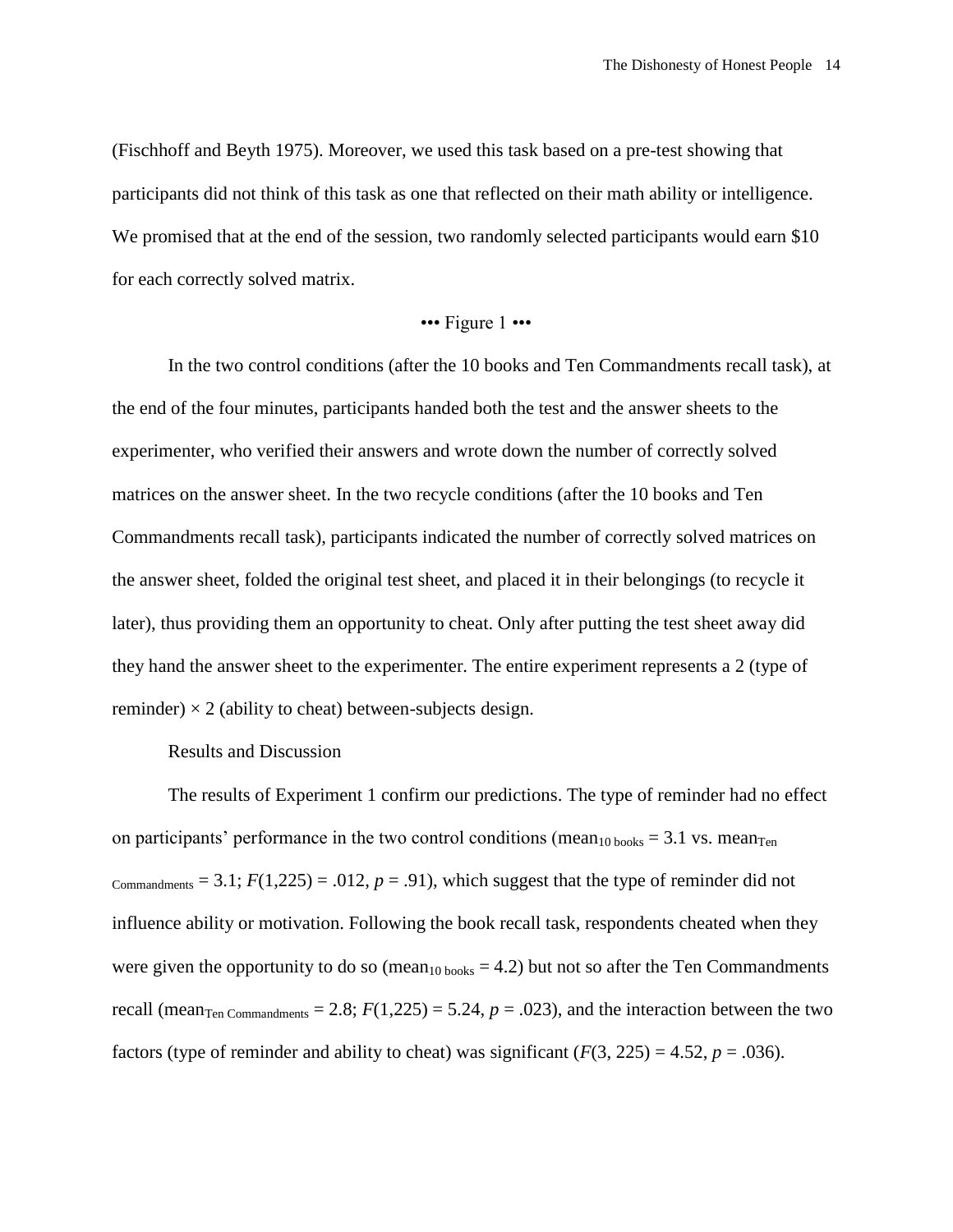Interestingly, the level of cheating remained much below the maximum (i.e., 20). In fact, participants cheated on average "only" 6.7% of the possible magnitude. Most important, and in line with the self-concept maintenance idea, reminding participants of standards for morality eliminated cheating completely in the Ten Commandments/recycle condition: participants "solved" as many matrices as in the control condition  $(F(1,225) = .49, p = .48)$ .

We designed Experiment 1 to focus on the attention to standards mechanism (PH1), but one aspect of the results—the finding that the magnitude of dishonesty was limited and well below the maximum possible level—suggested that the categorization mechanism (PH2) might have been at work as well.

One possible alternative interpretation of the book recall with opportunity to cheat (books/recycle) condition is that participants already had developed over their lifetime standards for moral behavior, according to which over-claiming correct answers by a few questions on a test or in an experimental setting was not considered dishonest. If so, our participants could have been completely honest from their point of view. Similarly, in a corrupt country in which a substantial part of the citizenry over-claims on taxes, the very act of over-claiming is generally accepted and therefore not necessarily considered immoral. However, if this account were the reason for our findings, increasing people's attention to morality would not have decreased the magnitude of dishonest behavior. Therefore, we interpreted these findings as providing initial support for the self-concept maintenance theory.

It is also interesting to note that participants on average remembered only 4.3 ( $s_n = .31$ ) of the Ten Commandments, and we found no significant correlation between the number of commandments recalled and the number of matrices the participants claimed to have solved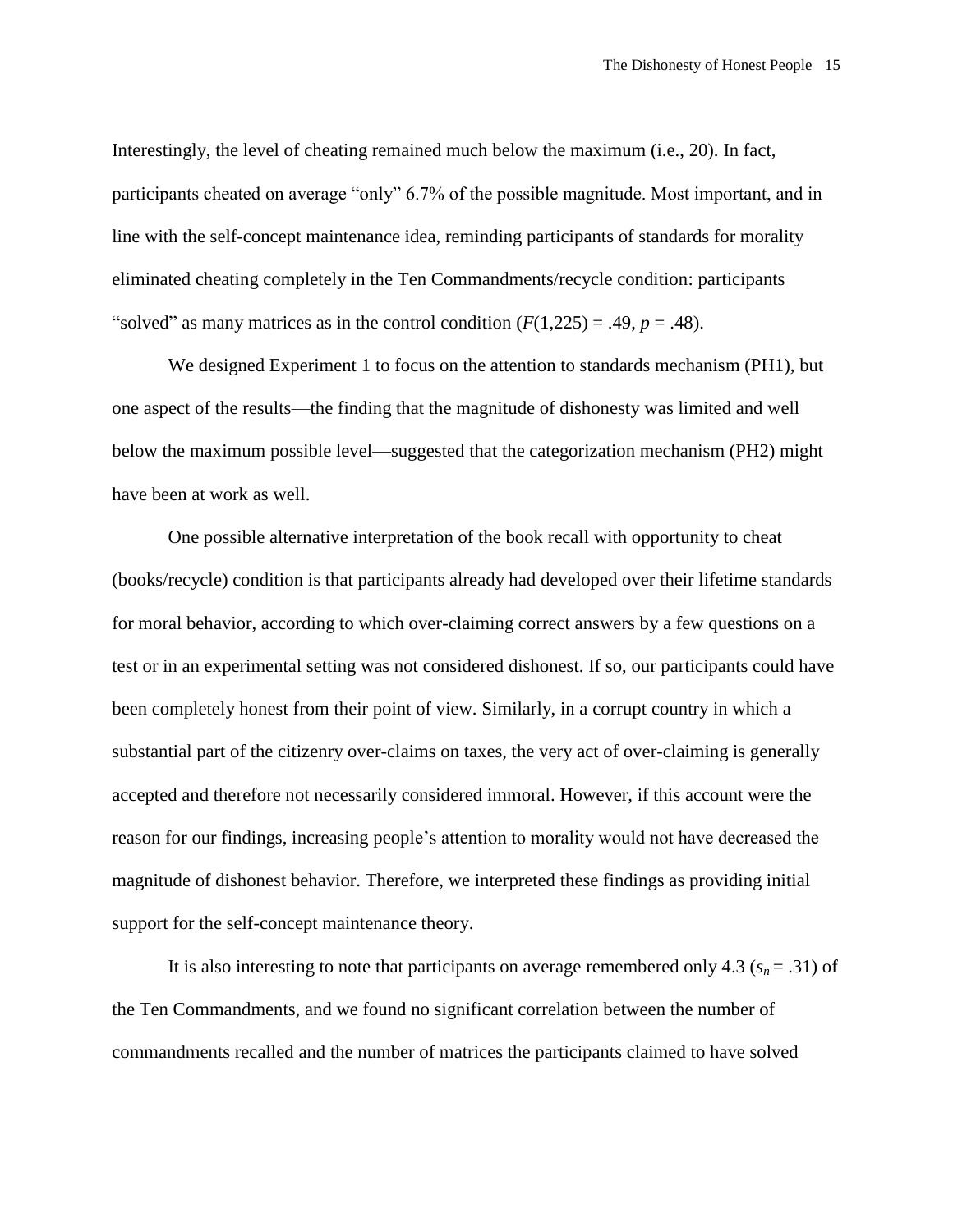correctly  $(r = -14, p = .29)$ . If we use the number of Ten Commandments remembered as a proxy for religiosity, the lack of relationship between religiosity and amount of dishonesty suggests that the efficacy of the Ten Commandments lied in increased attention to honesty standards, leading to a lower tolerance for dishonesty (i.e., decreased self-concept maintenance threshold).

Finally, it is worth contrasting these results with people's lay theories about situations like these. A separate set of students predicted we would find; they correctly anticipated that participants would cheat when given the opportunity to do so, but they anticipated that the level of cheating would be higher than what it really was (mean  $= 9.5$  vs. 3.1), and they anticipated that reminding them of the Ten Commandments would not decrease cheating (mean  $= 7.8$ ,  $t(73)=1.61, p = .11$ ). The contrast of the predicted results with the actual behavior suggests that participants understand the economic motivation for over-claiming, that they over-estimate its influence on behavior, and that they underestimate the effect of the self-concept in regulating honesty.

# **EXPERIMENT 2: INCREASING ATTENTION TO STANDARDS FOR HONESTY THROUGH COMMITMENT REMINDERS**

Another type of reminder we tested, an honor code, refers to a mechanism that asks participants to sign a statement in which they declare their commitment to honesty before taking part in a task (Dickerson et al. 1992; McCabe and Trevino 1993, 1997). While many explanations have been proposed for the effectiveness of this method used by many academic institutions (McCabe, Trevino, and Butterfield 2002), our self-concept maintenance account may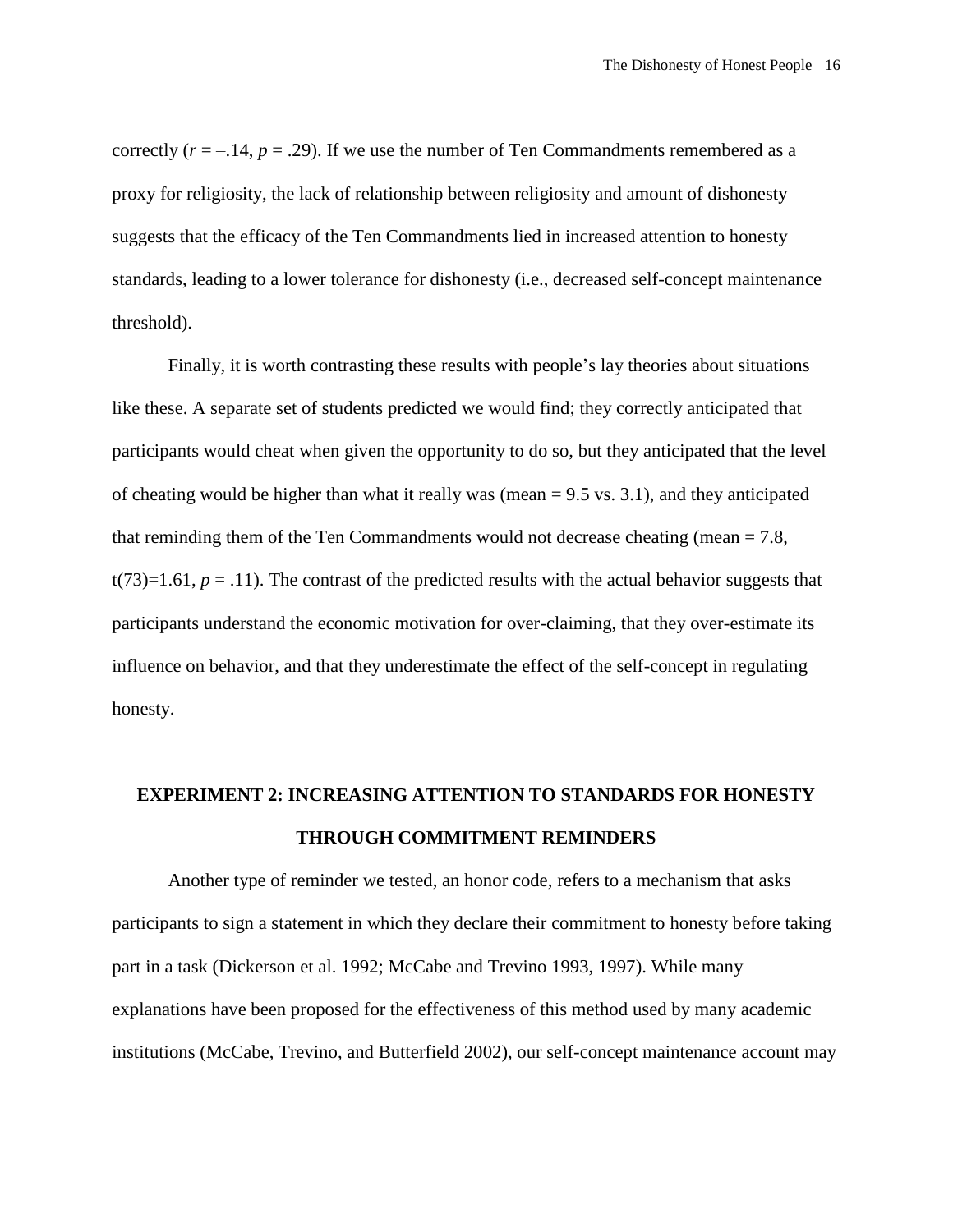be a concise candidate sufficient to explain its effectiveness. If an honor code statement indeed produces results similar to the Ten Commandments manipulation we may shed light on the internal process underlying its success (see http://www.academicintegrity.org). In addition to manipulating the awareness of honesty standards at the point of temptation, Experiment 2 extended the results of the previous experiment by manipulating the financial incentives for performance (i.e., external benefits), and by doing so also tested EH1.

#### Method

Two hundred seven students participated in the matrix task. We manipulated two factors between participants: the amount earned per correctly solved matrix (50 $\varphi$  and \$2) and the attention to standards (control, recycle, recycle+honor code).

The control and recycle conditions were identical to those in the previous experiment, except this time, the experimenter paid each participant, and the task lasted five minutes. The recycle+honor code condition was similar to the recycle condition except that we asked respondents to sign a statement appearing at the top of the test sheet that read: "I understand that this short survey falls under MIT's [Yale's] honor system"; below the statement, participants printed and signed their names. Thus, the honor code statement appeared on the same sheet as the matrices, and this sheet was recycled before participants submitted their answer sheets.

In addition, to provide another test for EH1, we manipulated the payment per correct matrix solved (\$.5 vs \$2) and contrasted performance levels between these two incentive levels.

Results and Discussion

Figure 2 depicts the results. An overall ANOVA revealed a highly significant effect of the attention to standards manipulation  $(F(2,201) = 11.94, p < .001)$ , no significant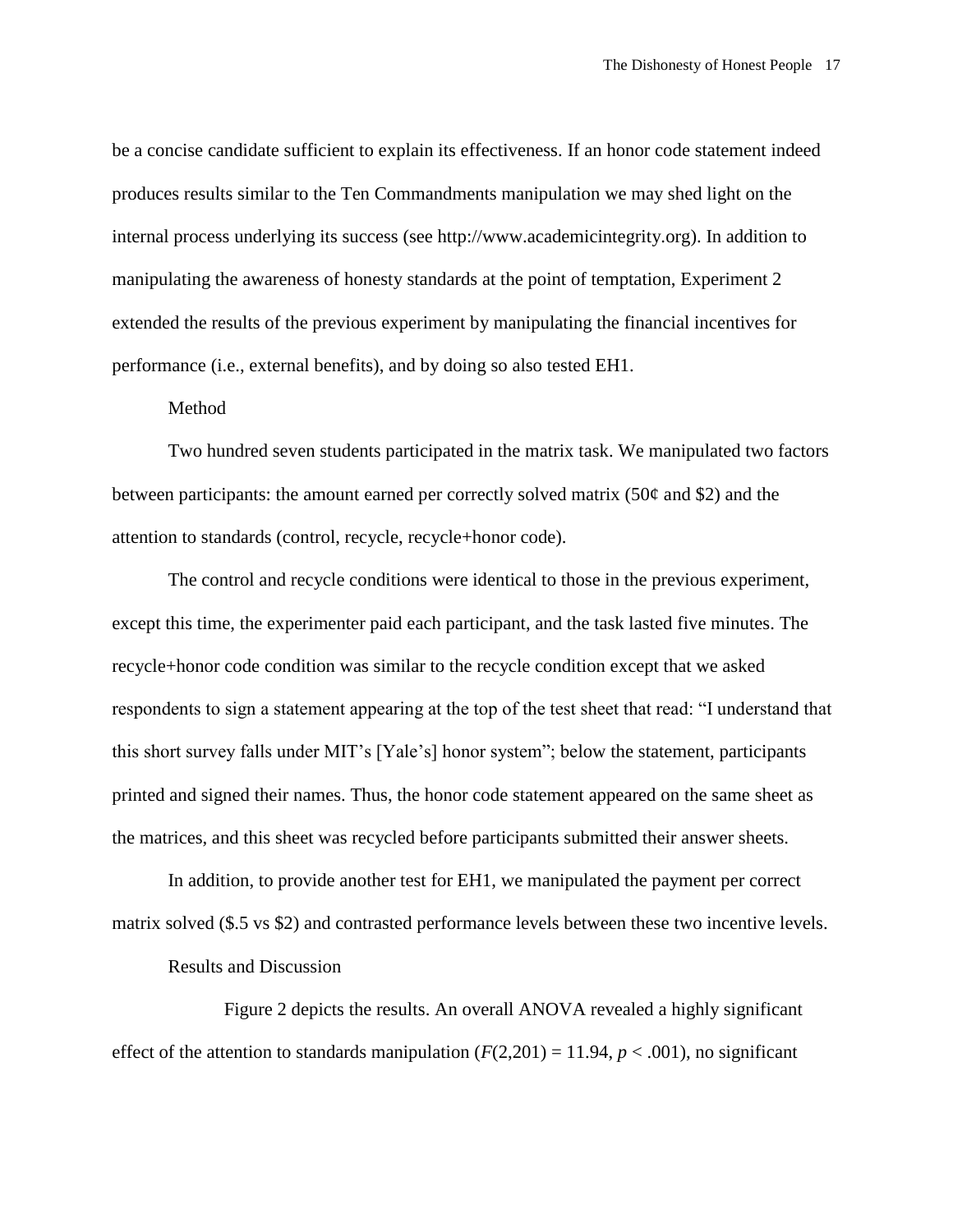effect of the level of incentive manipulation  $(F(1,201) = .99, p = .32)$ , and no significant interaction  $(F(2,201) = .58, p = .56)$ . When given the opportunity, respondents in the two recycle conditions (50¢ and \$2) cheated ( $M = 5.5$ ) relative to those in the two control conditions (50¢ and \$2:  $M = 3.3$ ;  $F(1,201) = 15.99$ ,  $p < .001$ ), but again, the level of cheating fell far below the maximum (i.e., 20); participants cheated "only" 13.5% of the possible average magnitude. In line with our findings in Experiment 1, this latter result supports the idea that we were also observing the workings of the categorization mechanism.

Between the two levels of incentives (50 $\phi$  and \$2 conditions), we did not find a particularly large difference in the magnitude of cheating; in fact, cheating was slightly more common (by approximately 1.16 questions), though not significantly so, in the  $50¢$  condition  $(F(1,201) = 2.1, p = .15)$ . Thus, we did not find support for EH1. One possible interpretation of this decrease in dishonesty with increased incentives is that the level of dishonesty and its effect on the categorization mechanism depended on both the number of questions answered dishonestly (which increased by 2.8 in the  $50¢$  condition and 1.7 in the \$2 condition) and on the amount of money inaccurately claimed (which increased by \$1.4 in the  $50¢$  condition and \$3.5 in the \$2 condition). If categorization-flexibility among participants was affected by a mix of these two factors, we would have expected the number of questions they reported as correctly solved to decrease with greater incentives (at least as long as the external incentives were not too high).

Most important for Experiment 2, we found that the two recycle+honor code conditions (50 $\varphi$  and \$2:  $M = 3.0$ ), eliminated cheating to the extent that the performance in these conditions was undistinguishable from the two control conditions (50 $\phi$  and \$2: *M* = 3.3; *F*(1,201) = .19, *p* = .66) but it was significantly different from the two recycle conditions (50 $\phi$  and \$2: *M* = 5.5;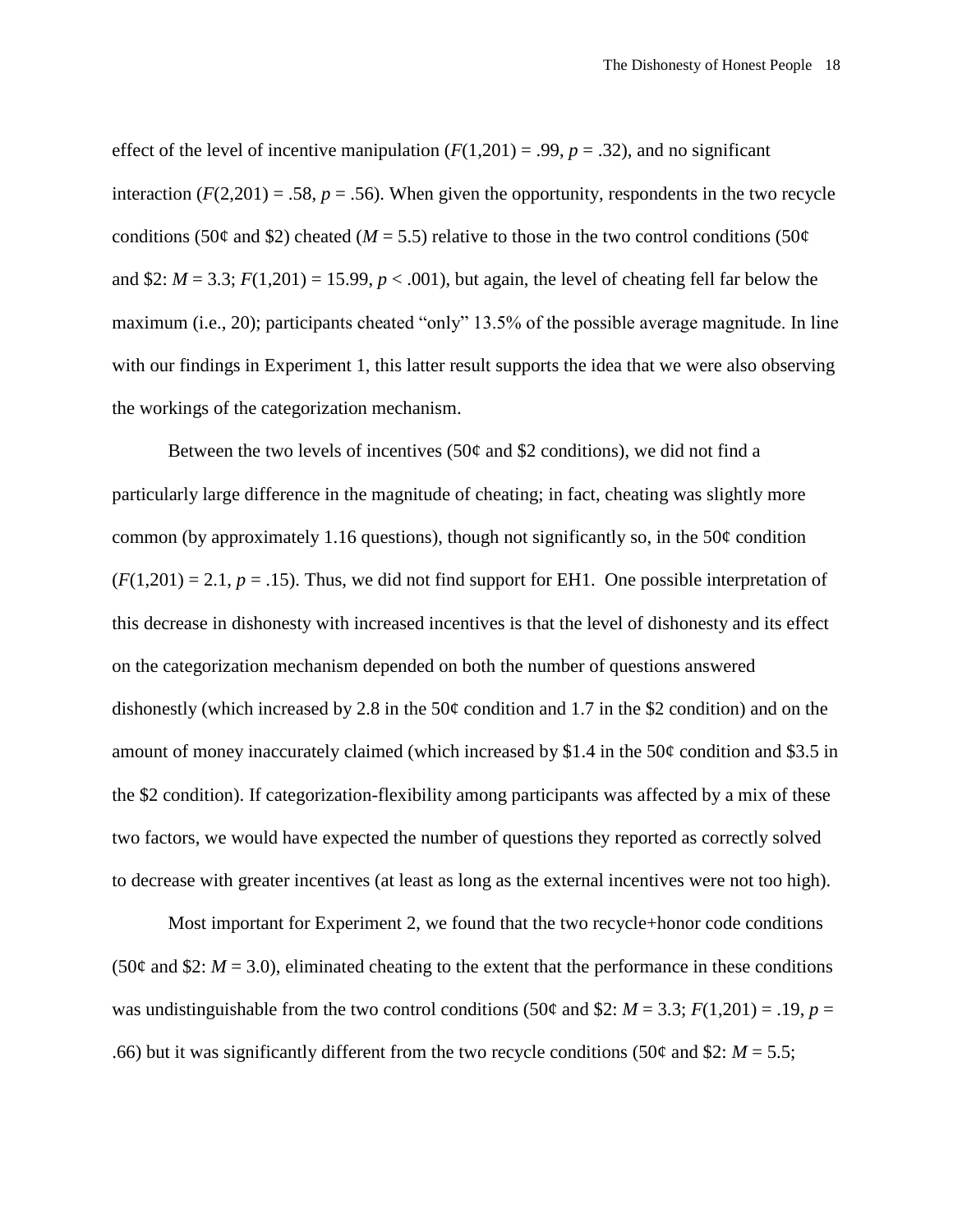$F(1,201) = 19.69, p < .001$ , even though the two recycle+honor code conditions were procedurally very similar to the two recycle conditions, and objectively presented no implications of external punishment. Moreover, it is worth noting that the two institutions in which we conducted this experiment did not have an honor code system at the time. When we replicated the experiment in an institution that had a very strict honor code, the results were identical, suggesting that it is not the honor code per-se but the reminder of morality that was at play.

#### ••• Figure 2 •••

Again we asked a separate set of students to predict these results ( $n = 82$ ), and while they predicted that the increased payment would marginally increase deception (means  $= 6.8$  vs. 6.4,  $F(1,80) = 3.3$ ,  $p=.07$ ) (in essence predicting EH1), they did not anticipate that the honor code would decrease dishonesty (means =  $6.9$  vs.  $6.2$ ,  $F(1,80) = .74$ ,  $p=4$ ). The contrast of the predicted results with the actual behavior suggests that participants understand the economic motivation for over-claiming, that they over-estimate its influence on behavior, and that again they underestimate the effect of the self-concept in regulating honesty.

#### **EXPERIMENT 3: INCREASING CATEGORIZATION-FLEXIBILITY**

Making people mindful by increasing their attention to standards for honesty can curb dishonest behavior, but the theory of self-concept maintenance also implies that increasing the flexibility with which people can interpret their actions should increase the magnitude of dishonest behavior (see also Schweitzer and Hsee 2002). To test this hypothesis, in Experiment 3, we manipulated whether the opportunity for deception occurred in terms of money or in terms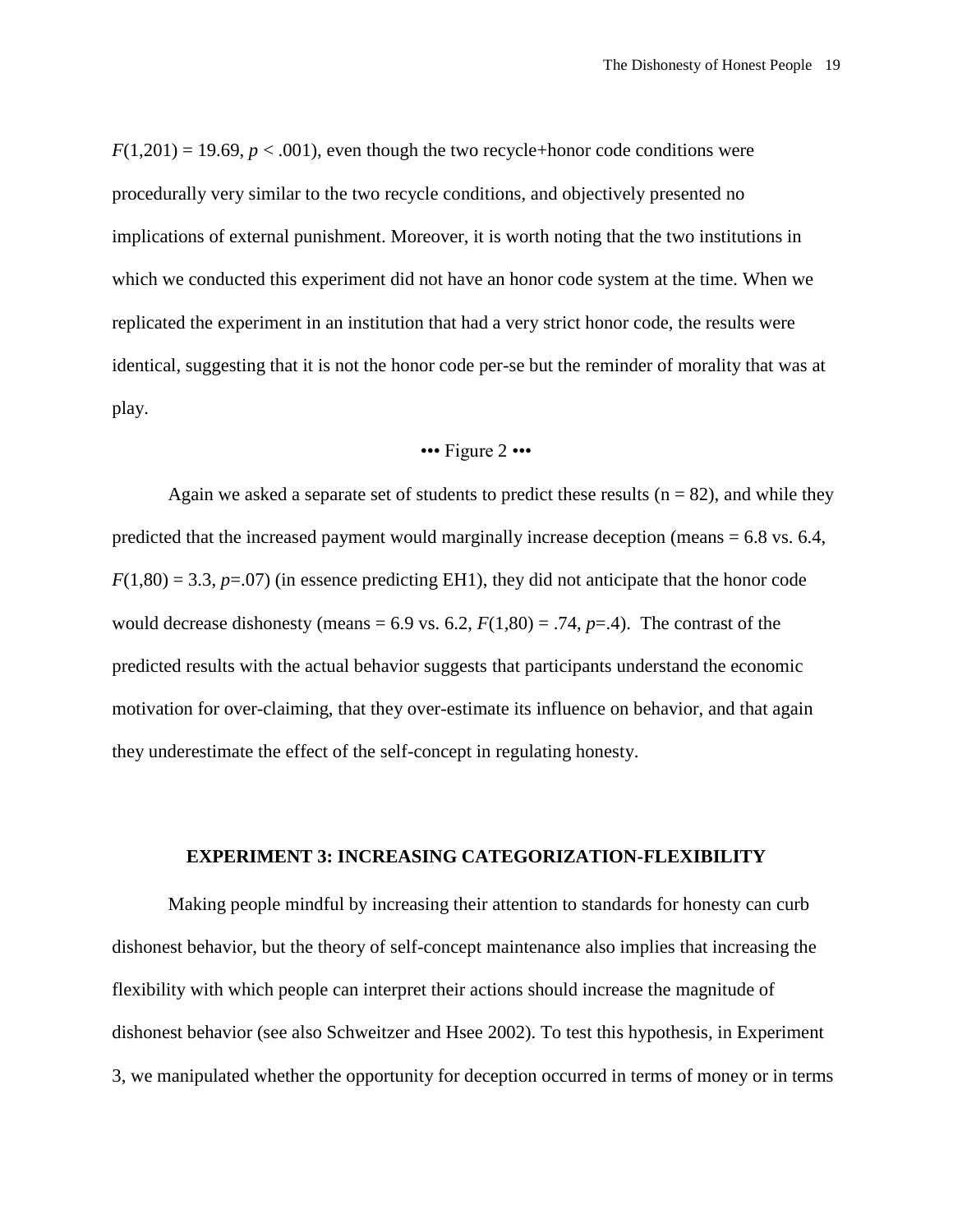of an intermediary medium (tokens). We posited that introducing a medium (Hsee et al. 2003) would offer participants a more flexible interpretation their actions, make the moral implications of cheating less accessible, and hence make it easier for participants to cheat at higher magnitudes.

#### Method

Four hundred fifty students participated in this matrix task experiment. Participants had five minutes to complete this task and were promised 50¢ for each correctly solved matrix. We used three between-subjects conditions: the control and recycle conditions that we used in Experiment 2, and a recycle+token condition. The latter condition was similar to the recycle condition, except that participants knew that each correctly solved matrix would earn them 1 token, which they would exchange for 50¢ a few seconds later. When the five minutes for the matrix task ended, participants in the recycle+token condition recycled their test sheet and submitted only their answer sheet to an experimenter, who gave them the corresponding number of tokens. Participants then went to a second experimenter, who exchanged the tokens for money (this experimenter also paid the participants in the control and recycle conditions). We counterbalanced the roles of the two experimenters.

#### Results and Discussion

Participants in the recycle condition "solved" significantly more questions than participants in the control condition (means = 6.2 vs. 3.5, respectively;  $F(1,447) = 34.26$ ,  $p <$ .001), which suggested they cheated. As we previously found, participants' magnitude of cheating was well below the maximum—only 16.5% of the possible average magnitude. Most interestingly, and in line with our hypothesis (PH2), introducing tokens as the medium for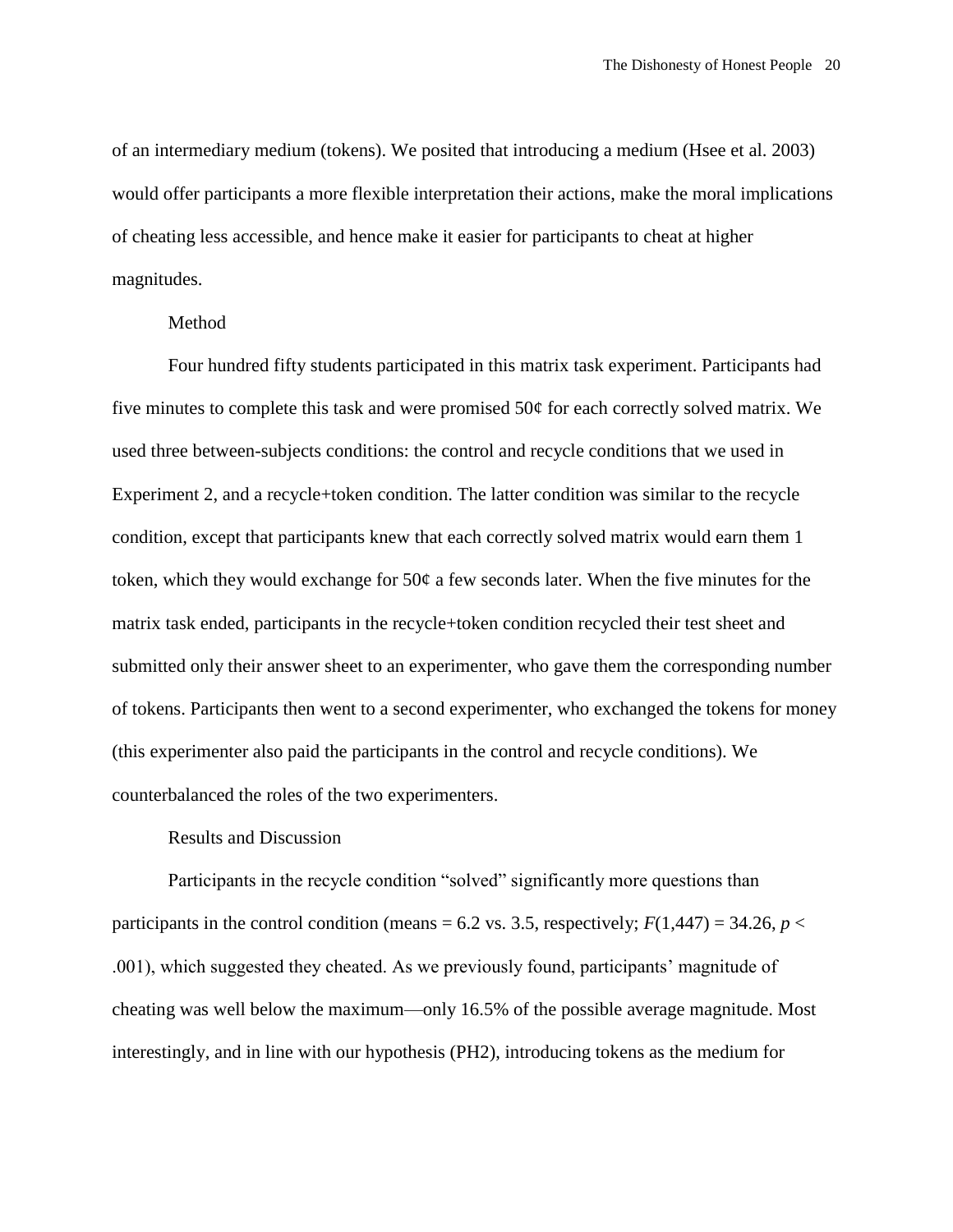immediate benefit increased the magnitude of dishonesty relative to the recycle condition (mean  $= 9.4$ ;  $F(1,447) = 47.62$ ,  $p < .001$ ), presumably without any changes in the probability of being caught or the severity of the punishment.

In line with PH2, making it easier for participants to categorize their behavior in a more self-serving manner by "claiming" more tokens instead of "stealing money" likely reduced the negative self-signal that they otherwise would have received from their dishonest behavior. In terms of our current account, the recycle+token condition increased the threshold for acceptable dishonesty.

The finding that a medium could be such an impressive facilitator of dishonesty may explain the incomparably excessive contribution of employee theft and fraud (e.g., stealing office supplies and merchandise, putting inappropriate expenses on expense accounts) to dishonesty in the marketplace, as reported in the introduction.

Finally, it is worth pointing out that these results differ from what a separate set of students  $(n = 59)$  predicted we would find; they correctly anticipated that participants would cheat when given the opportunity to do so (mean  $= 6.6$ ), but they anticipated that being able to cheat in terms of tokens would not increase the tendency for cheating (mean = 7,  $t(57) = 4.5$ ,  $p =$ .65). This again suggests that individuals underestimate the effect of the self-concept in regulating honesty.

## **EXPERIMENT 4: RECOGNIXZING DISHINESTY BUT NOT UPDATING THE SELF-CONCEPT**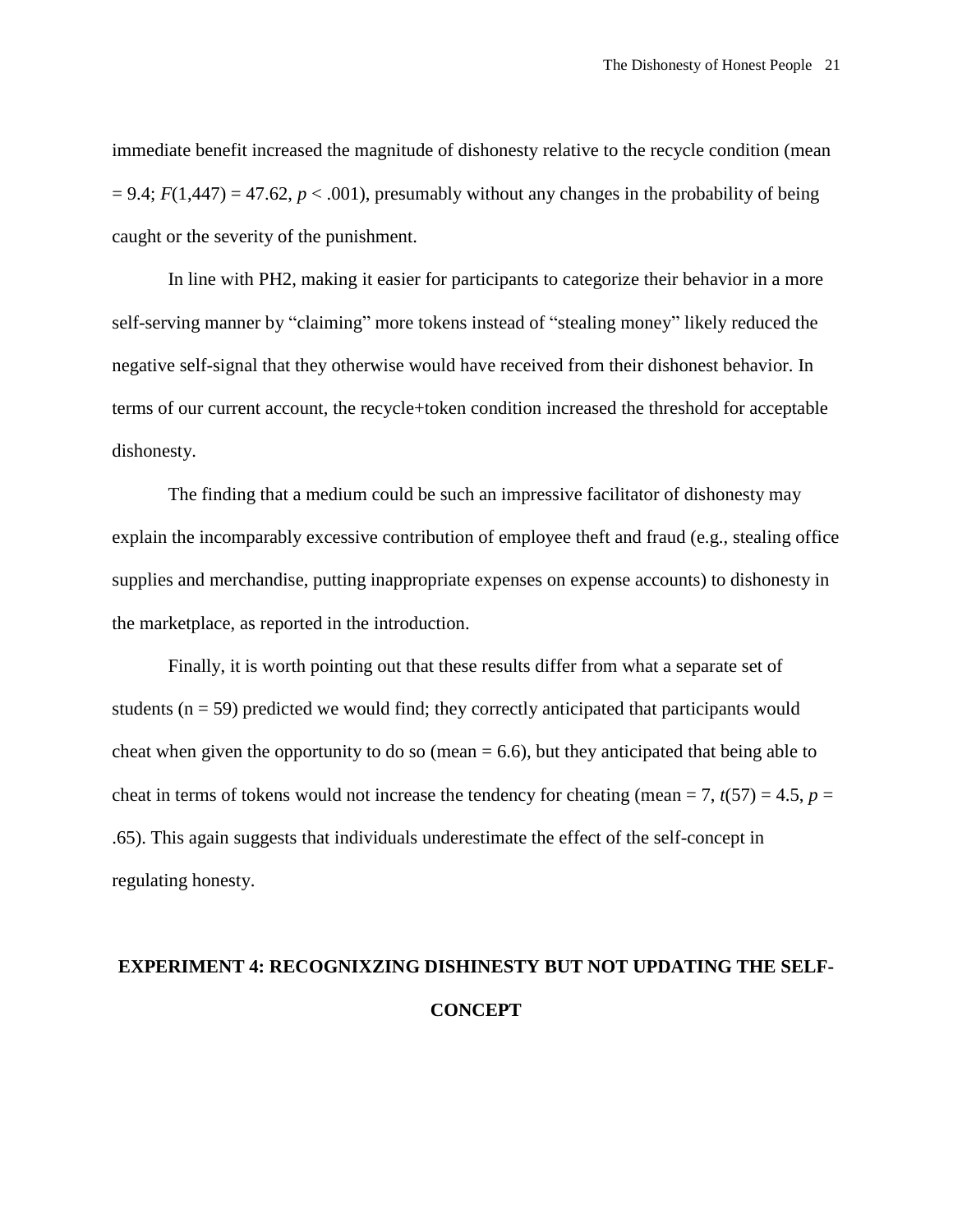Our account of self-concept maintenance suggests that by engaging only in relatively minimal cheating our participants stayed within the threshold of acceptable dishonesty and thereby benefited from being dishonest without receiving a negative self-signal (i.e., their selfconcept remained unaffected). To achieve this balance, we posit that people recorded their actions correctly (i.e., they knew that they were overclaiming), but the categorization or attention to standards mechanisms prevented this factual knowledge from being morally evaluated. Thus, people did not necessarily confront the true meaning of their actions (e.g., "I am dishonest"). This suggests that while people know they are overclaiming, they are not attending to the implications of this knowledge. We test these predictions (PH3) in Experiment 4.

To test the hypothesis that people know of their actions but do not update their selfconcepts, we manipulated participants' ability to cheat on the matrix task and measured their predictions about their performance on a second matrix task that did not allow cheating. If participants in a recycling condition did not recognize that they overclaimed, they would base their predictions on their exaggerated (i.e., dishonest) performance in the first matrix task. These predictions would be higher than those who could not cheat on the first task. If, however, participants who overclaimed were cognizant of their exaggerated claims, their predictions for a situation that does not allow cheating would be attenuated, and theoretically not differ from their counterparts in the control condition. In addition, to test whether dishonest behavior influenced people's self-concept, we asked participants about their own honesty right after they completed the first matrix task (in which they either had or did not have a chance to cheat). If participants who cheated had lower opinions about themselves in terms of honesty than those in the control condition, this would mean that they had updated their self-concept. But if cheating did not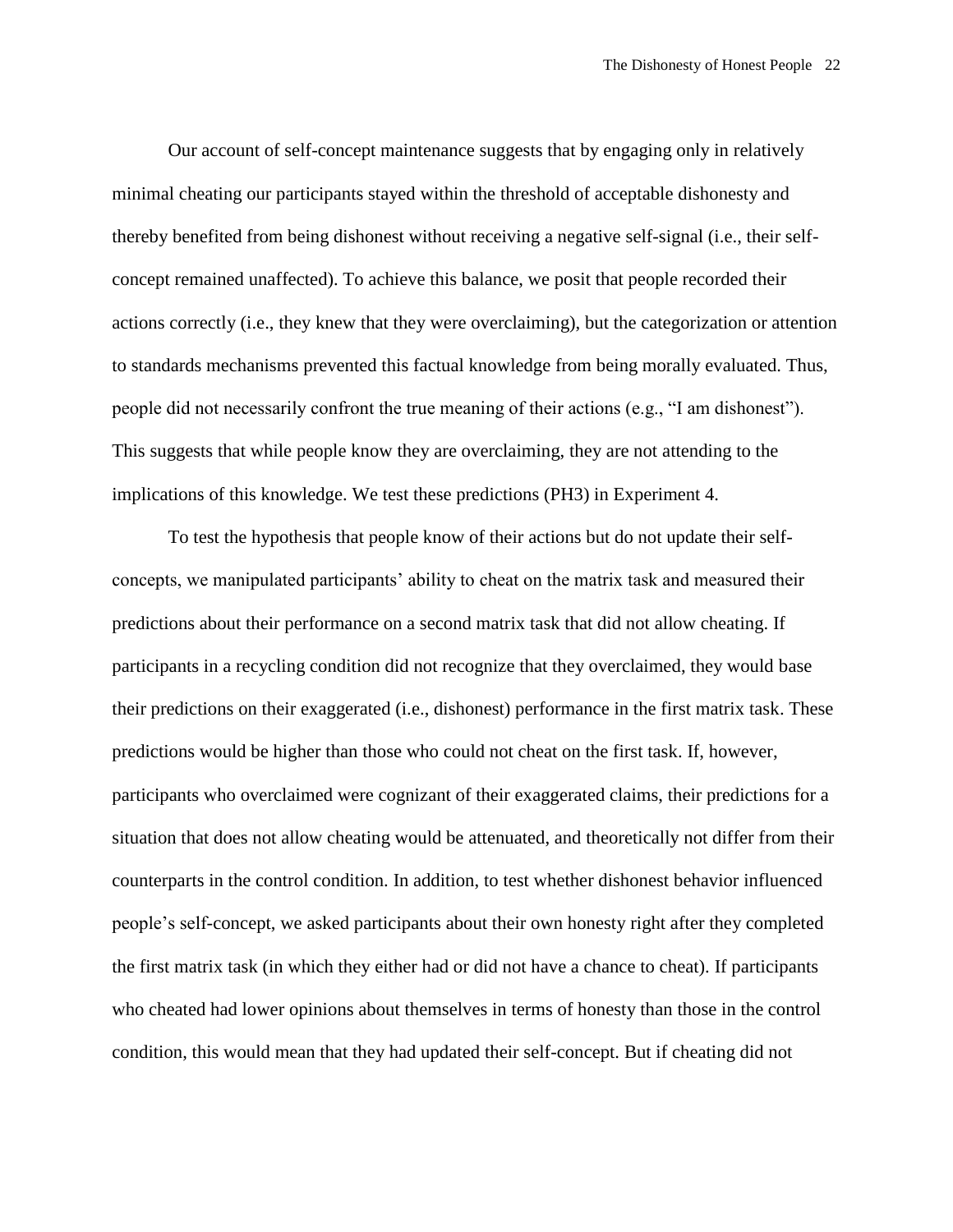influence their opinions about themselves, this would suggest that they had not fully accounted for their dishonest behavior, and consequently, that they have not paid a price for their dishonesty in terms of their self-concept.

#### Method

Forty-four students participated in this experiment, which consisted of a four-task paradigm—a matrix task, a personality test, a prediction task, and a second matrix task. In the first matrix task, we repeated the same control and recycle conditions of the matrix task from Experiment 2. Participants randomly assigned to either of these two conditions had five minutes to complete the task and received  $50¢$  per correctly solved matrix. The only difference from Experiment 2 was that we asked all participants (not just those in the recycle condition) to report how many matrices they had solved correctly (participants in the control condition submitted both the test and the answer sheets to the experimenter, who verified their answers).

In the second, ostensibly separate task, we handed out a 10-item test with questions ranging from political ambitions through preferences for classical music to abilities. Embedded in this survey were two questions related to their self definition as it relates to honesty. One question asked how honest a person they considered themselves to be on a scale from 0 (not at all) to 100 (very). The other question asked participants how they thought of themselves at the time of the survey in contrast to the day before in terms of being a moral person on a scale from –5 (much worse) to 5 (much better).

In the third task, we surprised our participants by announcing that they would next participate in a second five-minute matrix task, but before taking part in it, their task was to predict how many matrices they would be able to solve and indicate how confident they were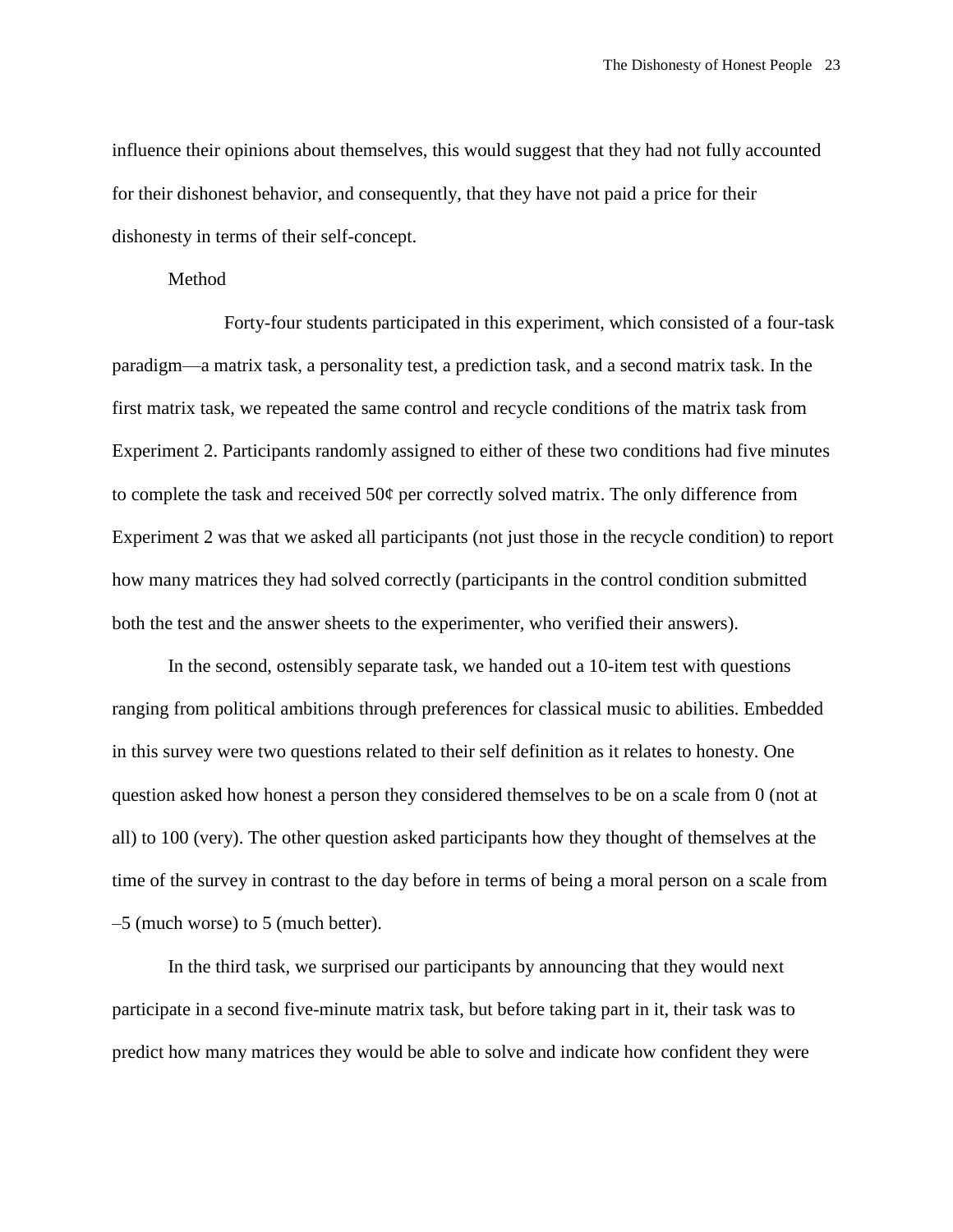with their predictions on a scale from 0 (not at all) to 100 (very). Before making these predictions, we made it clear to them that this second matrix task would be identical to that of the control condition. In other words, it was clear to participants that the next matrix task left no room to overclaim as the experimenter would check the results. Furthermore, we informed participants that this second test would consist of a different set of matrices, and the payment would depend on both the accuracy of their prediction and their performance. If their prediction was 100% accurate, they would earn  $50¢$  per correctly solved matrix, but for each matrix they solved more or less than what they predicted, their payment per matrix would be reduced by  $2\ell$ . We emphasized that this payment scheme meant that it was in their best interests to be as accurate as possible in their predictions and to solve as many matrices as they could (i.e., they would make less money if they gave up solving some matrices, just to be accurate in their predictions).

Finally, the fourth task was the matrix task (as in the control condition) with a different set of numbers. The entire experiment thus represented a two-condition, between-subjects design, differring only in the first matrix task (possibility to cheat). The three remaining tasks (a personality test, a prediction task, and a second matrix task) were the same for all participants.

#### Results and Discussion

The mean number of matrices "solved" in the first and second matrix tasks appear in Table 1. Similar to our previous experiments, on the first task, participants who had the ability to cheat (recycle condition) "solved" significantly more questions than did those in the control condition (t(42) = 2.21,  $p = .033$ ). However, this difference disappeared in the second matrix task, for which neither of the two groups had an opportunity to cheat  $(t(42) = .43, p = .67)$ , and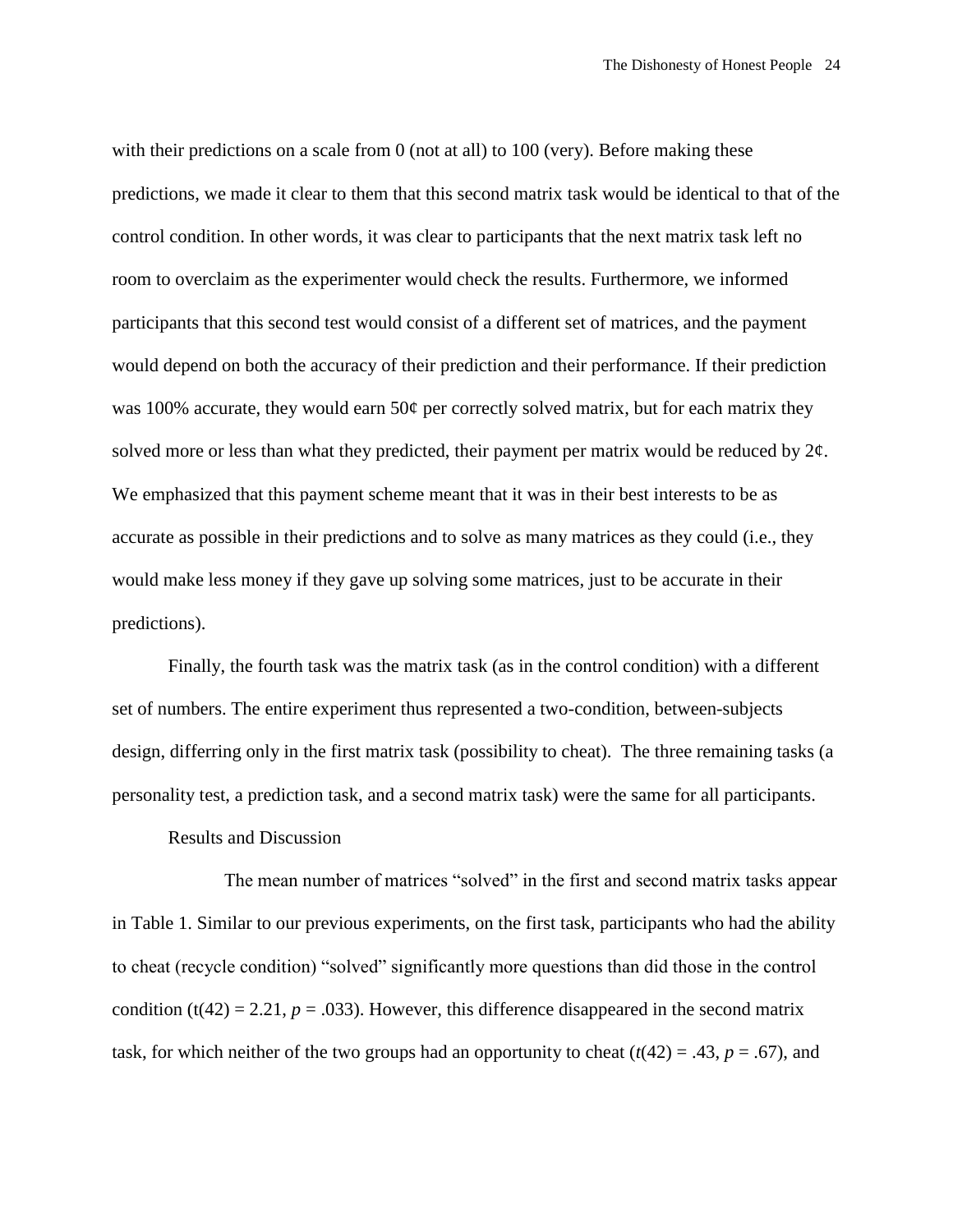the average performance on the second task  $(M = 4.5)$  did not differ from the control condition's performance on the first task  $(t(43) = .65, p = .519)$ . These findings implied that, as in the previous experiments, participants cheated when they had the chance to do so. Moreover, the level of cheating was relatively low (on average, two to three matrices); participants cheated only 14.8% of the possible average magnitude.

In terms of the predictions of performance on the second matrix task, we found no significant difference  $(t(42) \sim 0$ , *ns.*) between those participants who were able to cheat and those who were not able to cheat in the first matrix task (control:  $M = 6.32$ ,  $s_n = 3.29$ , recycle:  $M =$ 6.32,  $s_n = 2.63$ ). Moreover, participants in the control ( $M = 72.5$ ,  $s_n = 4.4$ ) and recycle ( $M = 68.8$ ),  $s_n = 4.64$ ) conditions were equally confident about their predictions ( $t(42) = .56$ ,  $p = .57$ ). Together with the difference in performance in the first matrix task, these findings suggest that those who cheated in the first task knew they had overclaimed.

The third finding is presented in Figure 6: After the first task, participants in both conditions had equally high opinions of their honesty in general  $(t(42) = .97, p = .34)$  and their morality in comparison with the previous day  $(t(42) = .55, p = .58)$ , which suggests that cheating in the experiment did not affect their reported self-concepts in terms of these characteristics. Together, these results support our self-concept maintenance theory and indicate that people's level of dishonesty "flies under the radar"; they do not update their self-concept in terms of honesty even though they do recognize their actions (i.e., that they overclaim).

In addition, we asked a different group of 39 students to predict the responses to the selfhonesty questions (how honest do you consider yourself and how moral are you today compared with yesterday). In the control condition, we asked them to imagine what an average student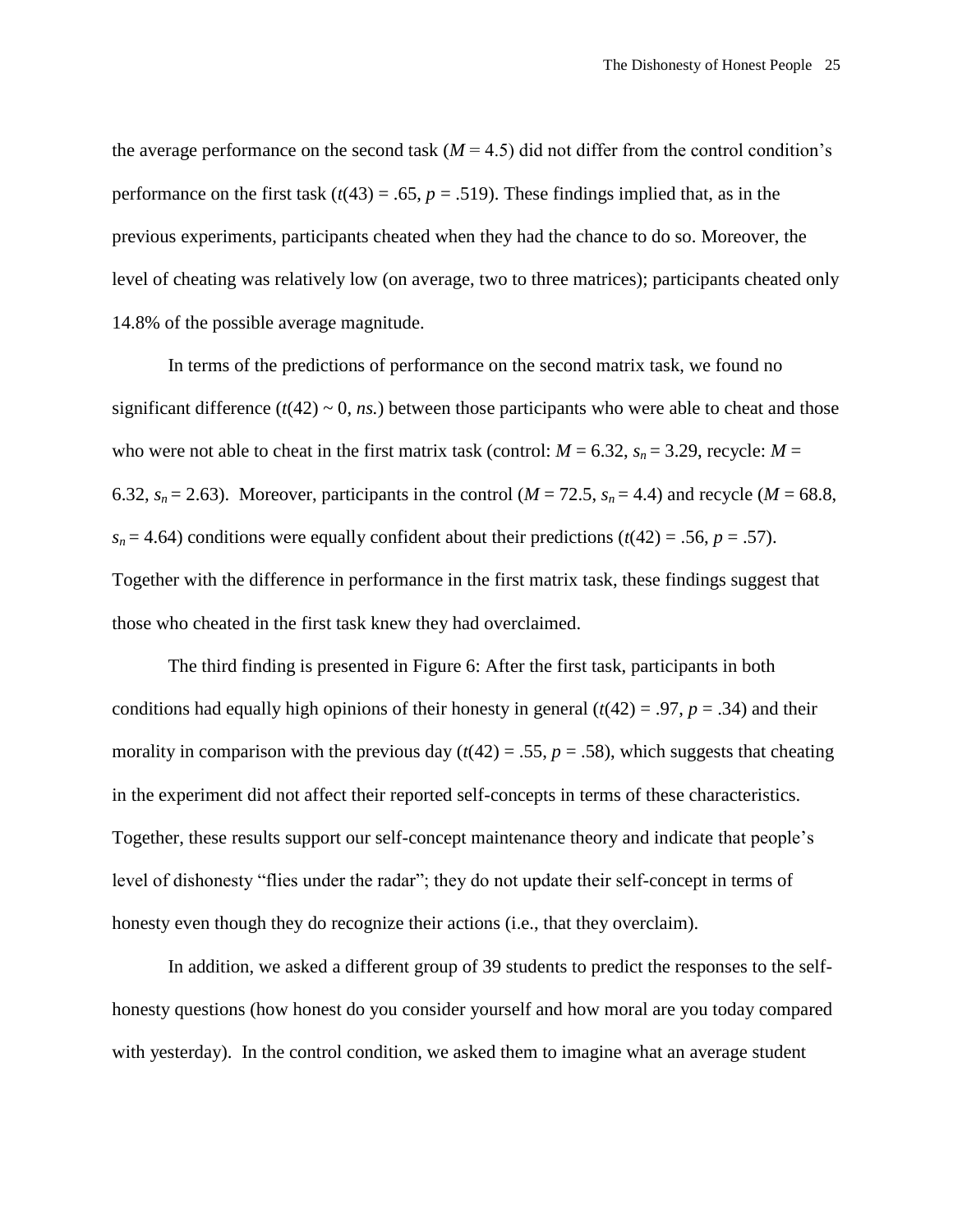who solved four matrices would answer to these two questions. In the recycle condition, we asked them to imagine what an average student who solved four matrices, but claimed to have solved six, would answer to these two questions. As can be seen in Table 1, they predicted that cheating would decrease both a person's general view of him- or herself as an honest person  $(t(37) = 3.77, p < .001)$  and his or her morality compared with the day before the test  $(t(37) =$ 3.88, p < .001). This finding provides further support to the idea that individuals do not accurately anticipate the self-concept maintenance mechanism.

#### ••• Table 1 •••

#### **EXPERIMENT 5: NOT CHEATING DUE TO OTHERS**

Thus far, we have accumulated evidence of an acceptable band of dishonesty, the size of which depends on the ability to categorize or label actions as something other than dishonest. Moreover, the results of Experiment 4 provide some evidence that deception can take place without an associated change in the self-concept. Overall, these findings are in line with our theory of self-concept maintenance: People are torn between the temptation to benefit from cheating and the benefits of maintaining a positive view about themselves. To solve this dilemma individuals find a balance between these two motivating forces such that they can engage to some level in dishonest behavior but they do so without updating their self-concept.

Although these findings are consistent with a theory of self-concept maintenance, there are also multiple alternative accounts for these results. In the final two experiment, we would like to try and deal with a few of these.

One possible alternative account is that the different manipulations (moral reminders for example) influence the type of social norms that participants apply to the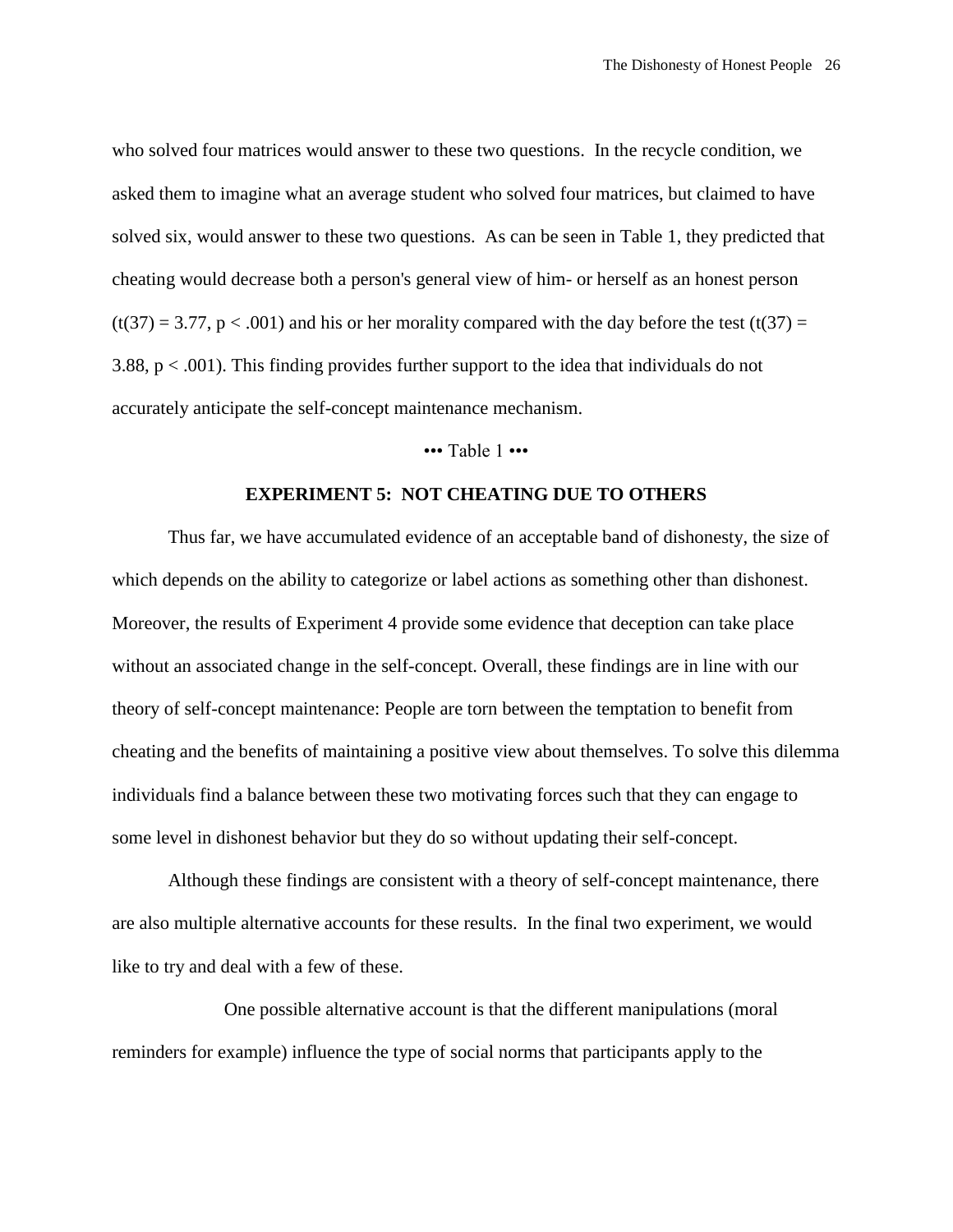experimental setting (see Reno, Cialdini, and Kallgren 1993; for focusing effects, see Kallgren, Cialdini, and Reno 2000). According to this norm compliance argument, a person who solves three matrices but knows that on average people report having solved six should simply go ahead and do what others are doing: report six solved matrices (i.e., cheat by three matrices).

A second alternative account that comes to mind would posit that participants were driven only by self-esteem (e.g., John and Robins 1994; Tesser, Millar, and Moore 1988; Trivers 2000). From this perspective, a person might have cheated on a few matrices so that he or she did not feel stupid in comparison with everybody else (we used the matrix task partially because it is not a task that our participants relate to IQ, but this account might still be possible).

A third alternative explanation for these findings might argue that participants were driven only by external, not internal, rewards and cheated up to the level that they believed their dishonest behavior could not be detected. From this perspective, participants cheated just by a few questions not because some internal force stopped them, but because they estimated that the probability of being caught if they only cheat by a few questions would be zero (or negligible), and so they cheated in a calculated way up to this threshold – in essence estimating what they could get away with and cheating up to that level.

What these three accounts shave in common is that all of them are sensitive to the behavior (or expected behavior) of others. In contrast, the self-concept maintenance theory we posed suggests that the level of dishonesty is set without reference to the level of dishonesty exhibited by others (at least in the short-term). This contrast suggests a simple test where we manipulate participants' beliefs about others' performance level. If the level of cheating is driven by norm compliance, drive toward achievement, or threshed in detecting deception, the number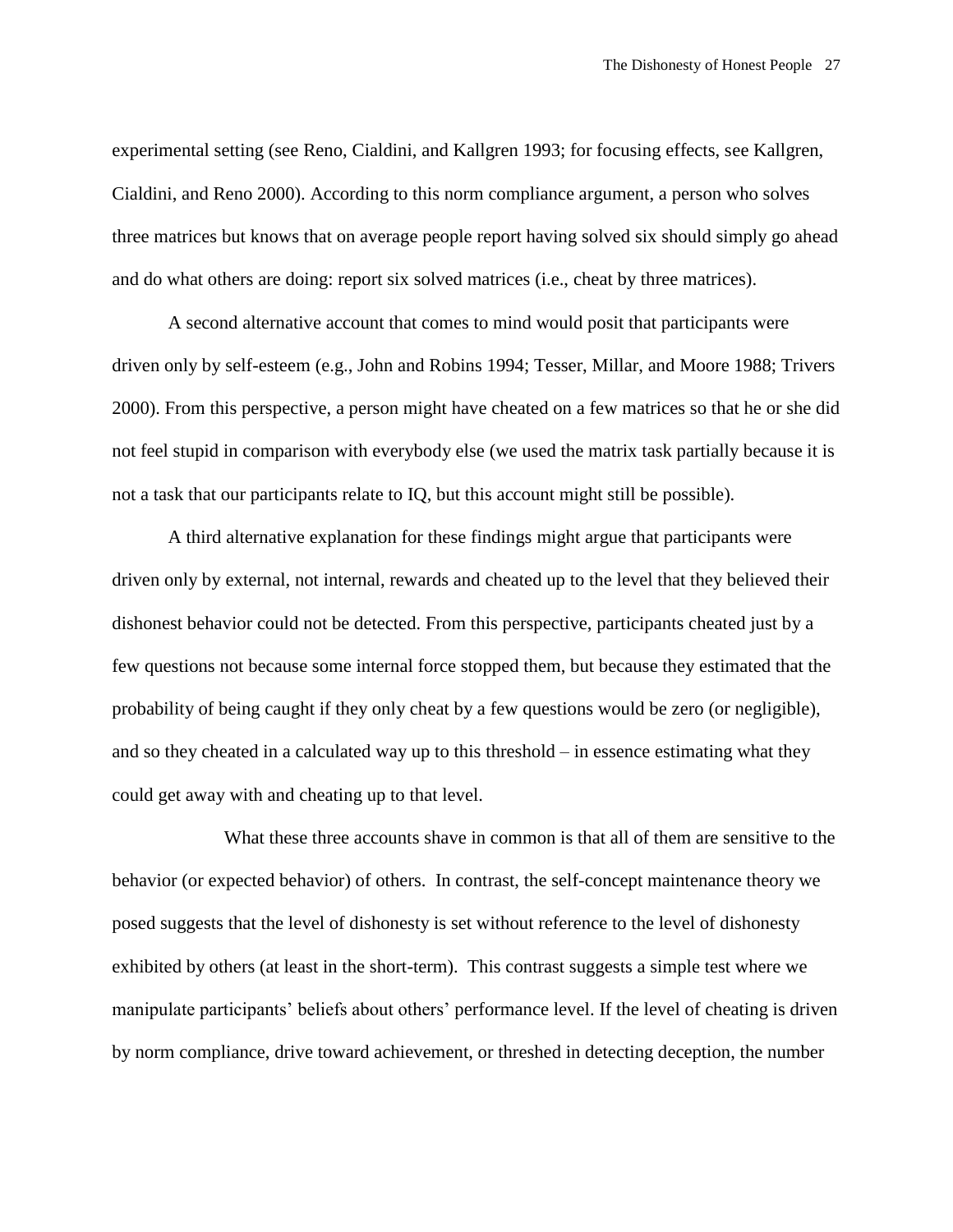of matrices that participants claimed to have solved should increase when they believe that the average performance of others is higher. If, however, the level of cheating is driven only by selfconcept maintenance considerations, being informed that others solve many more matrices should have no effect on the level of dishonesty.

#### Method

One hundred eight students participated in the matrix task experiment. We manipulated two factors between participants: the ability to cheat (control and recycle, as in Experiments 2 and 3) and beliefs about the number of matrices that the average student solves in the time allotted (four matrices, which is the accurate number, or eight matrices which was an exaggeration). As before, the DV was the number of matrices reported solved.

#### Results and Discussion

Participants in the control conditions solved 3.3 and 3.4 matrices on average in the 4 vs. 8 believed standard performance conditions, respectively, while those in the corresponding recycle conditions "solved" 4.5 and 4.8 matrices. A two-factorial ANOVA of the number of matrices solved as a function of the ability to cheat and the belief about other's performance showed a main effect of the ability to cheat  $(F(1,104) = 6.89, p = .01)$  but no main effect of the average levels of performance manipulation  $(F(1,104) = .15, p = .7)$ , as well as no interaction  $(F(1,104) = .09, p = .76)$ . That is, when participants had a chance to cheat, they cheated, but the level of cheating was independent of information about the average performance of others. This finding argues against norm compliance, drive toward achievement, or threshed in detecting deception as alternative explanations for our findings.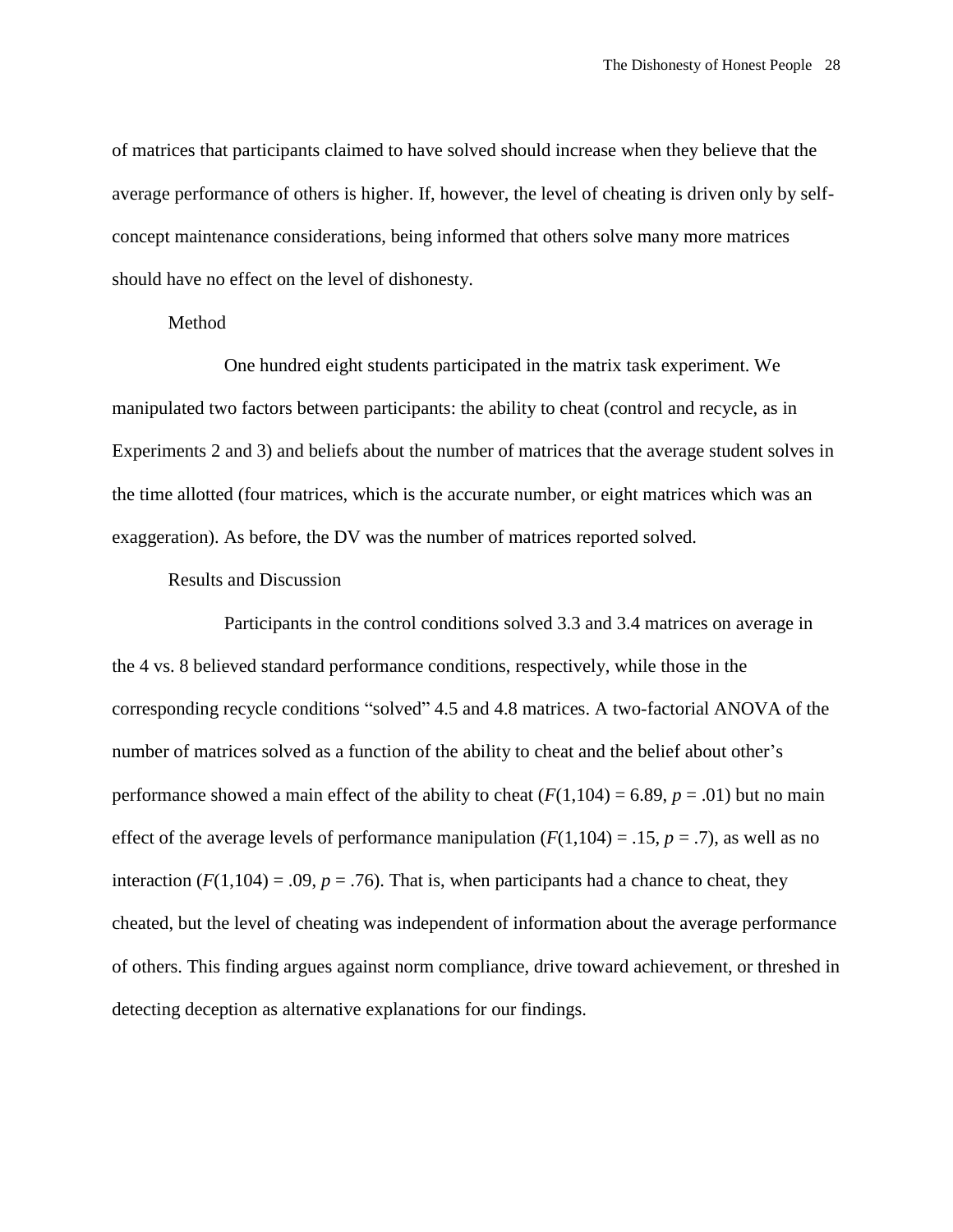The fact that our results do not support these social influence factors does not mean that these effects are not prevalent and perhaps even very powerful in the marketplace. What it does suggest is that these social factors might work slowly to change the overall standards for what people consider as honest and not honest in society, but that they do not have a large influence on the more temporary fluctuations in honesty – such as the ones that took place within our experiments.

#### **EXPERIMENT 6: SENSITIVITY TO EXTERNAL REWARDS**

Since detection of deceptive acts is central to the standard cost-benefit view of dishonesty, we wanted to test its influence more directly, and do so by varying the probability of being caught on multiple levels. In addition, following Nagin and Pogarsky's (2003) suggestion that increasing the probability of getting caught is much more effective than increasing the severity of the punishment, we aimed to manipulate the likelihood of getting caught on three levels and measure the amount of dishonesty across these cheating conditions. If the pure external cost-benefit incentives are at work in our setup, we should find that the level of dishonesty increases as the probability of being caught decreased (EH2). On the other hand, if self-concept maintenance controls the magnitude of dishonesty, we should find some cheating, but the level of dishonesty should be roughly of the same magnitude, regardless of the probabilities of getting caught.

#### Method

This experiment entailed multiple, small sessions, in which each participant sat in a private booth  $(N = 326)$ . At the start of each session, the experimenter explained the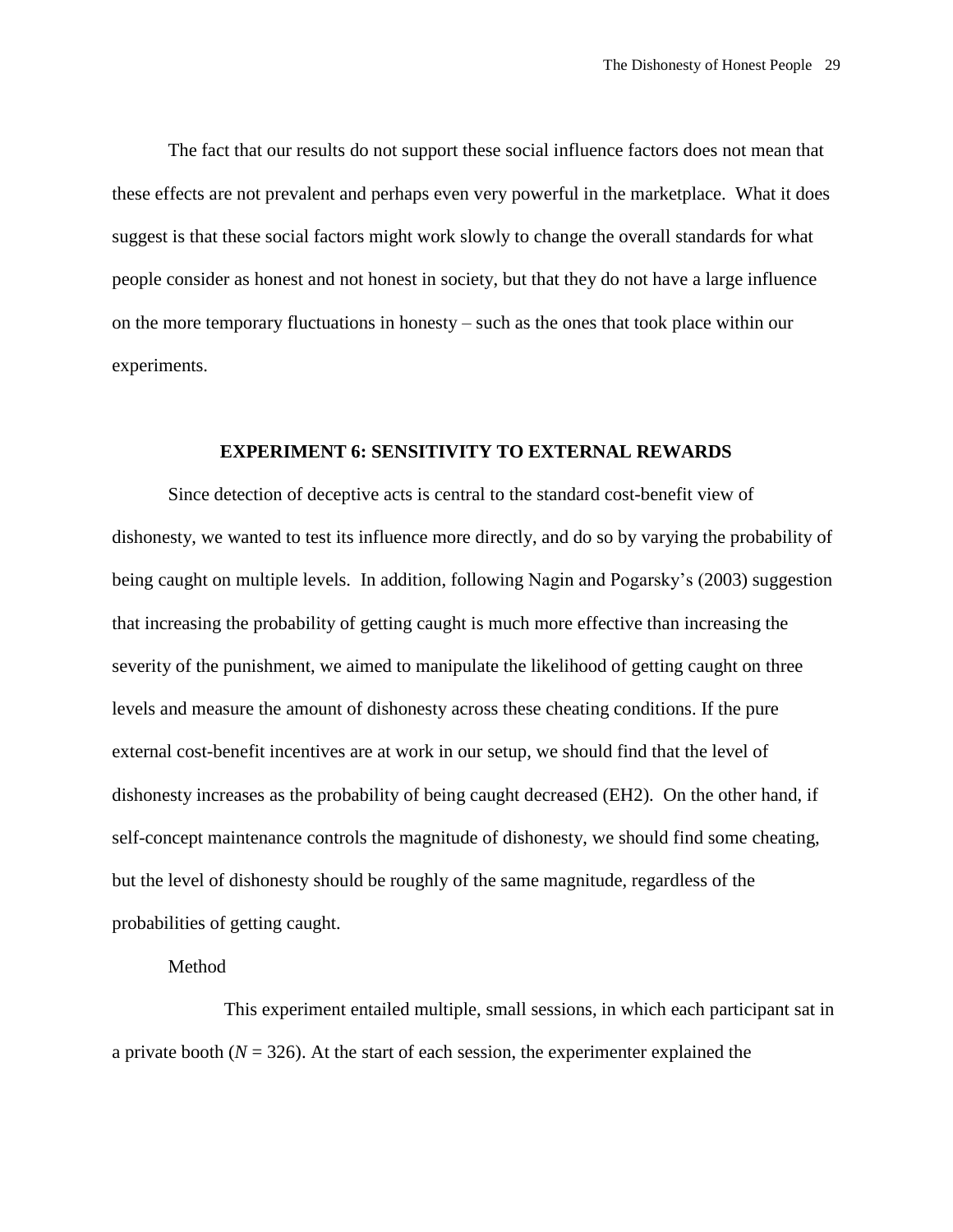instructions for the entire session. The first part of the procedure remained the same for all four conditions, but the second part varied. All participants received a test with 50 multiple-choice, general-knowledge questions (e.g., How deep is a fathom? How many degrees does every triangle contain? What does 3! equal?), had 15 minutes to answer the questions, and were promised 10¢ for each question they solve correctly. After the 15 minutes, participants received a ―bubble sheet‖ onto which to transfer their answers. Similar to many multiple-choice tests, for each question, the bubble sheet provided the question number with three circles labled a, b, and c, and participants were asked to mark the corresponding circle. The manipulation of the four conditions pertained to the type of bubble sheet and to what participants had to do with it after transferring their answers.

In the control condition, participants received a standard bubble sheet. When they finished transferring their answers, they handed both the test and the bubble sheet to the experimenter, who checked their answers, summed the number of correct answers, and paid them  $10¢$  for each correct answer. In the no-recycle condition (first cheating condition), the bubble sheet had the correct answers premarked, such that the circles representing the correct answers were shaded in gray. This design prompted a dilemma for participants when they faced a question they had answered incorrectly on their test sheet; they could be honest and mark the corresponding incorrect circle on the bubble sheet or be dishonest and mark the correct circle. After participants finished transferring their answers, they summed up the number of their correct answers, wrote that number at the top of the bubble sheet, and handed both the test and the bubble sheet to the experimenter, who paid them according to their self-summed score. In this condition, subjects could cheat with some risk that the experimenter might discover it if she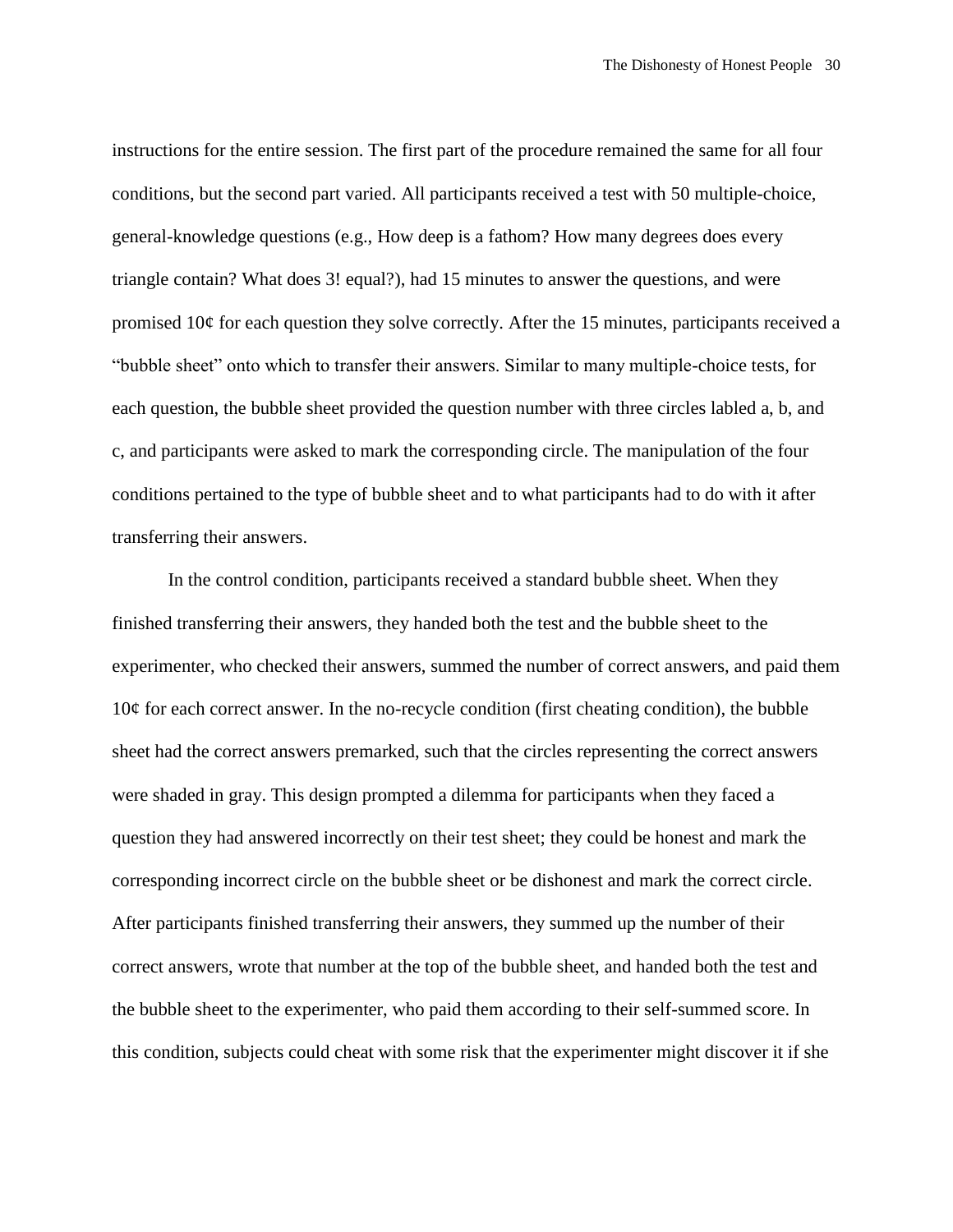compared the test to the bubble sheet. The recycle condition (second cheating condition) was similar to the no-recycle condition, with the difference that participants were instructed, after transferring their answers to the premarked bubble sheet, to walk to a shredder, shred their original test sheet, and take only the bubble sheet to the experimenter, at which point they would be paid accordingly. Because of the shredding, this condition offered a lower probability of being caught cheating than the no-recycle condition. Finally, the recycle+ condition (third cheating condition) decreased the probability of being caught even further by instructing participants to shred both their test sheet and the bubble sheet, walk over to a large jar with money at the corner of the room, and take the amount they earned. In addition, by making the payment "self-service," the recycle+ condition eliminated any interactions with the experimenter, thereby decreasing social concerns with cheating<sup>3</sup>. At the start of each experimental session of the recycle+ condition, the jar was filled with different denominations that totaled \$100. After each session (out of sight of students), we collected the jar and measured the amount of money in it.<sup>4</sup>

#### Results & Discussion

Participants in the control condition solved 32.6 questions correctly, while those in the No-recycle, Recycle, and Recycle+ conditions "solved"  $36.2$ ,  $35.9$ , and  $26.1$  questions respectively. An overall ANOVA of the number of questions reported solved revealed a highly significant effect of the conditions  $(F(3,322) = 19.99, p < .001)$ . The reported performance in the conditions where cheating was possible was significantly higher than that in the control condition  $(F(1,322) = 56.19, p < .001)$ , but there was no difference in dishonesty across the three cheating conditions  $(F(2,209) = .11, p = .9)$ , and the average magnitude of dishonesty was only approximately 20% of the possible average magnitude, which was far from the maximal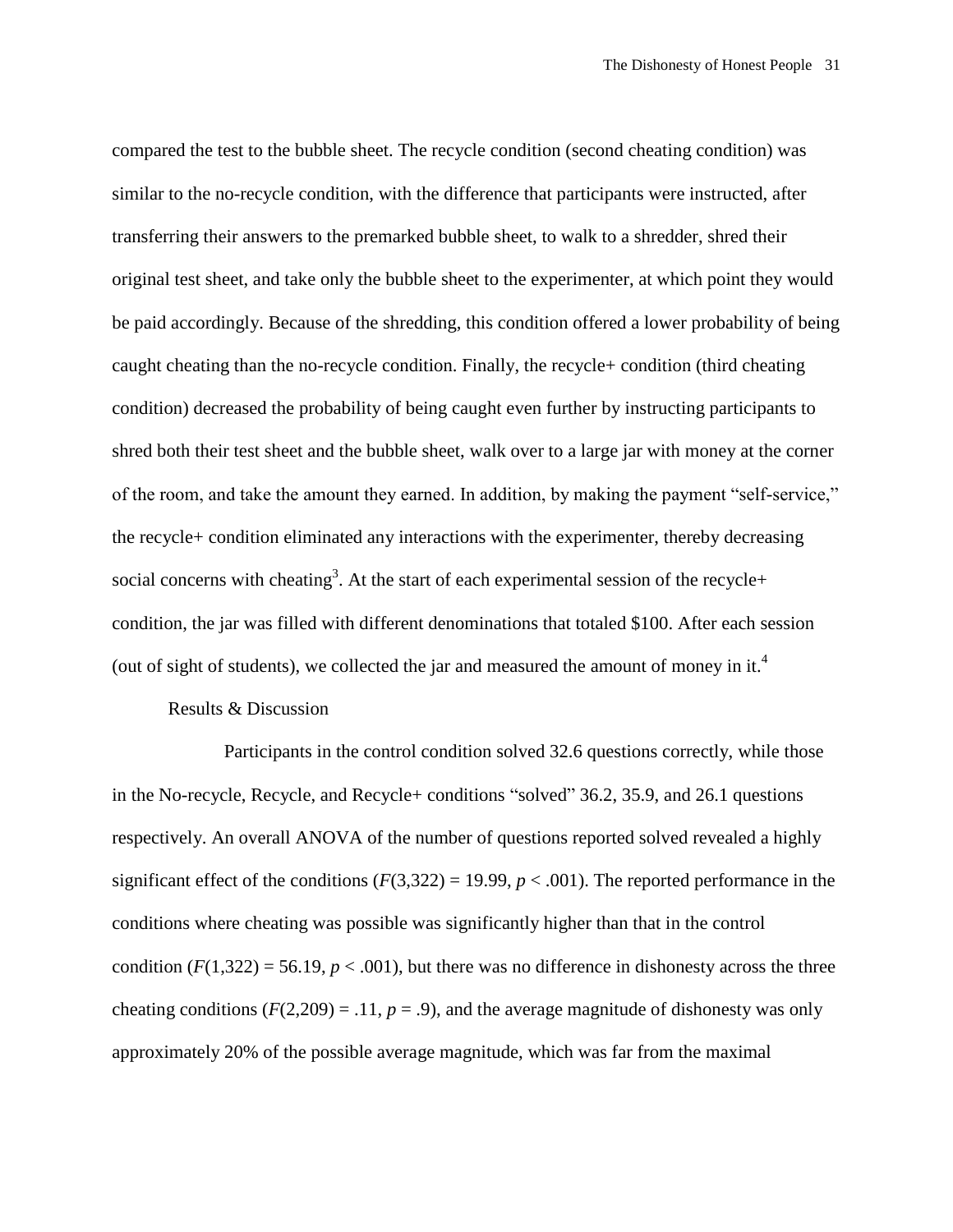dishonesty possible in these conditions (similar to findings by Goldstone and Chin 1993). These latter results suggest that participants in all three cheating conditions seemed to have used the same threshold to reconcile the motivations to benefit financially from cheating and maintain their positive self-concept.

Experiment 6 is also useful in testing one other possible alternative explanation, which is that the increased level of cheating we observed in the recycle conditions was due to a "few bad" apples" (a few people who cheated a lot) rather than to a general shift in the number of answers reported as correct across many people. As can be seen in Figure 3, the increased dishonesty, when possible, was not due to a "few bad apples" but rather to a general increase in the number of "correct responses," which resulted in a rightward shift of the response distribution. To test this stochastic dominance assumption, we subjected the distributions to a series of quantile regressions and found that the cheating distributions dominated the control distribution at every possible point (e.g., at the 10th, 20th, 30th, 40th, 50th, 60th, 70, 80th, and 90th percentiles, the number of questions solved was significantly higher in the cheating conditions than in the control condition: t(210) = 3.65, 3.88, 4.48, 4.10, 2.92, 3.08, 2.11, 2.65, and 3.63, *p*s < .05), but the performance distributions across the three cheating conditions did not differ from each other (no  $p_s < .35$ ).<sup>5</sup>

While experiment 5 was particularly useful for this analysis (because it included multiple conditions, and because of the normality of the distribution of questions "solved), it is also useful to test whether this conclusion also holds across all the experiments. To do so, we converted the performance from all experiments to proportional, that is, the number of questions "solved" relative to the maximum possible. Analyzing all tasks across our experiments (n=1408), we find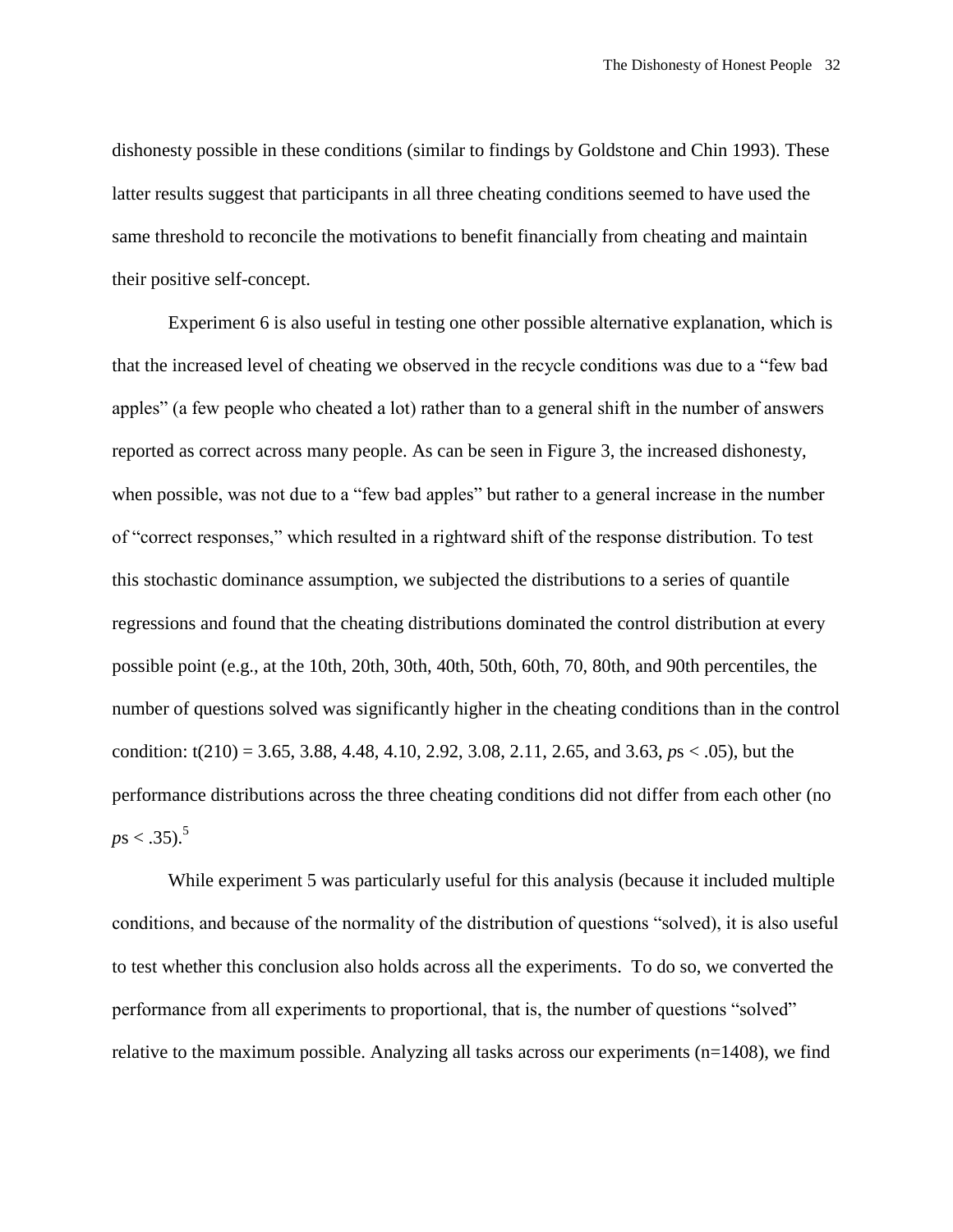strict stochastic dominance of the performance distributions in conditions that allowed cheating over conditions that did not (β = 15,  $t(1406) = 2.98$ ,  $p = .003$ ). We obtain similarly reliable differences for each quantile of the distributions, suggesting that the overall mean difference (β  $=$ .134,  $t(1406) = 9.72$ ,  $p < .001$ ) was indeed caused by a general shift in the distribution rather than a large shift of a small portion of the distribution.

#### ••• Figure 3 •••

#### GENERAL DISCUSSION

People in almost every society value honesty and maintain very high beliefs about their own morality, yet examples of significant dishonesty can be found everywhere in the marketplace. The standard cost-benefit model, which is central to legal theory surrounding crime and punishment, assumes that dishonest actions are performed by purely selfish, calculating persons who only care about external rewards. The psychological perspective, in contrast, assumes that people largely care about internal rewards because they want, for example, to maintain their self-concept. On the basis of these two extreme starting points, we proposed and tested a theory of self-concept maintenance that considers the motivation of both external and internal rewards (Gneezy 2005). According to this theory, people who think very highly of themselves in terms of honesty make use of various mechanisms that allow them to engage in some level of dishonest behavior while retaining their positive view of themselves. We focus in particular on two related but psychologically distinct mechanisms, categorization and attention to standards, which we argue have a wide set of important applications in the marketplace.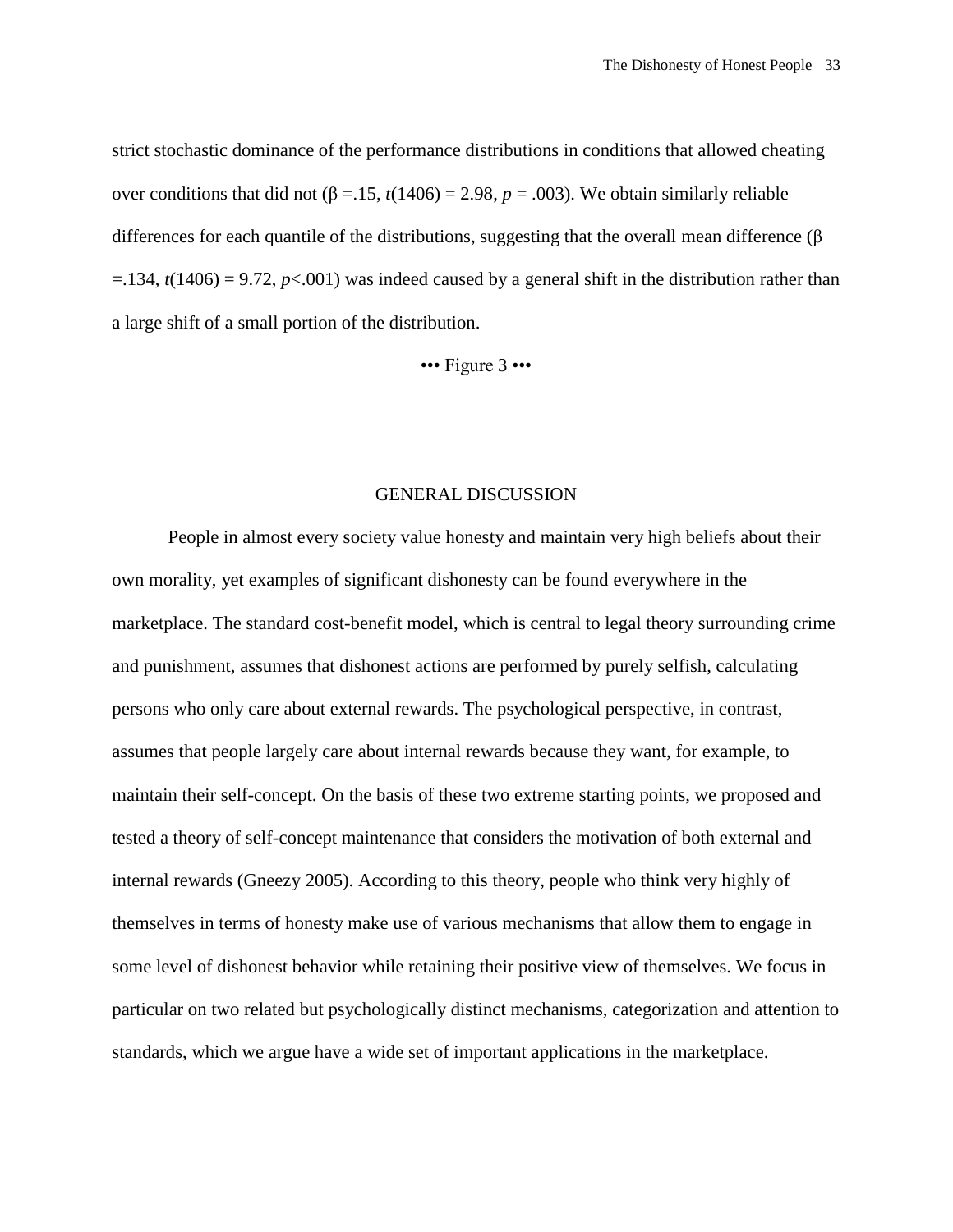The experiments we presented demonstrated that when people had the ability to cheat, they cheated, but the per person magnitude of their dishonesty was relatively low (at least relative to the possible maximal dishonesty). We also found that people were generally insensitive to the expected external costs and benefits, but they were very sensitive to contextual manipulations. In particular, the level of dishonesty droped when people paid more attention to honesty-standards but climbed when they had more wiggle room for a categorization that was more compatible with an honest self-concept (Dana, Weber, and Kuang 2005).

Some of the results supported the self-concept mechanism more directly (Experiment 5) by showing that even though our participants knew they were overclaiming, their actions did not affect their self-concept in terms of honesty. It is also interesting to note that the lack of updating of the self-concept was not something that our students predicted. Ex ante, they expected dishonest actions to have a negative affect on the self-concept—but that was not the case. This misunderstanding of the workings of the self-concept also manifested in respondents' inability to predict the effects of moral reminders (the Ten Commandments and honor code) and medium effects (tokens) – suggesting that people generally expect others to behave in line with the standard external cost-benefit perspective and are unappreciative of the regulative effectiveness of the self-concept.

Together, these findings support our theory of self-concept maintenance. First, they imply that the band of acceptable dishonesty is limited by internal reward considerations. Second, they suggest that the size of this band depends on the ability to categorize actions as something other than dishonest, as well as the attention that people pay to their standards for honesty at the time of the dishonest act.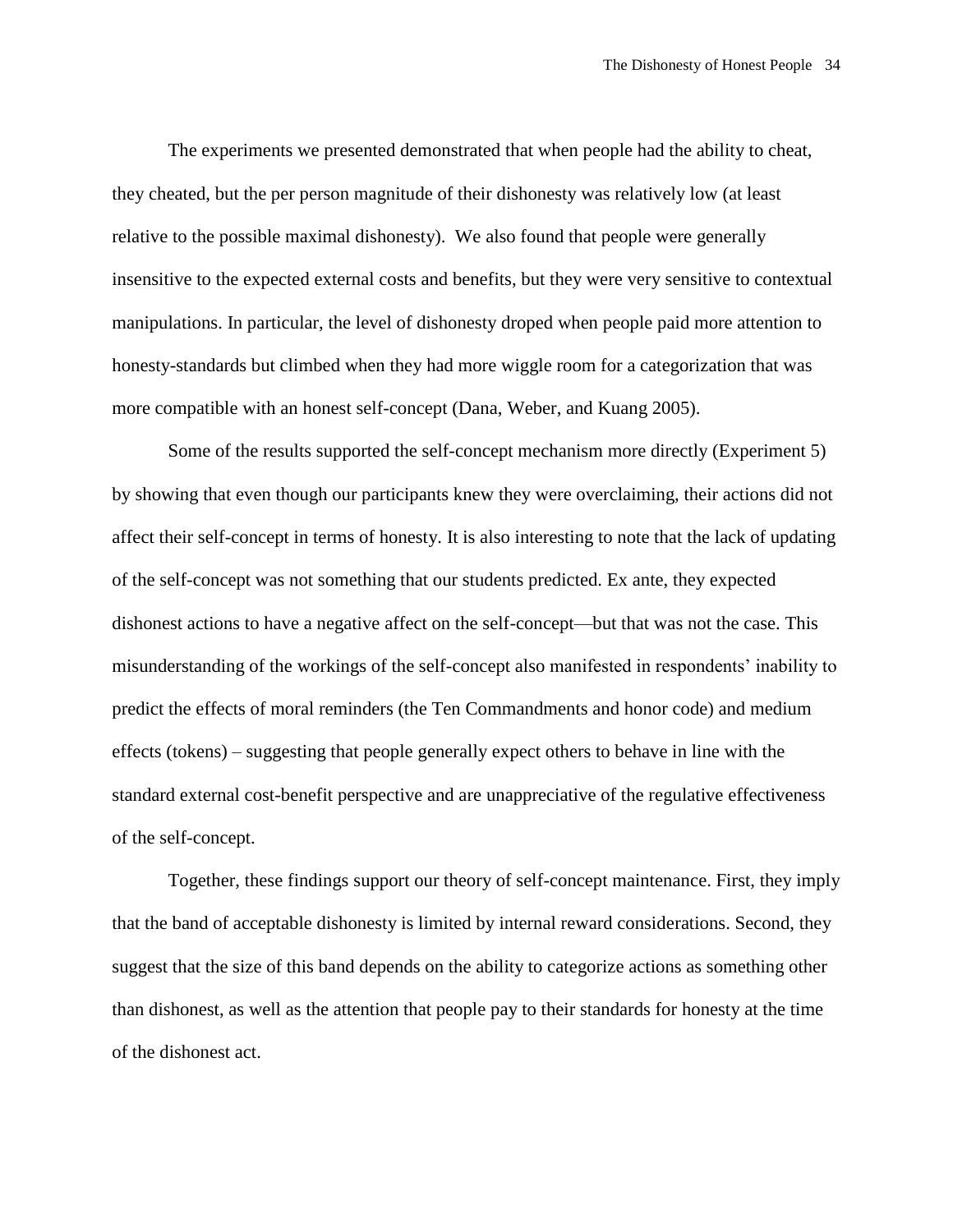The theory we propose can in principle be incorporated into economic models. Some formalization related to our theory appears in recent economic theories of utility maximization based on models of self-signaling (Bodener and Prelec 2001) and identity (Bénabou and Tirole 2004, 2006). These recent approaches convey a slowly spreading conviction among economists that to study moral and social norms, altruism, reciprocity, or antisocial behavior, we must understand the underlying psychological motivations that vary endogenously with the environment. These models can be adopted to account for self-concept maintenance by incorporating categorization and attention: increasing attention to personal standards for honesty (meta-utility function and salience parameter s1, respectively) and flexibility for categorization (interpretation function and probability 1- $\lambda$ , respectively). The data presented herein offer further guidance on the development of such models. In our minds, the interplay between these formal models and the empirical evidence we provide represents a fruitful and promising research direction.

Some insights regarding the functional from in which the external and internal rewards work together emerge from the data, and these findings also could provide useful paths for further investigations in both economics and psychology. For example, the results in Experiment 6 showed that increasing the level of external costs (probability of being caught) did not decrease the level of dishonesty. This finding raises the possibility of a relationship that appears like a step function in which dishonesty up to a certain level is trivial, but beyond that threshold, it takes on a more serious, and costly, meaning.

Another aspect related to the combination of external and internal rewards pertains to the direction of the influence of increased payments in Experiment 2. Increasing the level of external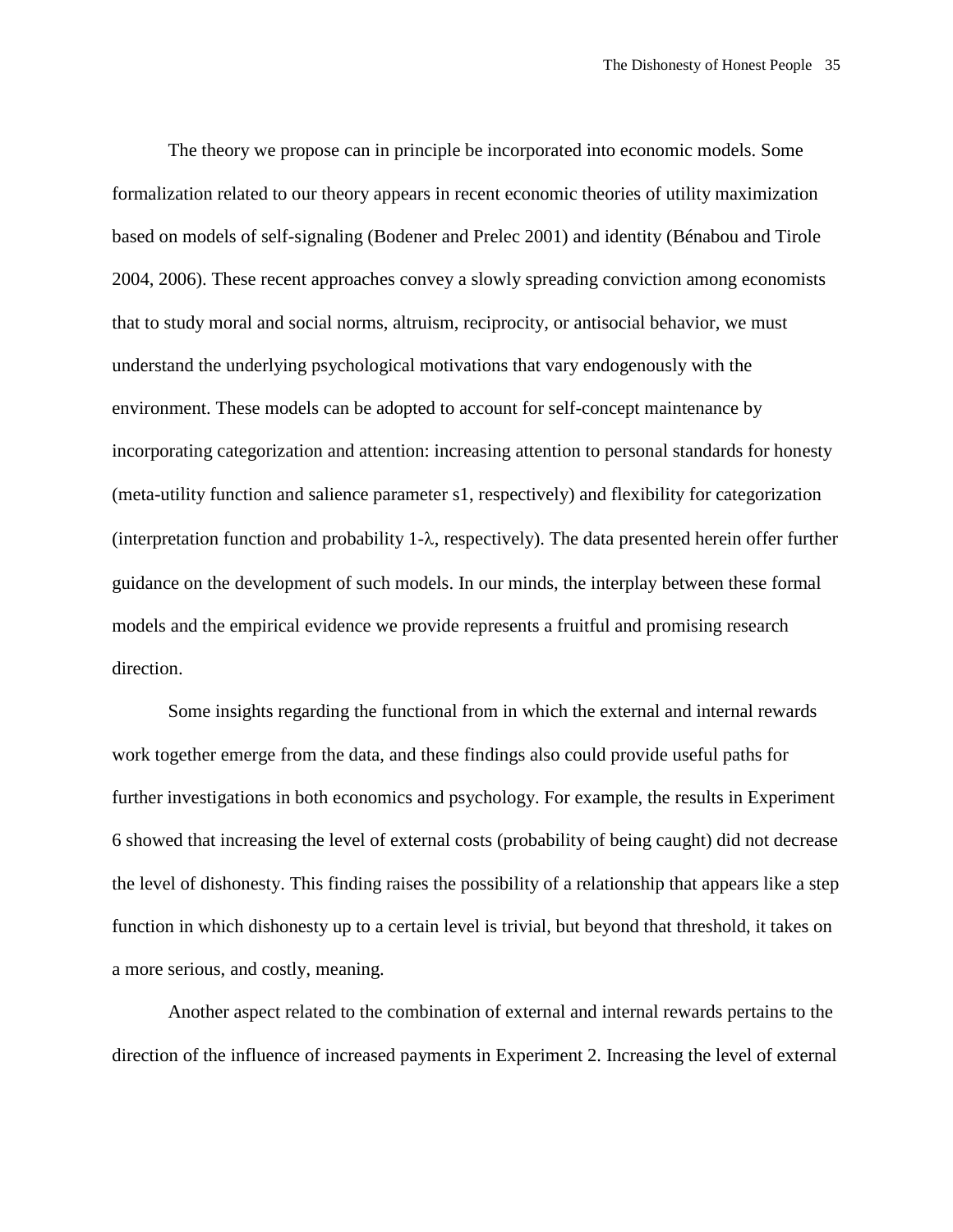benefits (monetary incentive) decreased the level of dishonesty (though insignificantly), which implies that, similar to the magnitude of dishonesty, the money involved in dishonest actions could be self-limiting in the sense of decreasing the flexibility that people have to categorize their actions. If so, then the level of this type of dishonesty can be decreasing with external rewards. This hypothesis matches findings from another matrix experiment in which we manipulated two factors between 234 participants: the ability to cheat (control and recycle) and the amount of payment to each participant per correctly solved matrix  $(10¢, 50¢, $2.50, and $5)$ . In this 2  $\times$  4 design, we find cheating in the 10¢ and 50¢ conditions but no cheating for \$2.50 and \$5 conditions. Furthermore, the amount of cheating is approximately the same for  $10¢$  and 50¢.

Finally, it is worthwhile pointing to some of the limitations of our results with regard to the relationships between external and internal rewards. Arguably, at some point at which the external rewards become very high, they should tempt the person sufficiently to prevail (because the reward is much larger than the internal costs), such that ultimately behavior would be largely influenced by external rewards.

From a practical perspective, one of the two main questions about this "under-the-radar" dishonesty pertains to its role and magnitude in the economy. By its very nature, the level of dishonesty in the marketplace is difficult to measure, but if we take our studies as an indication, it may far exceed the magnitude of rationally planned dishonesty committed by "standard run of the mill" criminals. Across the six experiments (excluding the token condition), among the 791 participants who could cheat, we encountered only  $5 (= 0.6\%)$ , who cheated by the maximal amount (and thus presumably engaged in planned dishonesty), whereas a large majority cheated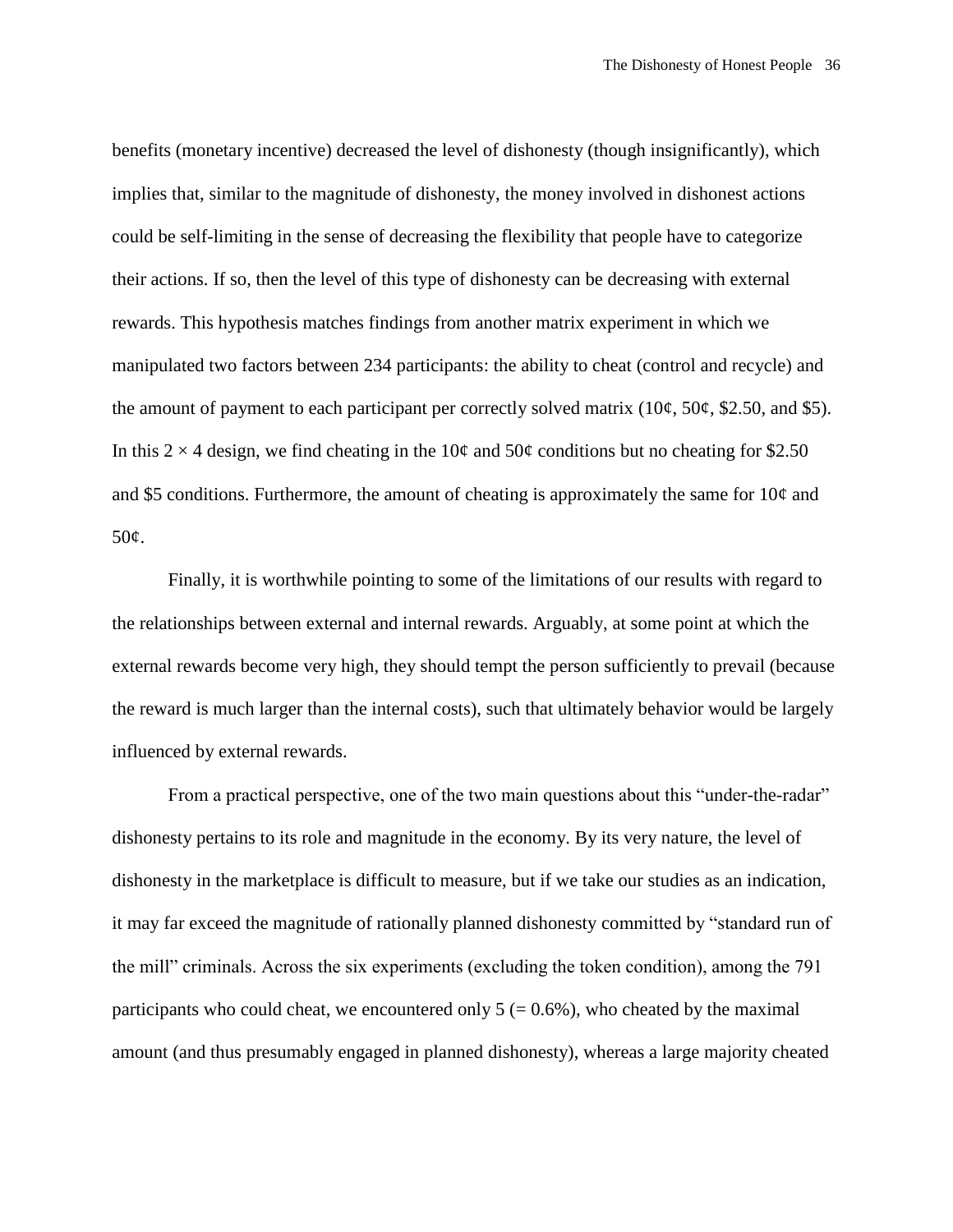only slightly (and thus presumably engaged in acceptable dishonesty that flies under the selfconcept radar). Furthermore, the total costs we incurred due to the moderate dishonesty were much greater than those associated with the maximal dishonesty. Taken at face value, these results suggest that the effort that society at large applies to deterring dishonesty—especially planned dishonesty—might be misplaced. That is, the rewards for minimizing small dishonest acts by a larger segment of the population may be greater than those related to attempts to reduce what we consider as "standard" crimes. By analogy, if our goal were to pay an amount that reflected the actual performance level of our participants, we should have tried to reduce lowmagnitude dishonesty by the majority rather than focus on the few participants who cheated intensely.

Another important applied speculation involves the medium experiment. As society moves away from cash, and electronic exchanges become more prevalent, mediums are rapidly increasing in the economy. Again, if we take our results at face value, we should pay particular attention to dishonesty in these new mediums (e.g., backdating stocks), because they provide opportunities for under-the-radar dishonesty. Another interesting observation is that the medium experiment did not only allow people to cheat more, but it also increased the level of maximal cheating. In the medium experiment we observed 24 participants who cheated maximally, which indicated that the tokens not only allowed people to elevate their acceptable magnitude of dishonesty but also liberated some participants from the shackles of their morality altogether.

When we consider the applied implications of these results, we must emphasize that our findings stem from experiments not with criminals but with students at elite universities, people who likely will play important roles in the advancement of this country and who seem a lot like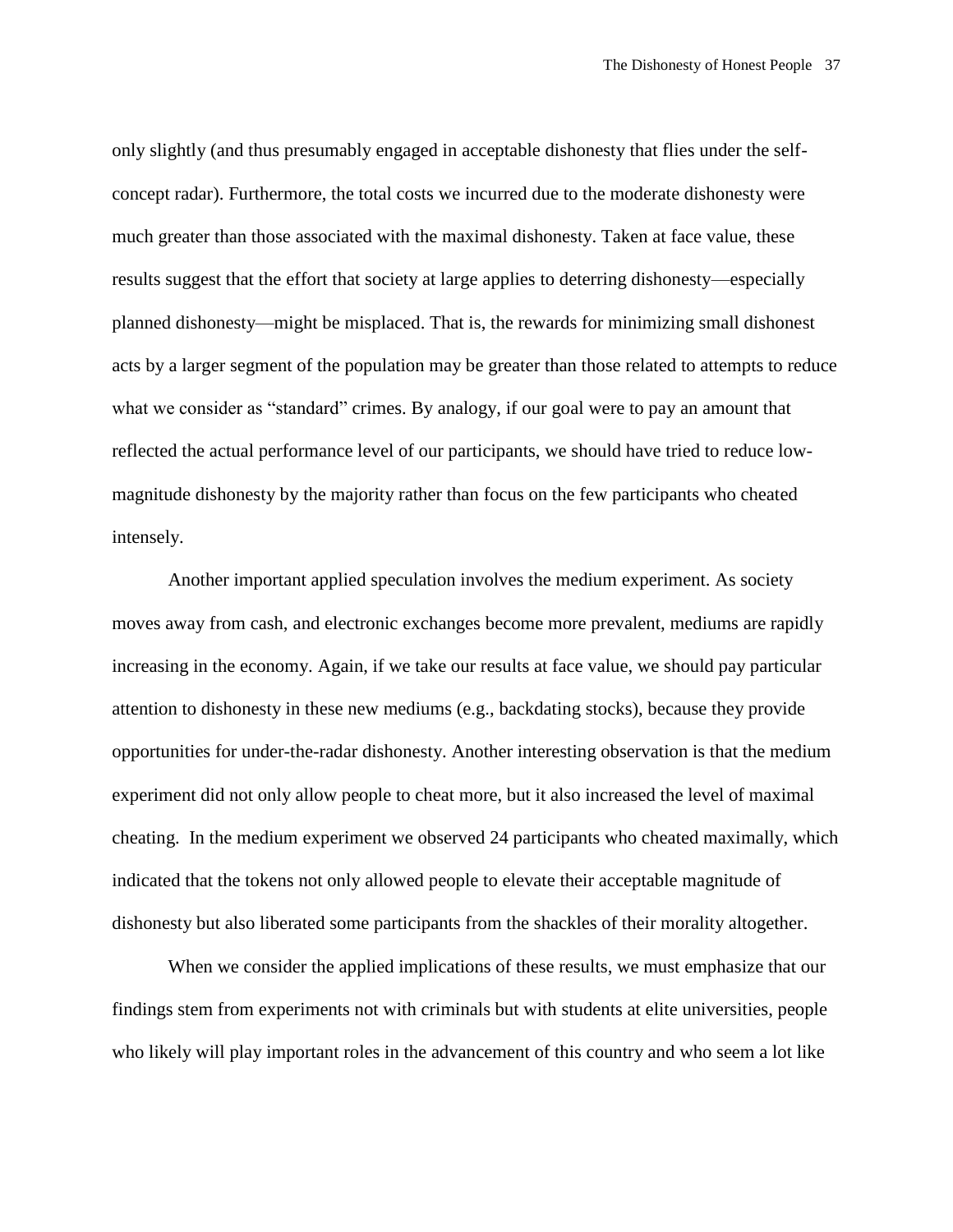us and others we know. The prevalence of dishonesty among these people and the finding that on an individual level, the magnitude of dishonesty was typically somewhat honest rather than completely dishonest suggests that we have tapped into what common, everyday behavior is about. As Goldstone and Chin (1993) conclude, people seem to be moral relativists in their everyday lives.

The natural next question from a practical perspective thus relates to approaches to curbing under-the-radar dishonesty. The results of the honor code, Ten Commandments, and token manipulations are promising, in that they suggest that increasing people's attention to their standards and decreasing the degrees of freedom available to interpret their own actions could be effective remedies. However, the means by which to incorporate such manipulations into scenarios in which people might be tempted to be dishonest (e.g., returning clothes, filling out tax returns, or insurance claims), how abstract or concrete these manipulations must be in order to be effective (see Hayes and Dunning 1997), and how to fight adaptation to these manipulations remain interesting and open questions.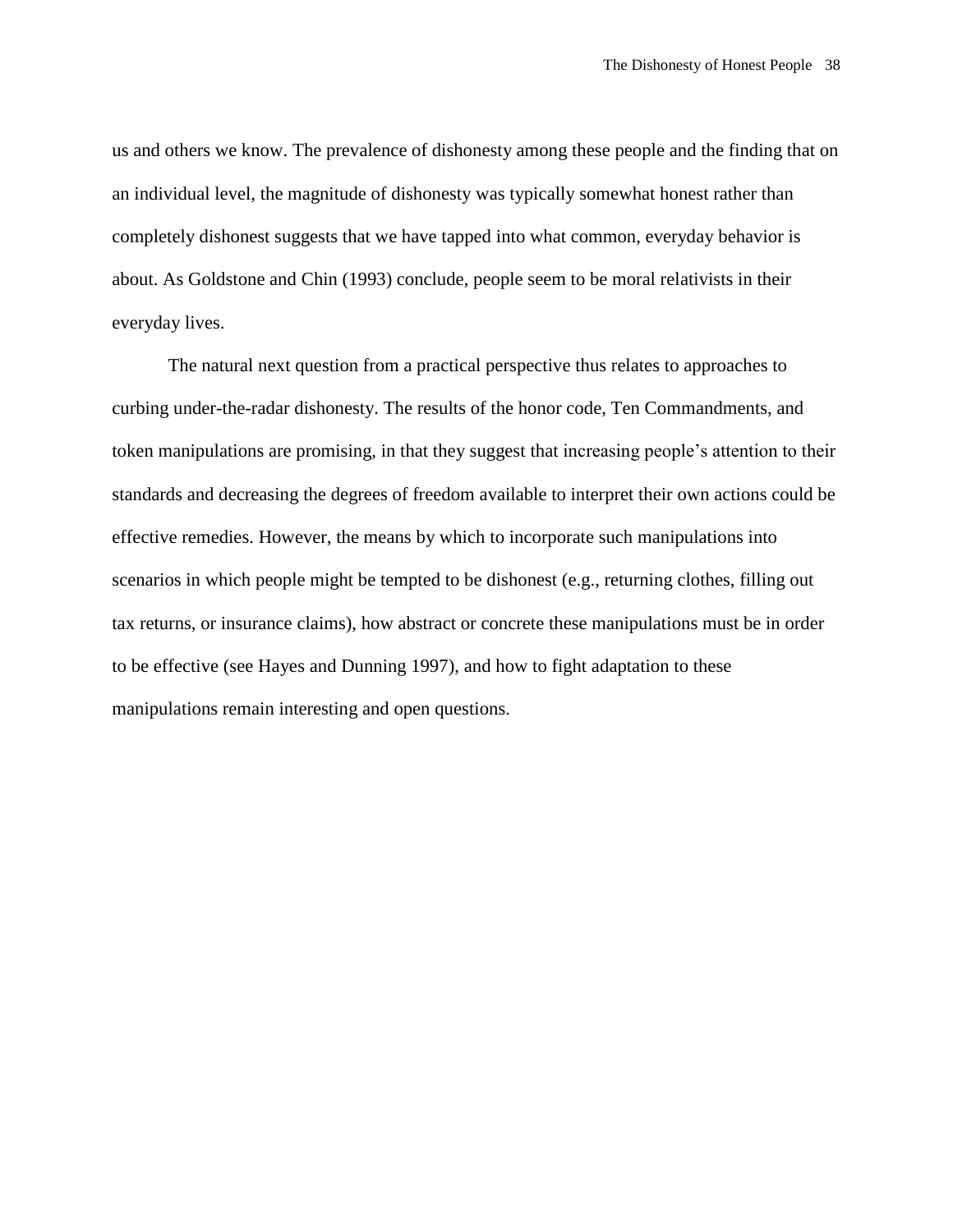#### *REFERENCES*

- Accenture (2003), "One-Fourth of Americans Say it's Acceptable to Defraud Insurance Companies," February 12, (accessed December 1, 2006), [available at http://www.accenture.com/xd/xd.asp?it=enweb&xd=\_dyn%5Cdynamicpressrelease\_577. xml].
- Allingham, Michael G. and Agnar Sandmo (1972), "Income Tax Evasion: A Theoretical Analysis,‖ *Journal of Public Economics*, 1, 323-338.
- Aronson, Elliot (1969), "A Theory of Cognitive Dissonance: A Current Perspective," in *Advances in Experimental Social Psychology*, Vol. 4, Leonard Berkowitz, ed. New York: Academic Press, 1-34.
- and J. Merrill Carlsmith (1962), "Performance Expectancy as a Determinant of Actual Performance," *Journal of Abnormal and Social Psychology*, 65 (3), 178-182.
- Bateson, Melissa, Daniel Nettle, and Gilbert Roberts (2006), "Cues of Being Watched Enhance Cooperation in a Real-World Setting," *Biology Letters*, 2 (June), 412-414.
- Baumeister, Roy F. (1998), "The Self," in *Handbook of Social Psychology*, Daniel T. Gilbert, Susan T. Fiske, and Gardner Lindzey, eds. New York: McGraw-Hill, 680-740.
- Becker, Gary S. (1968), "Crime and Punishment: An Economic Approach," *Journal of Political Economy*, 76 (2), 169-217.
- Bem, Daryl J. (1972), "Self-Perception Theory," in *Advances in Experimental Social Psychology*, Vol. 6, Leonard Berkowitz, ed. New York: Academic Press, 1-62.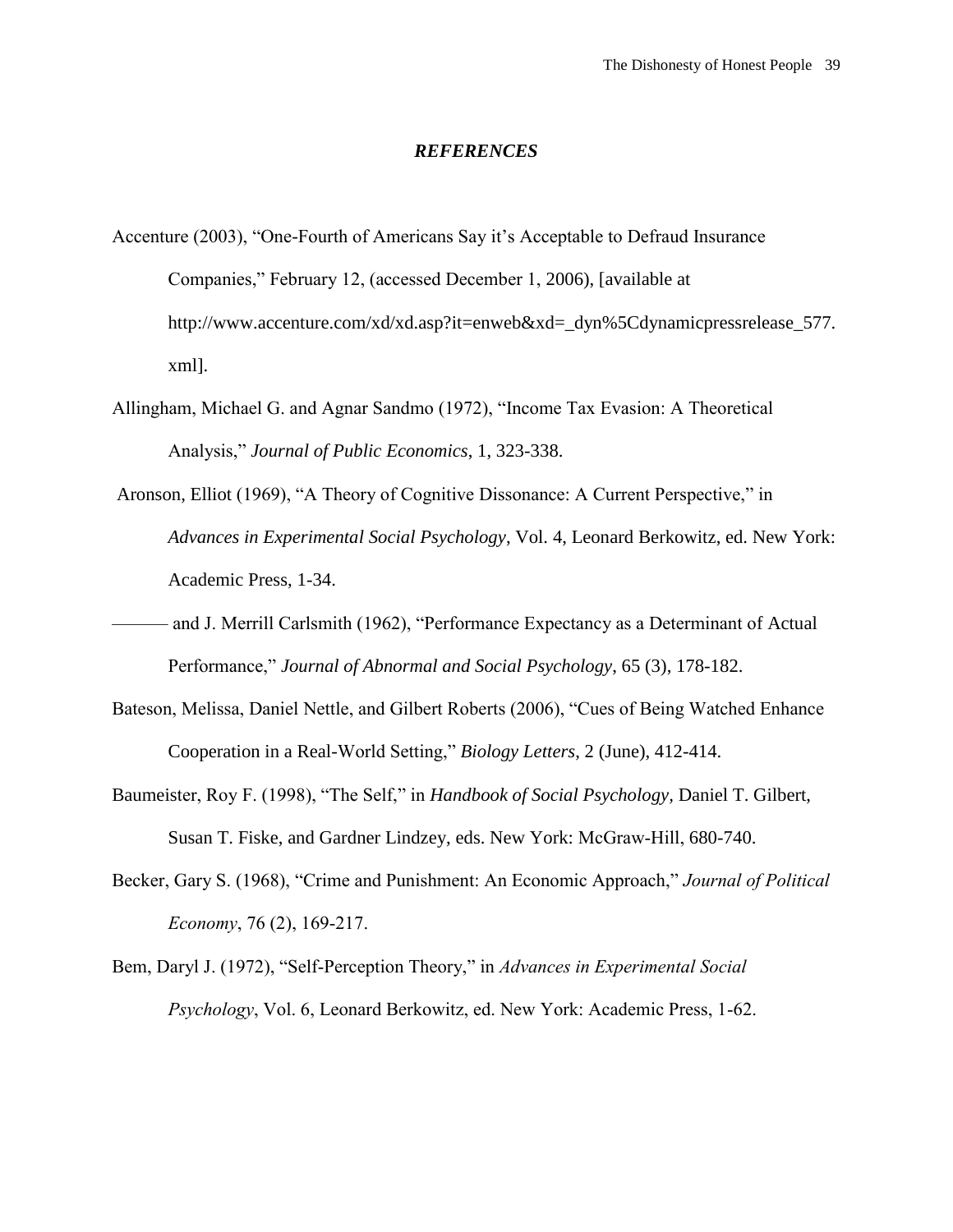- Bénabou, Roland and Jean Tirole (2004), "Willpower and Personal Rules," *Journal of Political Economy*, 112 (4), 848-886.
- and ——— (2006), "Identity, Dignity and Taboos," Working Paper, Department of Economics and Woodrow Wilson School, Princeton University, December.
- Bering, Jesse M., Katrina McLeod, and Todd K. Shackelford (2005), "Reasoning about Dead Agents Reveals Possible Adaptive Trends," *Human Nature*, 16 (4), 360-381.
- Bodner, Ronit and Drazen Prelec (2001), "Self-Signaling and Diagnostic Utility in Everyday Decision Making," Working Paper, MIT Sloan School of Management, June.

Campbell, Ernest Q. (1964), "The Internalization of Moral Norms," *Sociometry*, 27 (4), 391-412.

- Cross, Patricia K. (1977), "Not Can but Will College Teaching be Improved?" in *Reviewing and Evaluating Teaching. New Directions in Higher Education*, No. 17, J. A. Centra, ed. San Francisco: Jossey-Bass, 1-15.
- Cyranoski, David (2006), "Verdict: Hwang's Human Stem Cells Were all Fake," *News@Nature.com,* January 10 (accessed January 10, 2006), DOI: 10.1038/439122a.
- Dana, Jason, Roberto A. Weber, and Jason Xi Kuang (2005), "Exploiting Moral Wiggle Room: Experiments Demonstrating an Illusory Preference for Fairness," Working Paper, Department of Psychology, University of Illinois Urbana-Champaign.
- de Quervain, Dominique J.-F., Urs Fischbacher, Valerie Treyer, Melanie Schelthammer, Ulrich Schnyder, Alfred Buck, and Ernst Fehr (2004), "The Neural Basis of Altruistic Punishment,‖ *Science*, 305 (August 27), 1254-1258.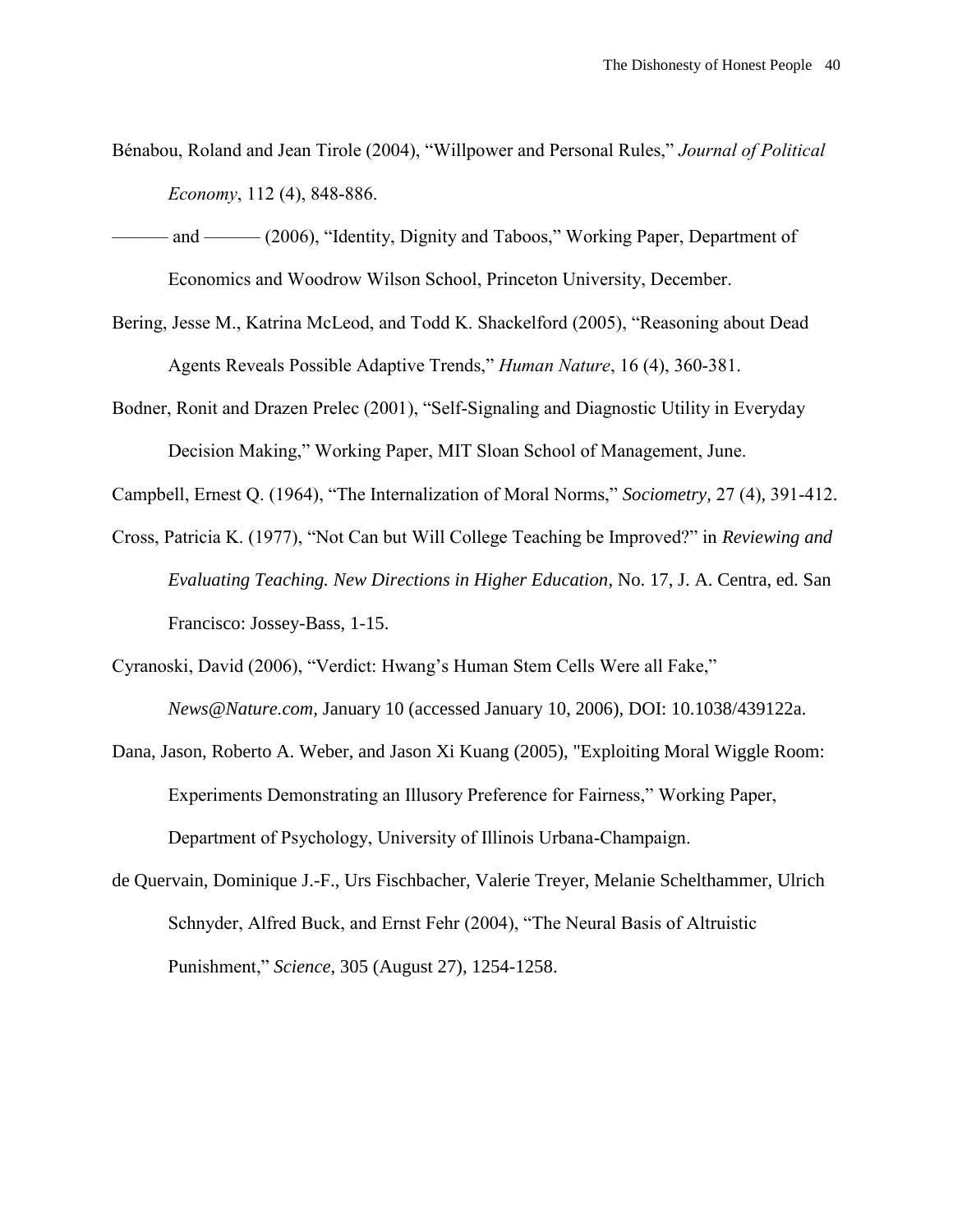Dickerson, Chris A., Ruth Thibodeau, Elliot Aronson, and Dayna Miller (1992), "Using Cognitive Dissonance to Encourage Water Conservation," *Journal of Applied Social Psychology*, 22 (11), 841-854.

- Diener, Edward and Marc Wallbom (1976), "Effects of Self-Awareness on Antinormative Behavior," *Journal of Research in Personality*, 10(1), 107-111.
- Duval, Thomas S. and Robert A. Wicklund (1972), *A Theory of Objective Self Awareness.* New York: Academic Press.
- Fischhoff, Baruch and Ruth Beyth (1975), "I Know It Would Happen: Remembered Probabilities of Once-Future Things,‖ *Organizational Behavior and Human Performance*, 13, 1-16.

Gilovich, Thomas (1991), *How We Know It Isn't So?* New York: The Free Press.

- Gneezy, Uri (2005), "Deception: The Role of Consequences," *American Economic Review*, 95 (1), 384-94.
- Goldstone, Robert L. and Calvin Chin (1993), "Dishonesty in Self-Report of Copies Made: Moral Relativity and the Copy Machine," *Basic and Applied Social Psychology*, 14 (1), 19-32.
- Graham, Carol, Robert E. Litan, and Sandip Sukhtankar (2002), "The Bigger They Are, The Harder They Fall: An Estimate of the Costs of the Crisis in Corporate Governance," *The Brookings Institution*, July 22, (accessed July 1, 2006), [available at http://www.brookings.edu-/views/papers/graham/20020722.htm].
- Griffin, Dale W. and Lee Ross (1991), "Subjective Construal, Social Inference, and Human Misunderstanding," in *Advances in Experimental Social Psychology*, Vol. 24, Mark P. Zanna, ed. New York: Academic Press, 319-359.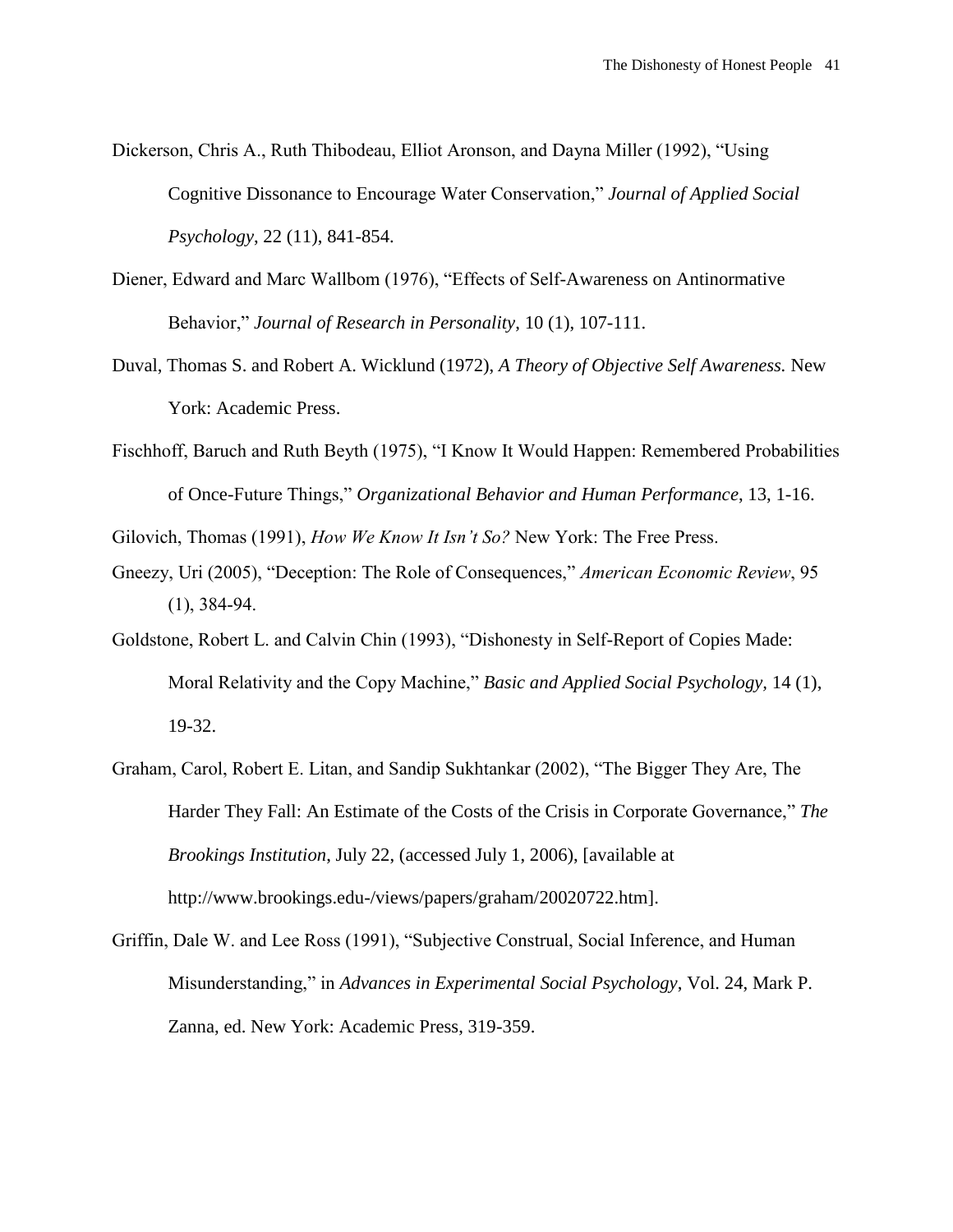- Greenwald, Anthony G. (1980), "The Totalitarian Ego. Fabrication and Revision of Personal History,‖ *American Psychologist*, 35 (7), 603-618.
- Gur, Ruben C. and Harold A. Sackeim (1979), "Self-Deception: A Concept in Search of a Phenomenon," *Journal of Personality and Social Psychology*, 37 (2), 147-169.
- Haley, Kevin. J. and Daniel M. T. Fessler (2005), "Nobody's Watching? Subtle Cues Affect Generosity in an Anonymous Economic Game," *Evolution and Human Behavior*, 26 (3), 245-256.
- Harris, Sandra L., Paul H. Mussen, and Eldred Rutherford (1976), "Some Cognitive, Behavioral, and Personality Correlates of Maturity of Moral Judgment," Journal of Genetic *Psychology*, 128 (1), 123-135.
- Hayes, Andrew F. and David Dunning (1997), "Trait Ambiguity and Construal Processes: Implications for Self-Peer Agreement in Personality Judgment," *Journal of Personality and Social Psychology*, 72 (3), 664-677.
- Hechter, Michael (1990), "The Attainment of Solidarity in Intentional Communities," *Rationality and Society*, 2 (2), 142-155.
- Henrich, Joseph, Robert Boyd, Samuel Bowles, Colin Camerer, Ernst Fehr, Herbert Gintis, and Richard McElreath (2001), "In Search of Homo economicus: Behavioral Experiments in 15 Small-Scale Societies,‖ *American Economic Review*, 91 (2), 73-78.
- Herman, Tom (2005). "Study Suggests Tax Cheating Is on the Rise; Most Detailed Survey in 15 years Finds \$250 Billion-Plus Gap; Ramping up Audits on Wealthy," The Wall Street *Journal*, (March 30), D1.

Hsee, Christopher K., Fang Yu, Jiao Zhang, and Yan Zhang (2003), "Medium Maximization,"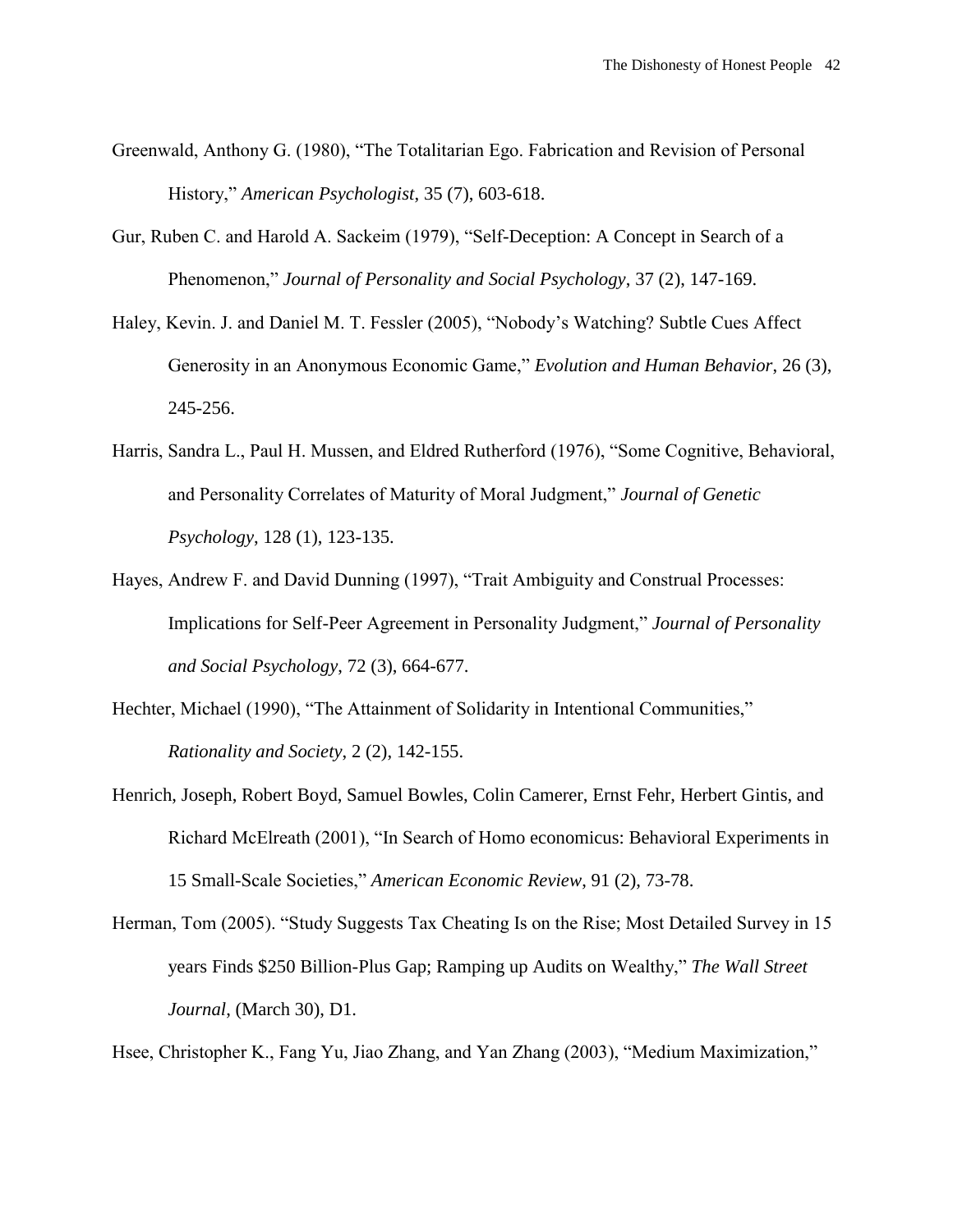*Journal of Consumer Research*, 30 (1), 1-14.

- John, Oliver P. and Richard W. Robins (1994), "Accuracy and Bias in Self-Perception: Individual Differences in Self-Enhancement and the Role of Narcissism," *Journal of Personality and Social Psychology*, 66 (1), 206-219.
- Joyner, Tammy (2002), "Corporate Crime not Limited to Bigwigs," *Atlanta Journal-Constitution*, (August 6), A1.
- Kallgren, Carl. A., Robert B. Cialdini, and Raymond R. Reno (2000), "A Focus Theory of Normative Conduct: When Norms Do and Do not Affect Behavior," *Personality and Social Psychology Bulletin*, 26 (8), 1002-1012.
- Knutson, Brian, Charles M. Adams, Grace W. Fong, and Daniel Hommer (2001), "Anticipation of Increasing Monetary Reward Selectively Recruits Nucleus Accumbens,‖ *Journal of Neuroscience*, 21 (16), RC159.
- Kunda, Ziva (1990), "The Case for Motivated Reasoning," *Psychological Bulletin*, 108 (3), 480-498.
- Langer, Ellen J. (1989), "Minding Matters: The Consequences of Mindlessness-Mindfulness," in *Advances in Experimental Social Psychology,* Leonard Berkowitz, ed. San Diego, CA: Academic Press, 137-173.
- Lewicki, Roy J. (1984), "Lying and Deception: A Behavioral Model," in *Negotiation in Organizations,* Max H. Bazerman and Roy J. Lewicki, eds. Beverly Hills, CA: Sage Publications, 68-90.
- Martinson, Brian C., Melissa S. Anderson, and Raymond de Vries (2005), "Scientists Behaving Badly,‖ *Nature*, 435 (June 9), 737-738.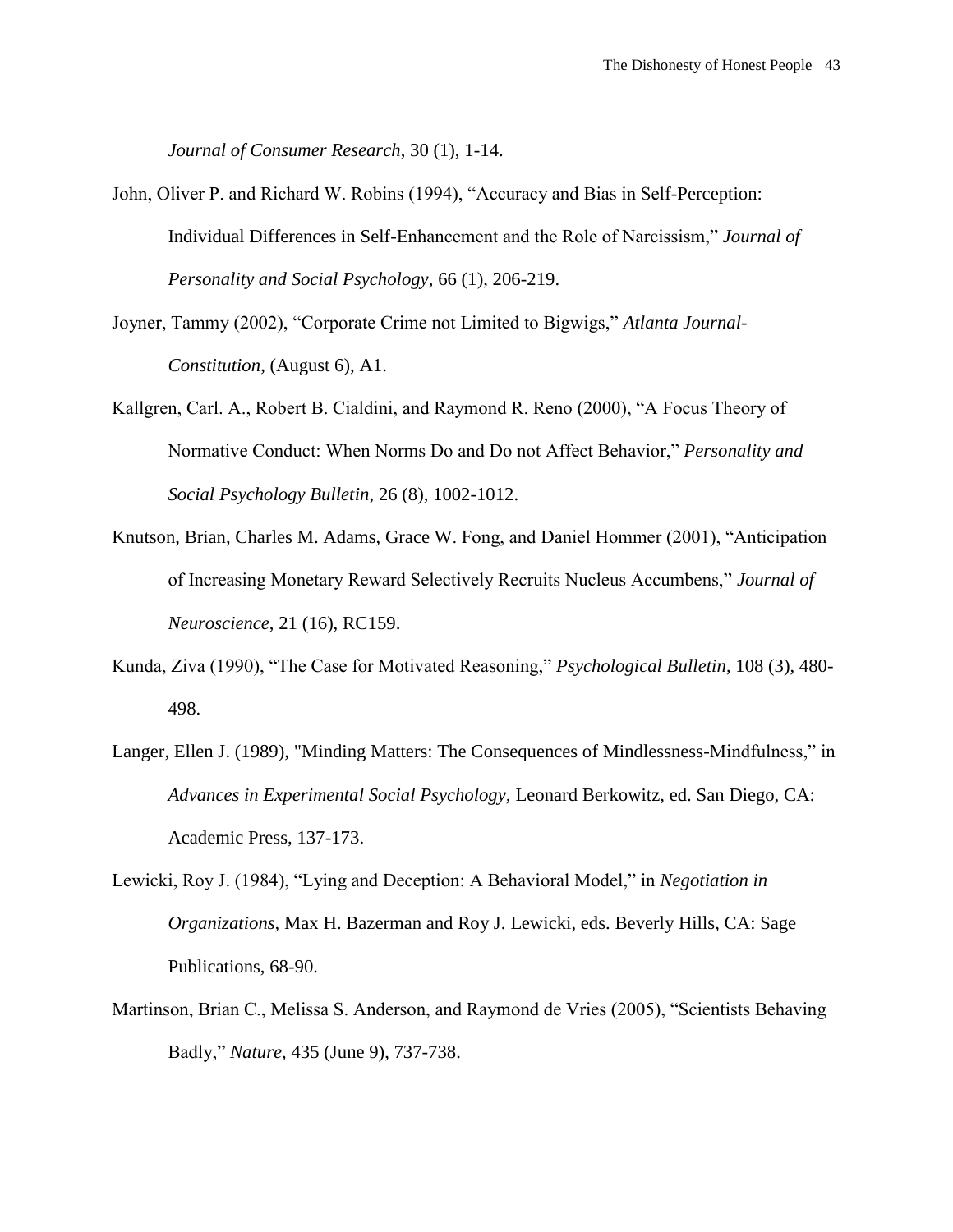- McCabe, Donald L. and Linda Klebe Trevino (1993), "Academic Dishonesty: Honor Codes and Other Contextual Influences" *Journal of Higher Education*, 64 (5), 522-538.
- and ——— (1997), "Individual and Contextual Influences on Academic Dishonesty: A Multicampus Investigation,‖ *Research in Higher Education*, 38 (3), 379-396.
- and ——— and Kenneth D. Butterfield (2002), "Honor Codes and Other Contextual Influences on Academic Integrity: A Replication and Extension to Modified Honor Code Settings" *Research in higher Education*, 43 (3), 357-378.
- Nagin, Daniel S. and Greg Pogarsky (2003), "An Experimental Investigation of Deterrence: Cheating, Self-Serving Bias, and Impulsivity. *Criminology*, 41 (1), 167-194.
- O'Doherty, John P., Ralf Deichmann, Hugo D. Critchley, and Raymond J. Dolan (2002), "Neural Responses During Anticipation of a Primary Taste Reward,‖ *Neuron,* 33 (5), 815-826.

Piaget, Jean (1950), *The Psychology of Intelligence*. New York: Harcourt Brace & Co.

- Pina e Cunha, Miguel and Carlos Cabral-Cardoso (2006), "Shades of Gray: A Liminal Interpretation of Organizational Legality-Illegality," *International Public Management Journal*, 9 (3), 2099-225.
- Reno, Raymond R., Robert B. Cialdini, and Carl A. Kallgren (1993), "The Transsituational Influence of Social Norms,‖ *Journal of Personality and Social Psychology*, 64 (11), 104- 112.
- Rilling, James K., David A. Gutman, Thorsten R. Zeh, Giuseppe Pagnoni, Gregory S. Berns, and Clinton D. Kilts (2002), "A Neural Basis for Social Cooperation," *Neuron*, 35 (July, 18), 395-405.

Sanitioso, Rasyid, Ziva Kunda, and Geoffrey T. Fong, (1990), "Motivated Recruitment of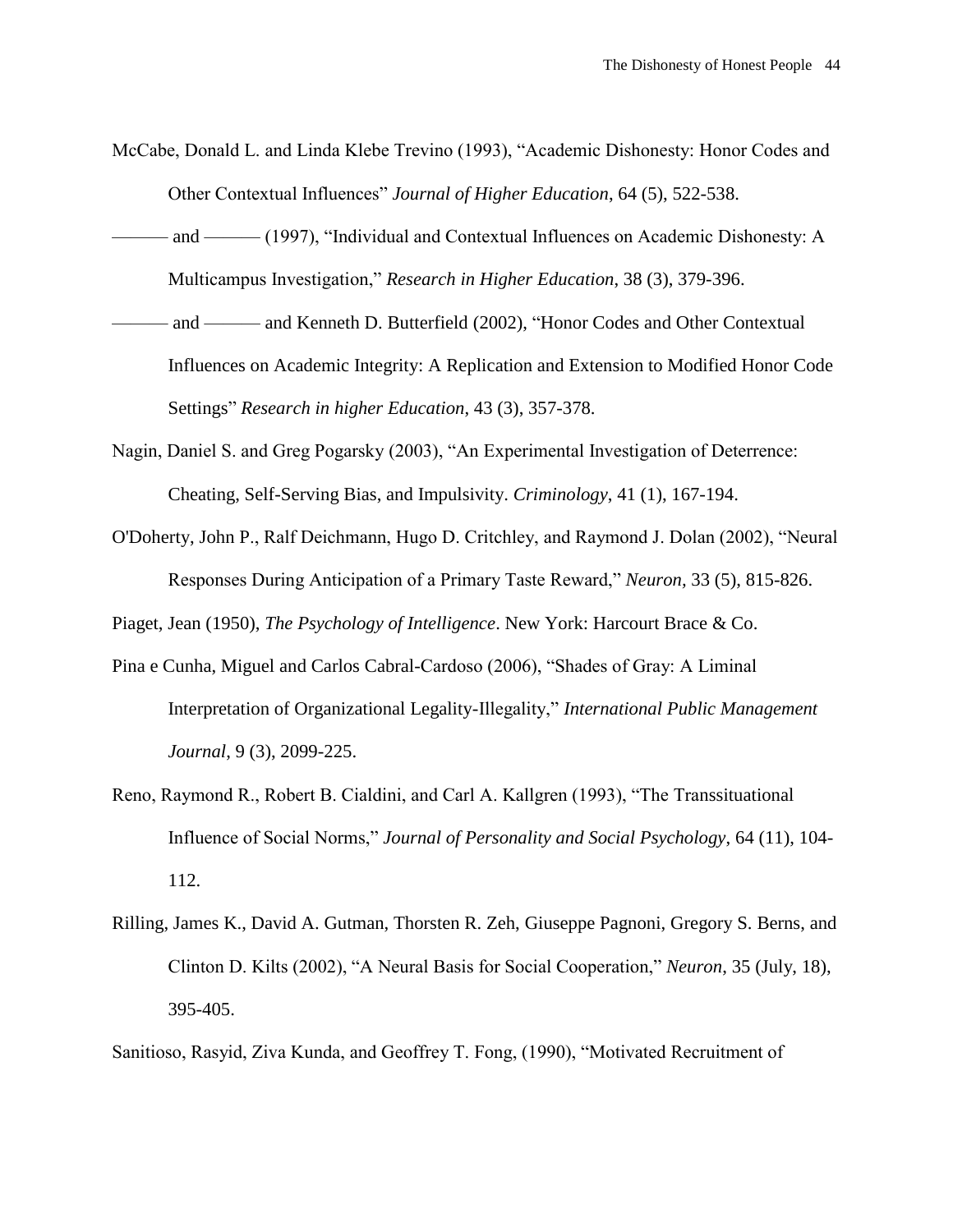Autobiographical Memories," *Journal of Personality and Social Psychology*, 59 (2), 229-241.

- Schweitzer, Maurice E. and Christopher K. Hsee (2002), "Stretching the Truth: Elastic Justification and Motivated Communication of Uncertain Information,‖ *Journal of Risk and Uncertainty,* 25 (2), 185-201.
- Shariff, Azim F. and Ara Norenzayan (2007), "God Is Watching You: Supernatural Agent Concepts Increase Prosocial Behavior in an Anonymous Economic Game," Working paper, Department of Psychology, University of British Columbia, January.
- Speights, David and Mark Hilinski (2005), "Return Fraud and Abuse: How to Protect Profits," *Retailing Issues Letter*, 17 (1), 1-6.

Sullivan, Harry S. (1953), *The Interpersonal Theory of Psychiatry*. New York: Norton.

- Svenson, Ola (1981), "Are We All Less Risky and More Skillful than our Fellow Drivers?" *Acta Psychologica*, 47 (2), 143-148.
- Tesser, Abraham, Murray Millar, and Janet Moore (1988), "Some Affective Consequences of Social Comparison and Reflection Processes: The Pain and Pleasure of Being Close," *Journal of Personality and Social Psychology*, 54 (1), 49-61.
- Trivers, Robert (2000), "The Elements of a Scientific Theory of Self-Deception," in *Evolutionary Perspectives on Human Reproductive Behavior,* Dori LeCroy and Peter Moller, eds. New York: New York Academy of Sciences, 114-131.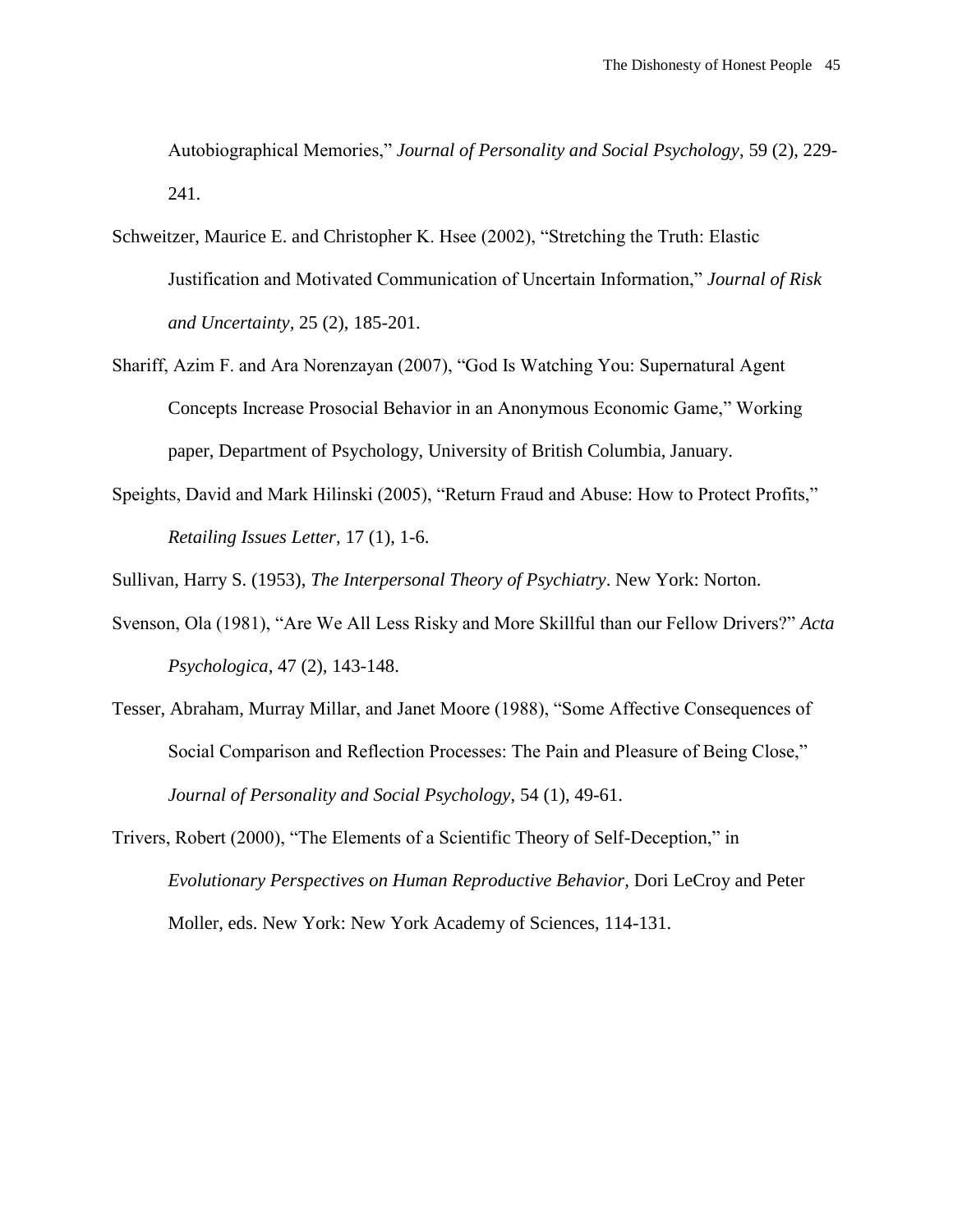#### *FOOTNOTES*

- 1. Our theory of self-concept maintenance is based on the manner in which people define honesty and dishonesty for themselves, regardless of whether their definition matches the objective definition or not.
- 2. For some contexts, it might be more important to manipulate the severity of the punishment.
- 3. A separate study in which we asked participants to estimate the probability of being caught across the different conditions verified our expectations that these conditions were indeed perceived in the appropriate order of the likelihood of being caught (no-recycle > recycle > recycle+).
- 4. The goal of the recycle+ condition was to guarantee participants that their individual actions of taking money from the jar would not be observable. Therefore, it was impossible to measure how much money each respondent took in this condition we could only record the sum of money missing at the end of each session. For the purpose of statistical analysis we assigned the average amount taken per recycle+ session to each participant in that session.
- 5. This analysis did not include the recycle+ condition, because we were not able to measure individual-level performance and instead were limited to measuring performance per session.
- 6. We replicated these findings in two other prediction tasks (within and between subjects) that referred not to another hypothetical student but to the person answering the survey. We found that students anticipated a significant deterioration in their own self-concept if they were to overclaim by two matrices.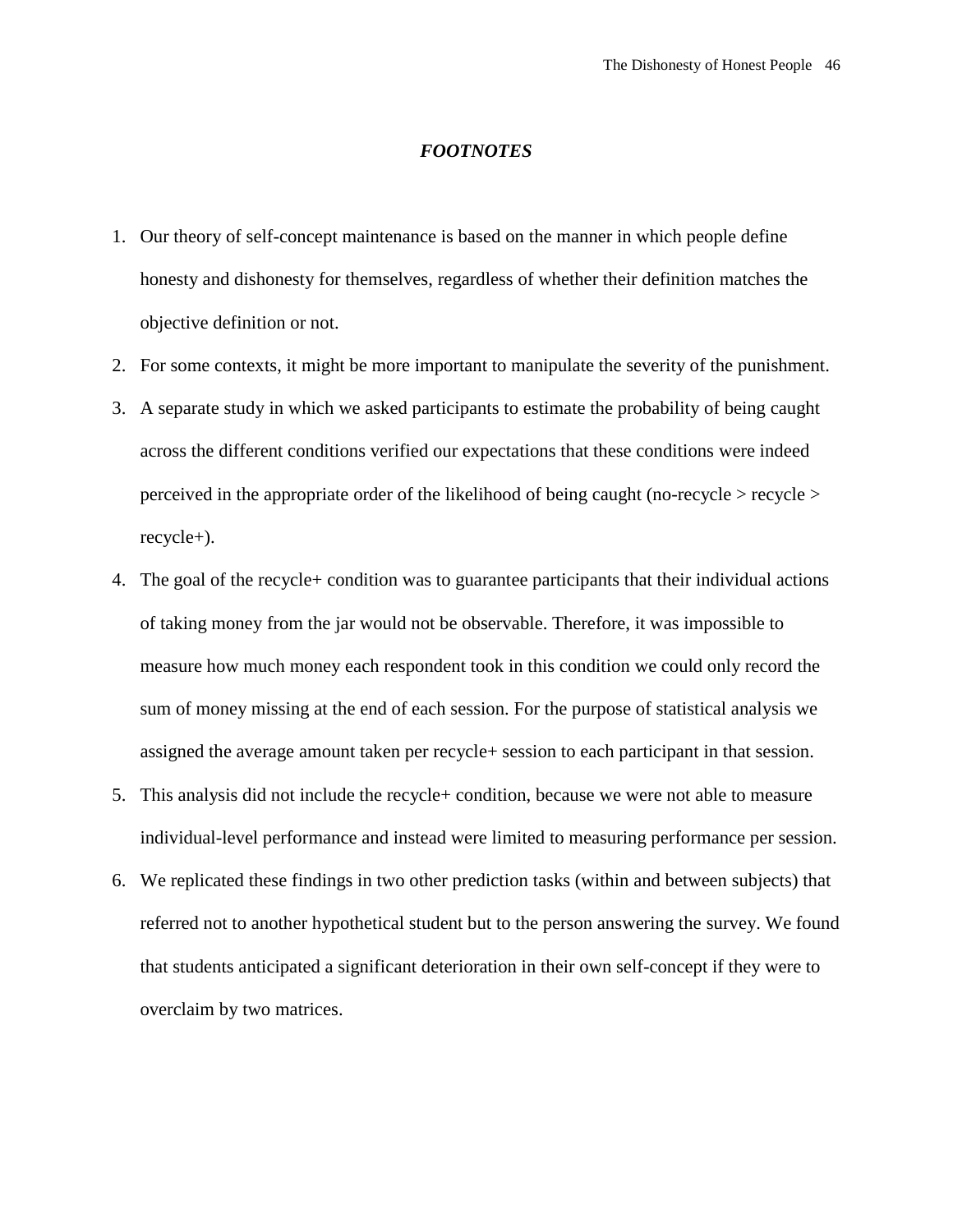### **TABLES**

**Table 1**: Number of matrices reported as correctly solved in the first and second task, as well as predicted and actual self reported measures of honesty and relative morality, across the two  $1<sup>st</sup>$  task conditions.

| $1st$ Task | <b>Matrices Solved</b> |            | Honesty   |        | <b>Relative Morality</b> |        |
|------------|------------------------|------------|-----------|--------|--------------------------|--------|
| Condition  | $1^\mathrm{st}$ Task   | $2nd$ Task | Predicted | Actual | Predicted                | Actual |
| Control    | 4.2                    | 4.6        | 67.6      | 85.2   |                          |        |
| Recycle    | 6.7                    | 4.3        | 32.4      | 79.3   | $-1.4$                   |        |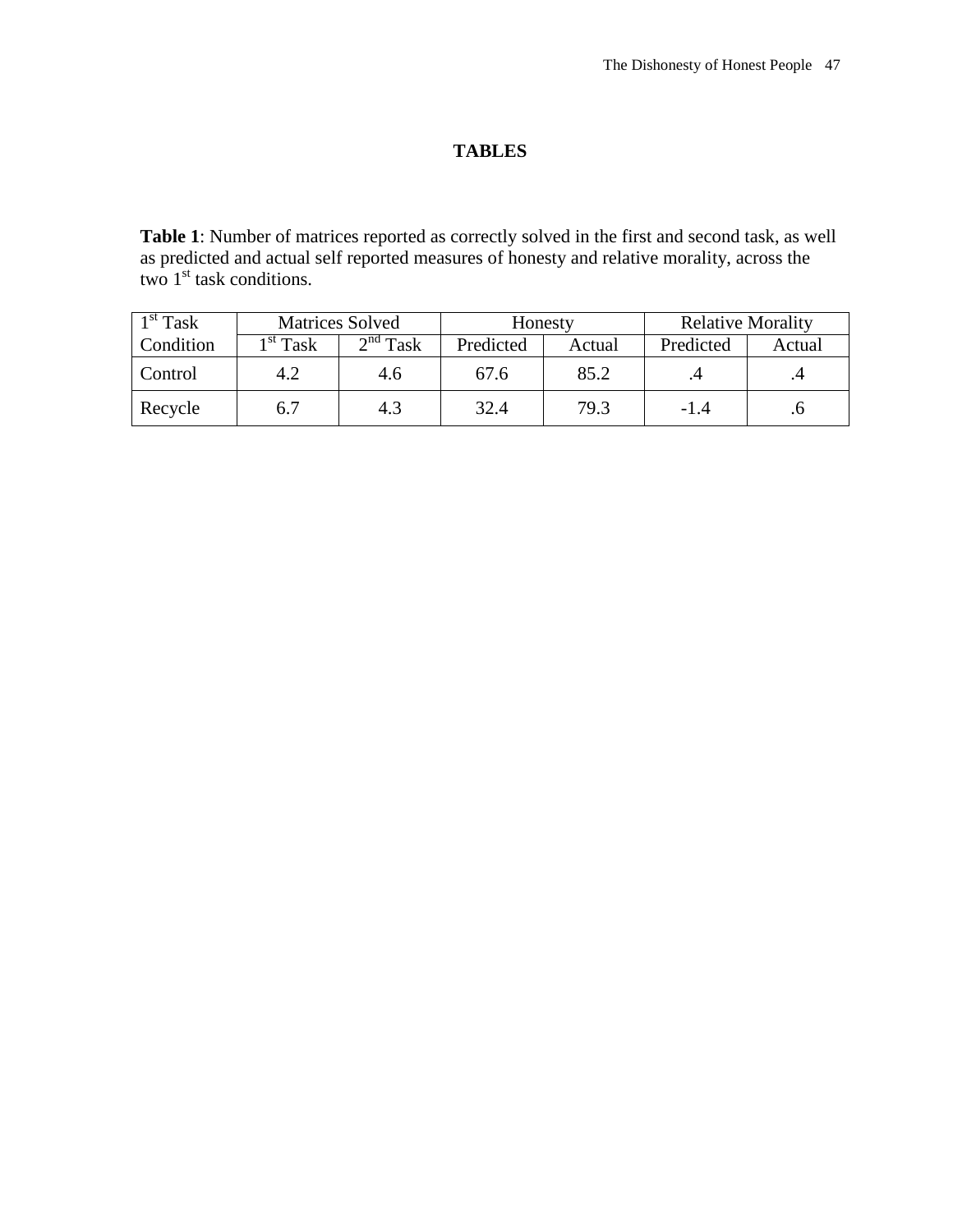### *FIGURES*

Figure 1: A sample matrix of the adding-to-10 task.

| 1.69 | 1.82 | 2.91 |  |
|------|------|------|--|
| 4.67 | 4.81 | 3.05 |  |
| 5.82 | 5.06 | 4.28 |  |
| 6.36 | 5.19 | 4.57 |  |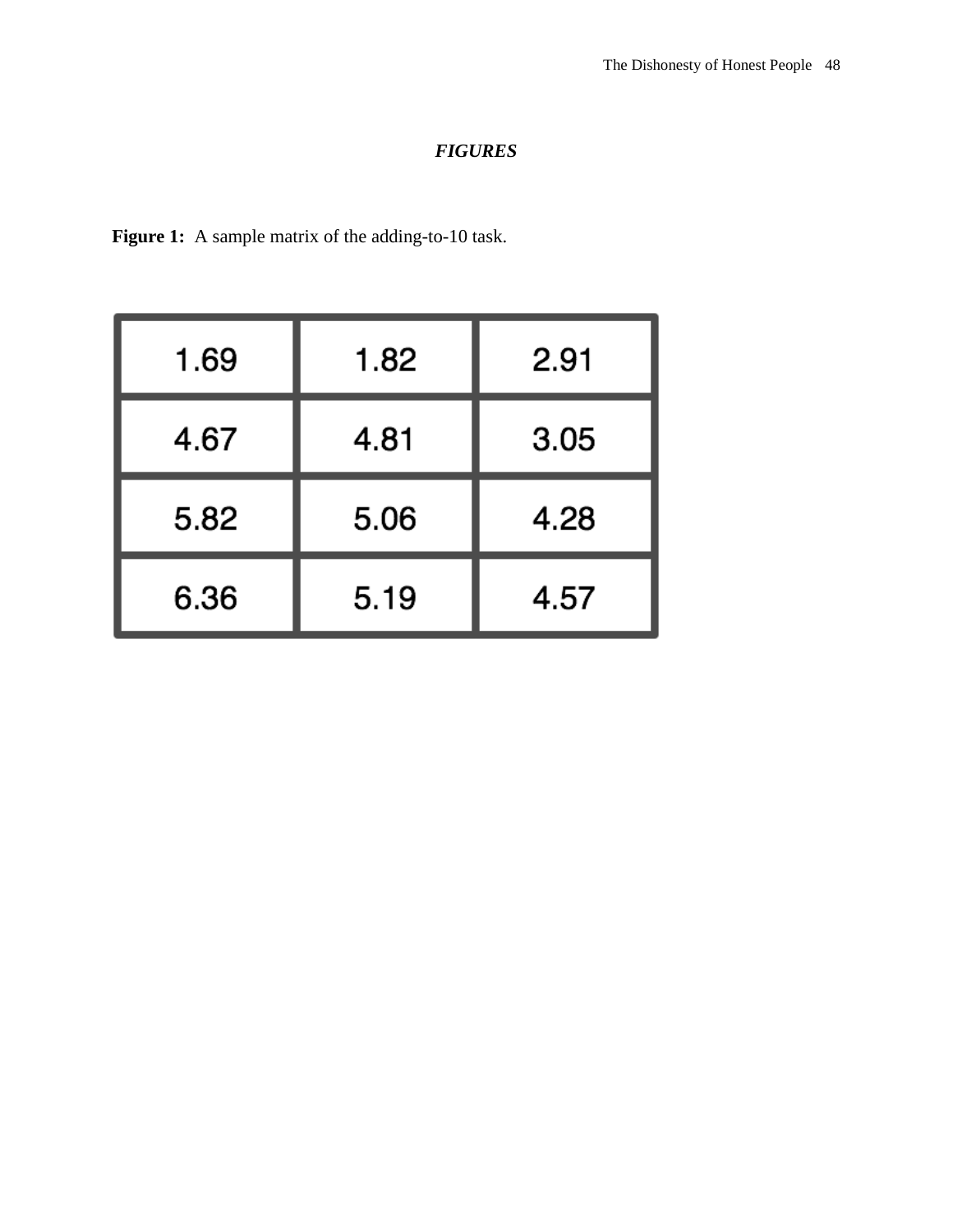Figure 2: Experiment 2: Mean number of "solved" matrices in the control condition (no ability to cheat), the recycle and reycle+honor code (HC) conditions (ability to cheat). The payment scheme was either \$0.50 or \$2 per correct answer. Error bars are based on standard errors.